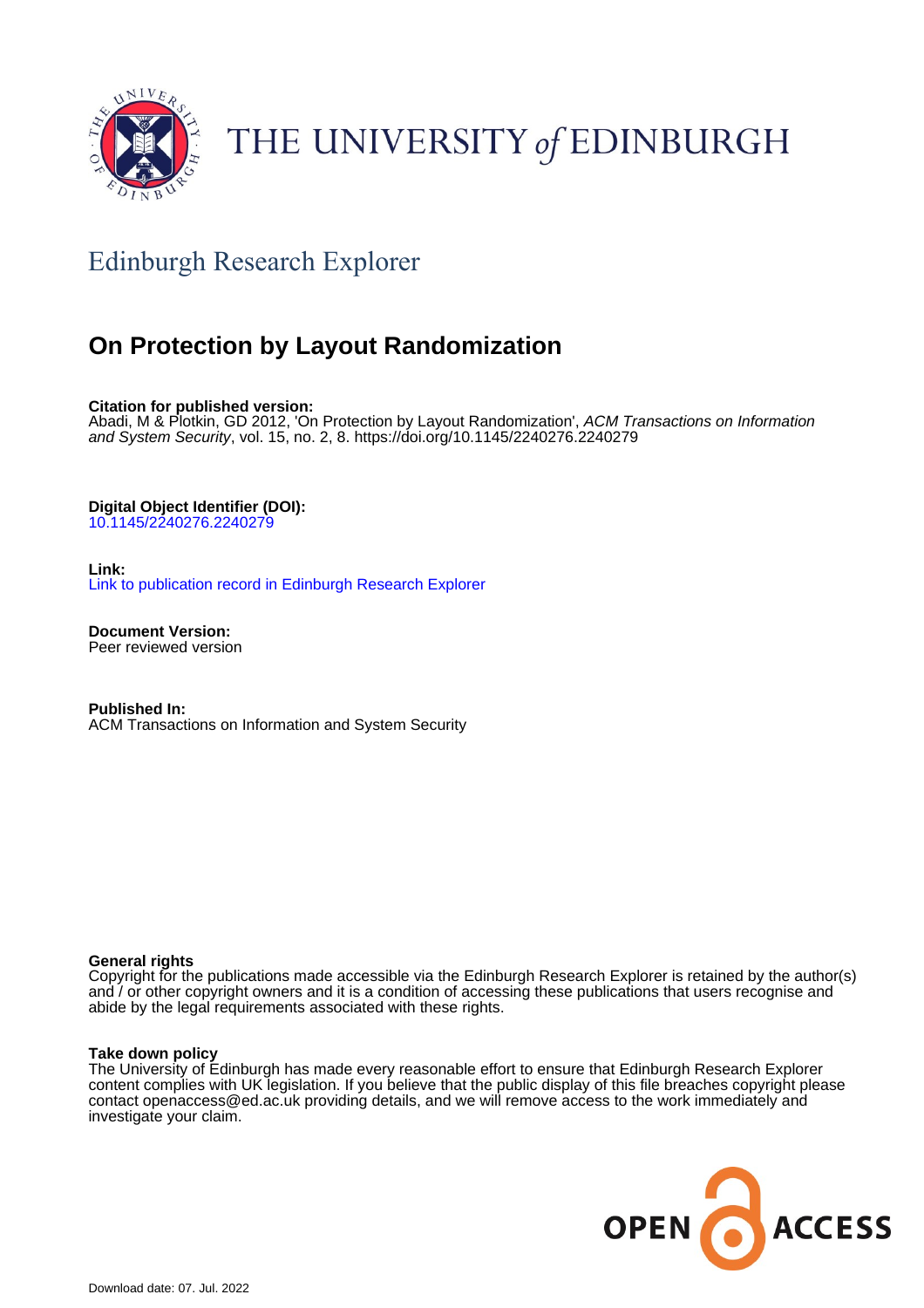# On Protection by Layout Randomization

MARTÍN ABADI Microsoft Research, Silicon Valley, University of California, Santa Cruz, and Collège de France and GORDON D. PLOTKIN Microsoft Research, Silicon Valley and LFCS, Informatics, University of Edinburgh

Layout randomization is a powerful, popular technique for software protection. We present it and study it in programming-language terms. More specifically, we consider layout randomization as part of an implementation for a high-level programming language; the implementation translates this language to a lower-level language in which memory addresses are numbers. We analyze this implementation, by relating low-level attacks against the implementation to contexts in the high-level programming language, and by establishing full abstraction results.

Categories and Subject Descriptors: D.4.6 [Operating Systems]: Security and Protection; D.3.4 [Programming Languages]: Processors

General Terms: Languages, Security, Theory

Additional Key Words and Phrases: Randomization, Protection

# 1. INTRODUCTION

Several techniques for protection are based on randomization (e.g., [Druschel and Peterson 1992; Yarvin et al. 1993; Kc et al. 2003; Forrest et al. 1997; Bhatkar et al. 2005; Bhatkar et al. 2003; Barrantes et al. 2005; Berger and Zorn 2006; Novark et al. 2008; Erlingsson 2007; Novark and Berger 2010]). The randomization may concern the layout of data and code within an address space, data representations, or the underlying instruction set. In all cases, the randomization introduces artificial diversity that can serve for impeding attacks. In particular, layout randomization can thwart attacks that rely on knowledge of the location of particular data and functions (such as system libraries). In addition, randomization can obfuscate program logic, against reverse engineering.

Authors' address: Microsoft Research Silicon Valley, 1288 Pear Avenue Mountain View, CA, 94043.

Permission to make digital/hard copy of all or part of this material without fee for personal or classroom use provided that the copies are not made or distributed for profit or commercial advantage, the ACM copyright/server notice, the title of the publication, and its date appear, and notice is given that copying is by permission of the ACM, Inc. To copy otherwise, to republish, to post on servers, or to redistribute to lists requires prior specific permission and/or a fee. !c 20YY ACM 0000-0000/20YY/0000-0001 \$5.00

ACM Journal Name, Vol. V, No. N, Month 20YY, Pages 1–0??.

A preliminary version of this work was presented at the 23rd IEEE Computer Security Foundations Symposium (July 2010).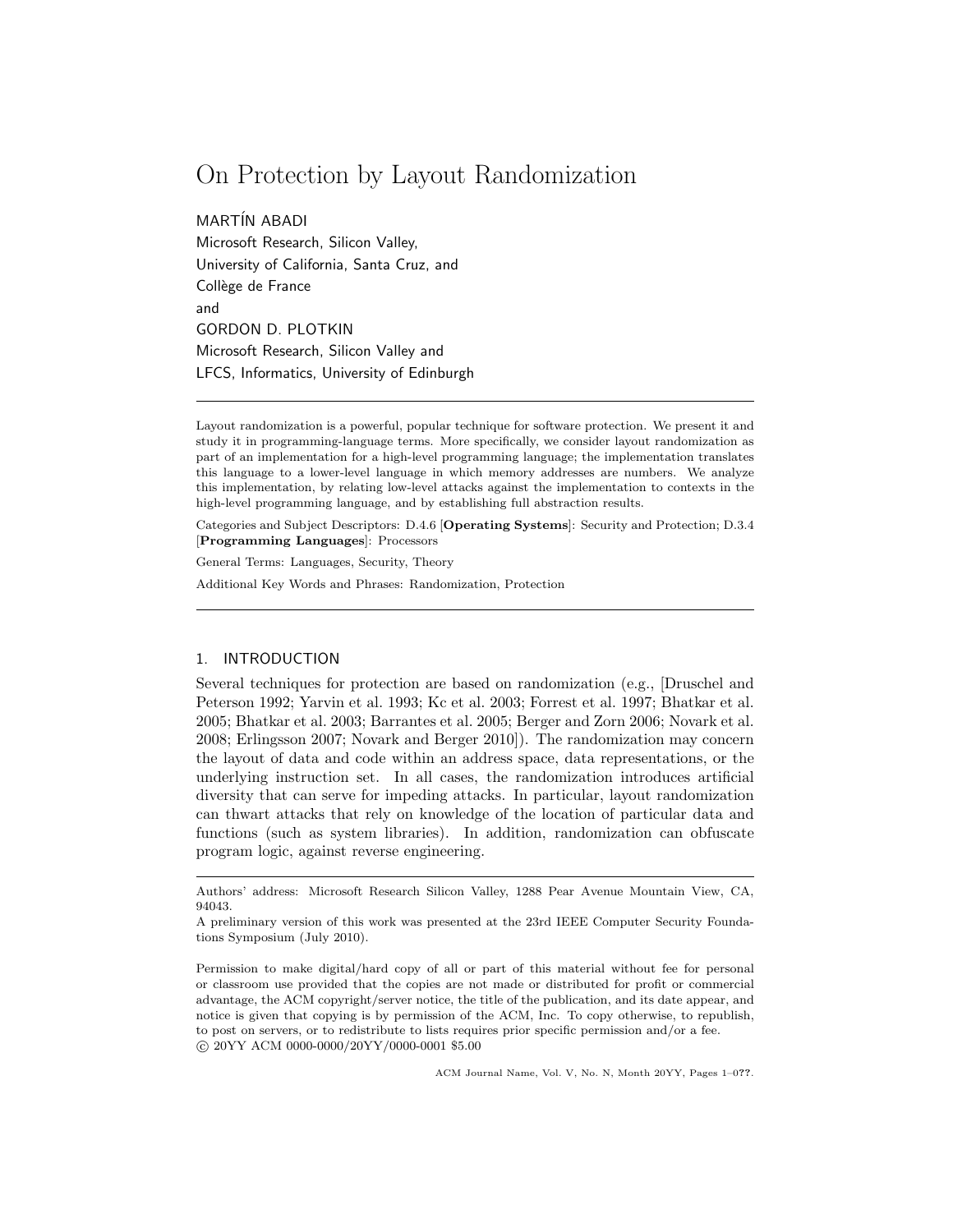Other techniques for protection address similar goals. For example, methods that ensure the integrity of control flow and data flow, statically or dynamically, can also regulate the use of system libraries (e.g., [Morrisett et al. 1999; Kiriansky et al. 2002; Abadi et al. 2009; Erlingsson 2007]). The static methods may be based on types or other static analyses. The dynamic methods often rely on reference monitors, whether implemented in hardware or software, at the boundaries of address spaces or inline. In addition to the diversity of their mechanisms, protection techniques vary in their goals and the underlying attack models. Some aim to offer precise, general guarantees, while others stop only some specific attack that can be easily modified to overcome the protection. They also vary in the difficulty of deploying them and in their costs. No single protection technique appears to be always superior to all others. In this paper we focus on layout randomization because it is in widespread use [PaX Project 2004; Howard and Thomlinson 2007], it has been subject to practical attacks (e.g., [Anonymous 2002; Shacham et al. 2004; Sotirov and Dowd 2008]), and it has hardly been studied rigorously.

We present layout randomization as part of an implementation for a high-level programming language. The language that we consider includes higher-order functions and mutable variables that hold natural numbers, which we call locations. Some of the locations are designated as public while others are designated as private, with the intent that an attacker should not have direct access to the latter. For instance, consider a program that manipulates data that should remain secret or be protected from tampering, such as a value that indicates the authentication status of a communication channel (as in [Chen et al. 2005, Section 4.4]). The program may store this data in a private location; it may publish a function that internally uses the private location, and this function may be invoked by untrusted pieces of code. The implementation translates the high-level language to a lower-level language in which memory addresses are natural numbers; layout randomization consists in mapping the private locations to random addresses in data memory. If the data memory is large enough and the randomization good enough, then even an attacker with access to all of data memory (for example, able to modify the contents of any particular memory address via a buffer overflow) cannot find the private locations efficiently with high probability. (Otherwise, the attacker may succeed, as demonstrated in actual exploits, e.g., [Shacham et al. 2004].) We derive that the security properties that hold against attackers that cannot access the private locations directly continue to hold in this implementation, in a probabilistic sense and against resource-bounded adversaries.

Thus, our work takes place in a programming-language setting, and it draws on a line of research on protection in programming languages, and more broadly on ideas and techniques from programming-language theory (e.g., [Morris 1973; Abadi 1998]). These include the use of contexts for representing attackers, and of contextual equivalence and similar relations for expressing security properties. Remarkably, though, this line of research has said little on randomization; a notable exception is the work of Pucella and Schneider [2006], which we describe further in Section 6. In addition, our probabilistic results are analogous to computationalsoundness theorems in the analysis of security protocols (e.g., [Abadi and Rogaway 2002; Comon-Lundh and Cortier 2008; Backes et al. 2009]). These theorems re-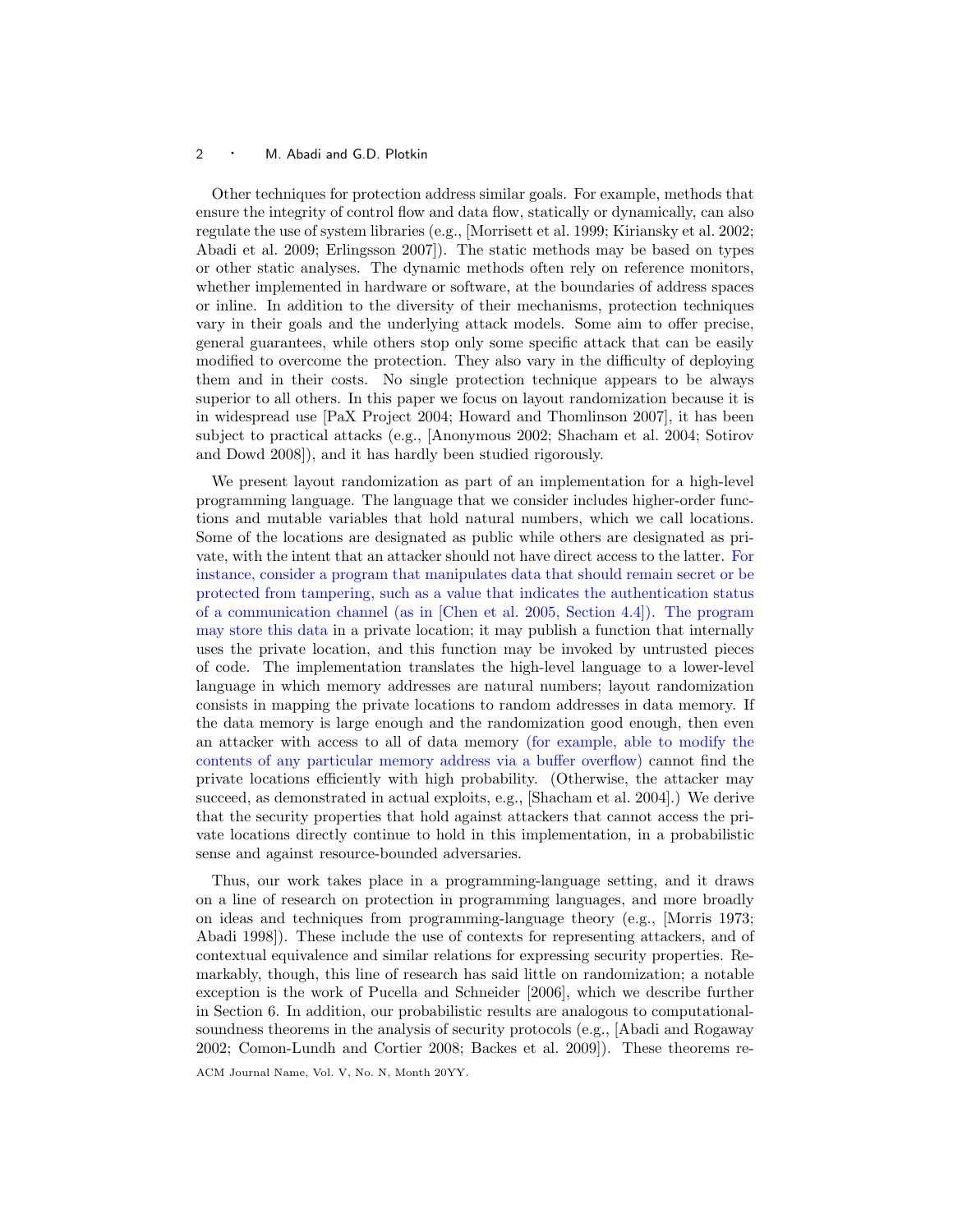late symbolic proofs of protocol security, in which keys and ciphertexts are formal expressions, to proofs in a computational model in which keys and ciphertexts are bitstrings subject to complexity-theoretic assumptions. Unlike security protocols, however, the systems that we consider neither include concurrency nor rely on cryptography, but they do include higher-order functions. Despite these important differences, we hope that our work will enrich the study of computational soundness, in particular by showing that some of its themes and methods are applicable beyond security protocols.

The next section (Section 2) discusses our results in more detail but still informally. Section 3 contains preliminary technical material. Sections 4 and 5 are the core of the paper; they treat models in which errors are fatal and recoverable (but costly), respectively. Section 6 concludes.

# 2. DISCUSSION OF RESULTS

Layout randomization can be applied in a variety of systems contexts. In some (in particular, in kernel mode), accesses to unmapped memory addresses may be fatal violations that result in immediate termination. In others (often in user mode), erroneous accesses may take place repeatedly without causing execution to abort; a program that performs an erroneous access may often recognize that it has done so.

This distinction leads to two models for what happens when an attacker accesses an unused address in data memory (rather than an address that houses a private location). In one model, such accesses are fatal violations; in the other, such accesses are not fatal and can be detected.

In both cases, our main results concern translations between the high-level language with locations and a lower-level language with natural-number addresses. (In contrast, one could study layout randomization by focusing exclusively on low-level behavior, as in [Berger and Zorn 2006, Section 6].) In the high-level language, there is a distinct type of locations  $\text{loc}$  and, assuming that the expression M has this type, one can write expressions like  $l_{\text{loc}}M$  and  $M :=_{\text{loc}} M'$  for reading from and storing into a location. In the low-level language, on the other hand, if M has type nat then one can write  $!_{nat}M$  and  $M :=_{nat} M'$  for reading from and writing to a natural-number address, which may be obtained as the result of arbitrary numerical computations in M.

In order to study the security of these translations, we represent high- and lowlevel attackers as contexts. More precisely, for a program M of type  $\sigma$ , we take attackers to be expressions C of type  $\sigma \rightarrow$  bool. The boolean output is standard in programming-language theory, but technically we could as well use the type  $\sigma \to \text{nat}$ , for example. Informally, we think of C as interacting with M and possibly trying to obtain information about the contents of private locations or to tamper with them. Attackers must not have direct access to the private locations, so we consider only public attackers  $C$ , which are those containing no occurrences of any private locations. (Public low-level attackers do have access to all of memory, nevertheless, but via natural-number addresses rather than via locations.)

This representation of the attacker as a context amounts to a threat model, which allows rich interactions between the program being protected and its attacker. Both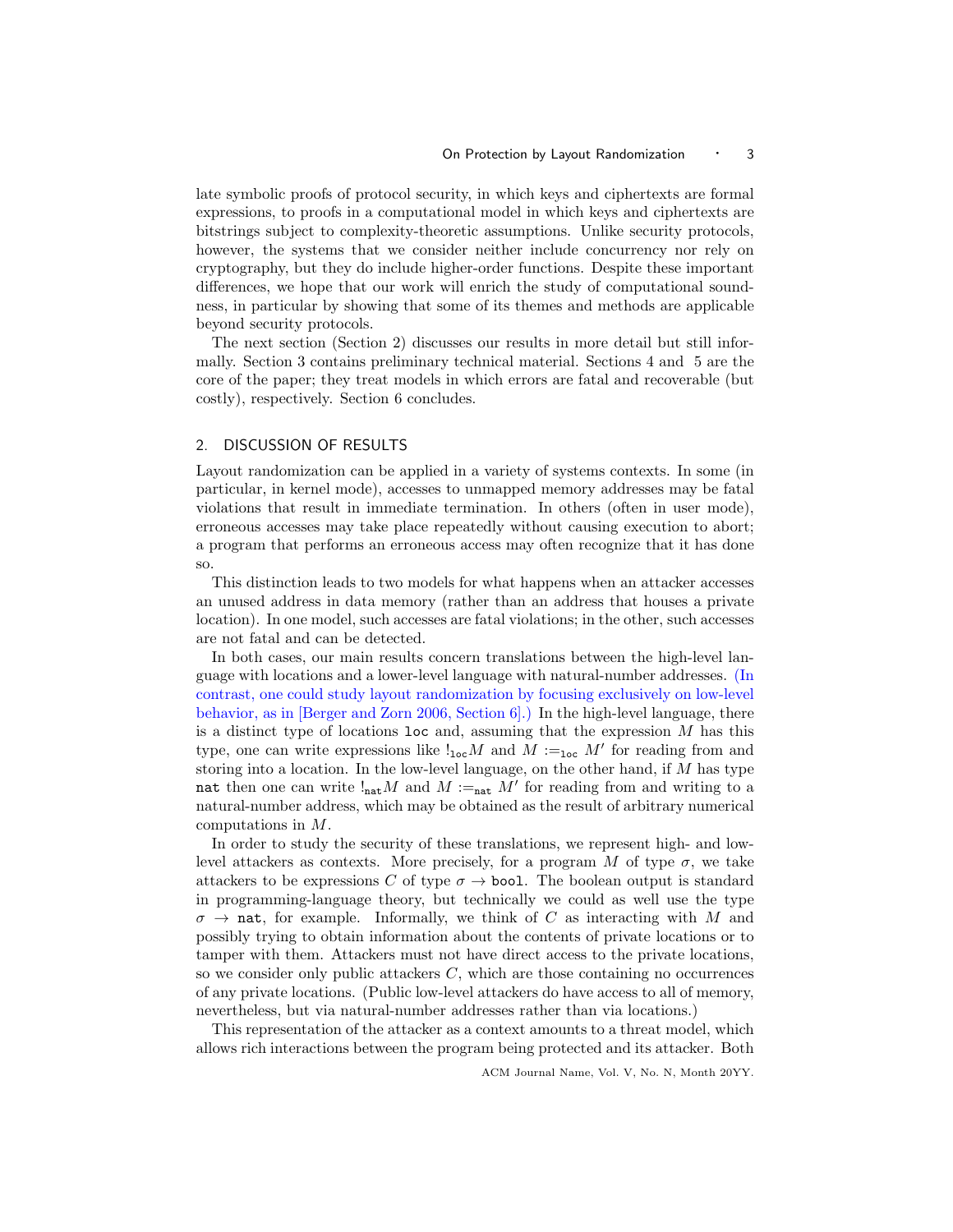theoretical work and practical attacks often employ more limited threat models, in which, for example, the attacker provides only one input or a small number of inputs. On the other hand, this representation excludes power-analysis attacks, timing-analysis attacks, and the like, as well as any attacks that subvert the underlying execution platform. Realistically, layout randomization may not withstand such attacks anyway.

In general, a low-level attacker could exploit the operations  $!_{nat}$  and  $:=_{nat}$  for crafting attacks that would be impossible in the high-level language. In an extreme case, when erroneous accesses are not fatal, an attacker could iterate over all addresses.

Nevertheless, we show that the attacks possible in the low-level language are no worse than those that are possible in the high-level language, in a probabilistic sense and, if erroneous accesses are not fatal, within some number of such memory accesses that serves as a bound on the complexity of the attacks. More precisely, we map each high-level program M to a low-level program  $M^{\downarrow}$ , and consider the behavior of  $M^{\downarrow}$  in an arbitrary low-level context C. We construct a corresponding high-level context  $C^{\dagger}$  which does not directly access M's private locations and is such that M in  $C^{\uparrow}$  exhibits the same behavior as  $M^{\downarrow}$  does in C (possibly in a probabilistic sense). In the model where erroneous accesses are fatal,  $C^{\dagger}M$  returns a given boolean, for example, if, and only if,  $CM^{\downarrow}$  does (see Theorem 4.5). In the model where erroneous accesses are not fatal, one rather has that  $C^{\uparrow}M$  returns a given boolean if, and only if,  $CM^{\downarrow}$  does with high probability, and then only with an assumption on the number of memory accesses being bounded (see Theorem 5.7).

Some of our results are phrased as full abstraction theorems for translations between the high-level language with locations and the lower-level language with natural-number addresses (Theorems 4.7 and 5.8). These theorems say, roughly, that two programs are equivalent in the high-level language if, and only if, their translations are equivalent (in a probabilistic sense) in the low-level language. (Computational soundness is the implication from the high-level equivalence to the low-level one.) The equivalences capture program indistinguishability in the presence of an arbitrary attacker, represented as the context of the programs: the attacker cannot, for example, force the two programs to yield different values (possibly in a probabilistic sense). As the examples below illustrate, the equivalences can express both secrecy and integrity properties. Therefore, the theorems imply the preservation of those secrecy and integrity properties.

The distinction of public and private locations, and the use of equivalences, are similar to those in information-flow security. There, equivalences generally relate two versions of the same program with different inputs (e.g., [Denning 1982; Volpano et al. 1996]). Furthermore, preservation results are generally restricted to equivalences that can be established using particular logics or type systems (see, e.g., [Abadi 1999, Section 7] and [Medel 2006; Barthe et al. 2007; Fournet and Rezk 2008]). Like Fournet et al. [2009], we do not make such restrictions: our equivalences may relate programs that differ in more than their inputs, and they need not be proved with any particular method.

Consider the following simple programs  $M$  and  $M'$  of the high-level language:

$$
M = l := c \qquad M' = l := c'
$$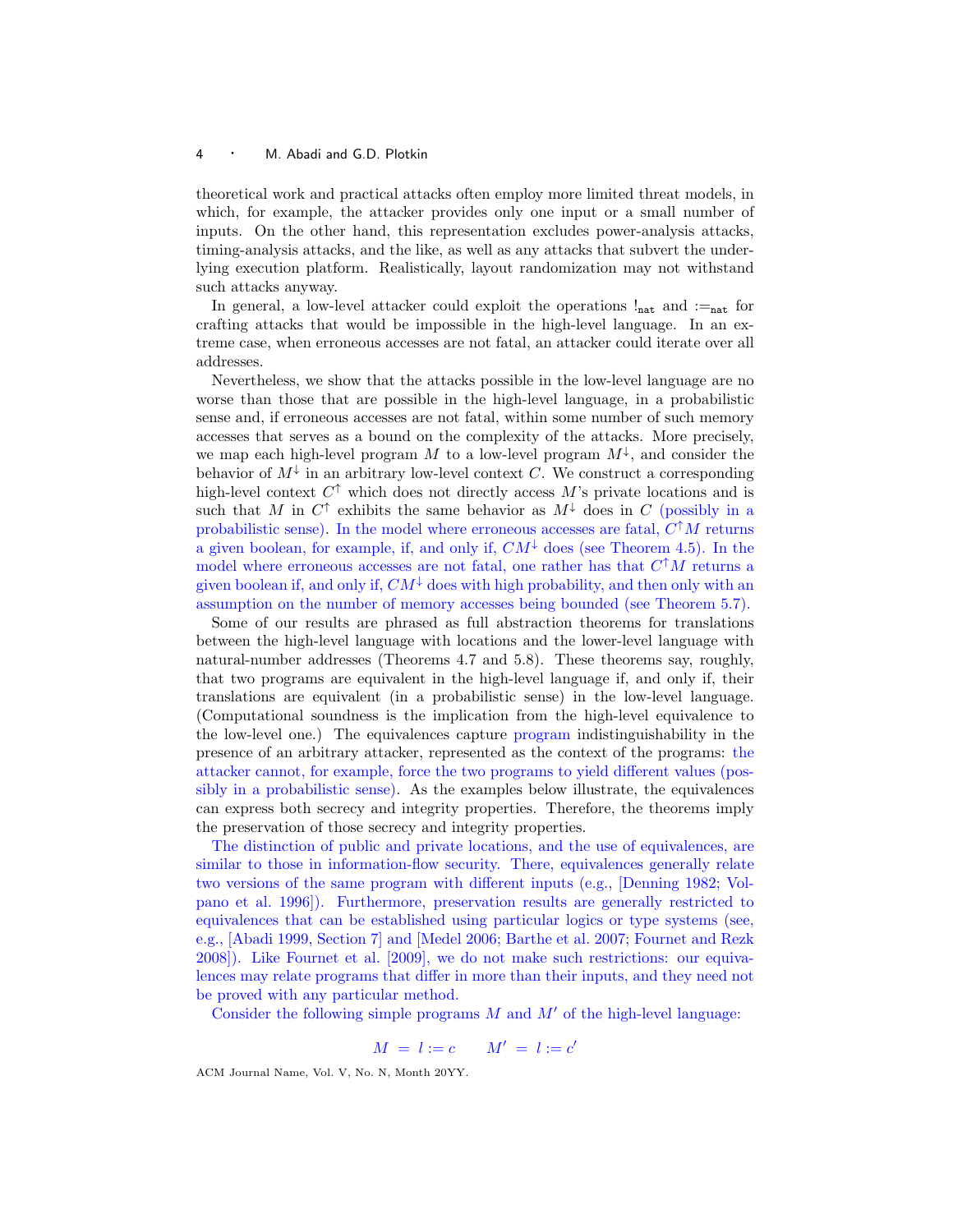where  $l$  is a private location and  $c$  and  $c'$  are two distinct natural-number constants. Here and in other examples, we omit the subscript loc on memory operations, for brevity. These programs have type unit (the type conventionally used in functional programming for commands). They can be distinguished by the context

 $\lambda q$ :unit.  $(q;$  if  $ll = c$  then true else false)

but they are equivalent with respect to contexts that cannot access private locations. This property captures a secrecy guarantee. Similarly, if  $l'$  is a public location, the following programs  $M$  and  $M'$ :

$$
M = \lambda f : \text{nat} \to \text{unit.} l := c; f(c);
$$
  
\nif  $l! = c$  then  $l' := c$  else  $l' := c'$   
\n
$$
M' = \lambda f : \text{nat} \to \text{unit.} l := c; f(c);
$$
  
\n
$$
l' := c
$$

can be distinguished by the context

 $\lambda g\!:\!({\tt nat}\to{\tt unit})\to{\tt unit}.$   $(g(\lambda x.{\tt nat}.$   $l:=c');$  if  $!l'=c$  then true else false)

but they are equivalent with respect to contexts that cannot access private locations, because the argument f (supplied by the context) cannot tamper with  $l$ . This property captures an integrity guarantee. In an implementation in which  $l$  is housed in a random address in data memory, an attacker should find it hard to read or write the contents of l, so the secrecy and integrity guarantees should be preserved. We prove that this is indeed the case.

Such a result may seem obvious. However, as we discuss, some other "equally obvious" results do not hold, and some variants and extensions appear problematic. We illustrate this point with the following small example. Writing  $\Omega$  for a chosen nonterminating program and  $\ast$  for the value of type unit, we consider the programs:

$$
M = \lambda f:\text{unit} \to \text{unit}.\Omega
$$
  

$$
M' = \lambda f:\text{unit} \to \text{unit}. \text{let } x \text{ be } f(*) \text{ in } \Omega
$$

The implementations of  $M$  and  $M'$  can be distinguished by a context that passes a function f that always produces a fatal error. Such a function can easily be expressed in the model where erroneous accesses are fatal. On the other hand, M and  $M'$  will be equivalent in the high-level language unless this language too includes constructs that force immediate termination. Therefore, full abstraction fails without such constructs. Although of mostly theoretical interest, this small example is reminiscent of some actual attacks in which the distinction between error and nontermination leaks important information [Sovarel et al. 2005].

Thus, our work demonstrates that layout randomization can offer some delicate but strong guarantees. Layout randomization is not just an ad hoc mitigation, or "security by obscurity". Nevertheless, our results have substantial limitations. They provide an incomplete account of software protection, ignoring most of the complications of practical implementations.

Many of the limitations directly correspond to limitations of the languages that we consider. For instance, these languages do not include the storage of functions in the heap, which our results do not treat; so we do not study whether an attacker can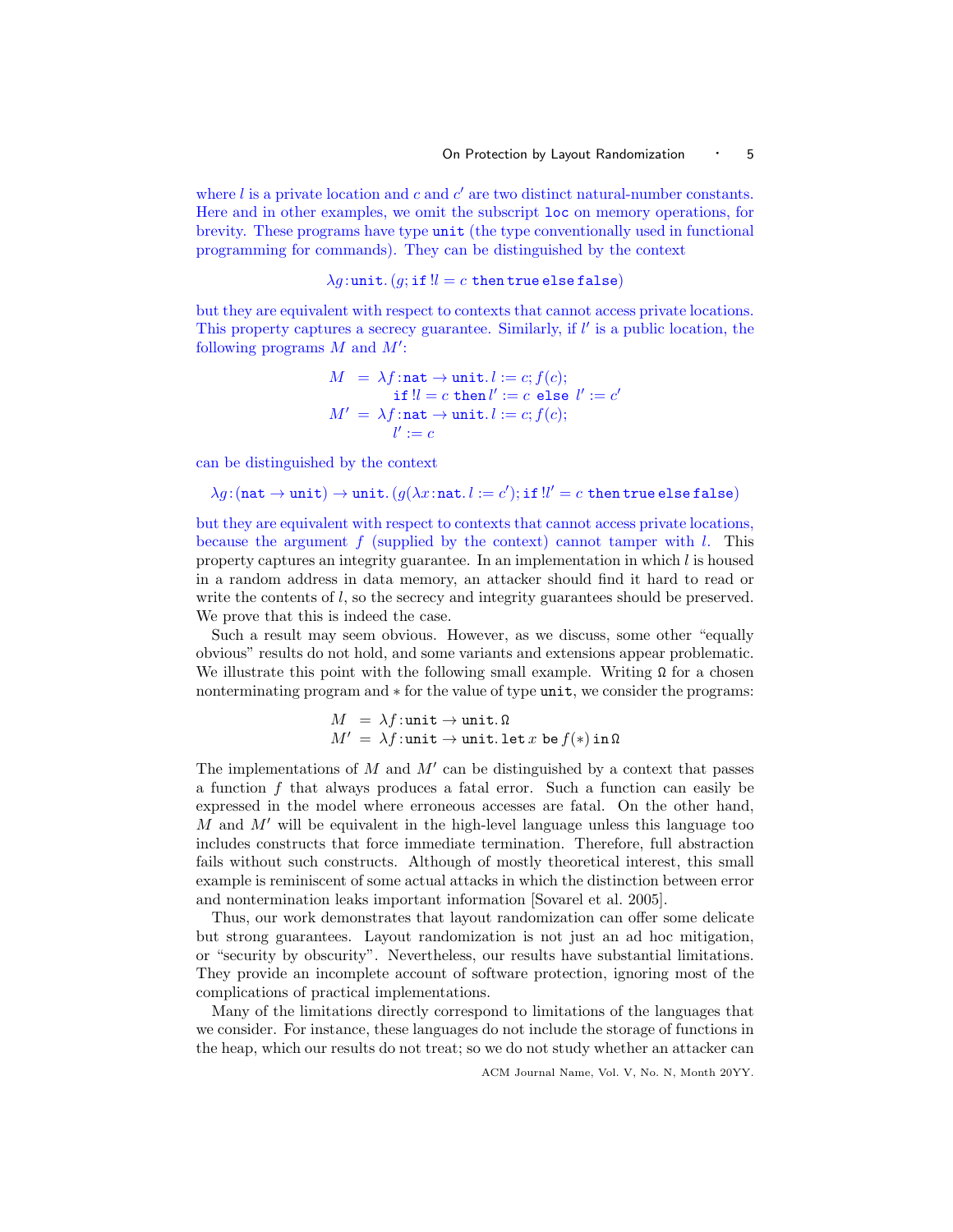call a piece of code by guessing where in memory it resides, as in "jump-to-libc" attacks [Erlingsson 2007].

Another limitation of our results is that they do not all apply to programs that receive or send locations—although they do apply to higher-order programs that receive or send functions for manipulating locations. We deliberately define our languages with locations as first-class values of a type loc. While this generality leads to an extra hypothesis in some of our theorems, it also enables us to discuss the difficulties that arise with locations as first-class values:

— Suppose that we allow loc to occur in contravariant positions in the types of the programs that we are protecting (that is, we allow loc to occur within an odd number of left-hand sides of function-space arrows, as in, for example,  $\texttt{loc} \rightarrow \texttt{unit}$ and  $((\text{loc} \rightarrow \text{unit}) \rightarrow \text{unit})$ . In the implementations of those programs, locations correspond to natural numbers, but in general this correspondence is not surjective. So a low-level attacker may attempt to poison the programs by providing a number that does not represent a location instead of one that does represent a location, and might gain information from the resulting errors. Consider for instance the programs:

 $M = \lambda x: \text{loc. } \Omega$   $M' = \lambda x: \text{loc. } \text{let } y \text{ be } !x \text{ in } \Omega$ 

which both have type  $\text{loc} \to \text{unit}$ . While a high-level attacker cannot distinguish these two programs, a low-level attacker may attempt to distinguish them, with high probability, by passing a number that does not represent a public location: the naive implementation of  $M$  will diverge, that of  $M'$  will produce an error. Such examples might be addressed by an implementation strategy in which incoming numbers that should represent locations are tested. These tests are reminiscent of how pointers are treated with suspicion when they cross trust boundaries in operating systems and other software systems.

— Suppose that we allow loc to occur in covariant positions in the types of the programs that we are protecting (that is, we allow loc to occur within an even number of left-hand sides of function-space arrows, as in, for example, loc and (loc  $\rightarrow$  unit)  $\rightarrow$  unit). Then a low-level attacker may store the numbers that represent the locations that it receives, and use them later, while analogous storage is not possible for a high-level attacker—simply because locations cannot hold locations in our high-level model. Letting  $l_1$  and  $l_2$  be private locations, consider for instance the programs:

$$
\begin{array}{rl} M&=\lambda f{:}1{\mathbf{c}}\cosh \operatorname{unit.\,if} ll_2=0\ \text{then}\ l_2:=1;f(l_1)\ \text{else}\ \Omega;\\ l_1:=0\\ M'&=\lambda f{:}1{\mathbf{c}}\cosh \operatorname{unit.\,if} ll_2=0\ \text{then}\ l_2:=1;f(l_1)\ \text{else}\ \Omega;\\ l_1:=1\end{array}
$$

which both have type (loc  $\rightarrow$  unit)  $\rightarrow$  unit. They differ only in whether they store 0 or 1 in  $l_1$ . Both of these leak  $l_1$  to an argument function f, then set  $l_1$ . They do the leaking at most once: this linearity is enforced by the flag  $l_2$ . A low-level context can store the number that represents  $l_1$ , then use it for reading what is stored in  $l_1$ , and thereby could distinguish the implementations of M and M' if no additional precautions are taken. This counterexample is reminiscent of some

ACM Journal Name, Vol. V, No. N, Month 20YY.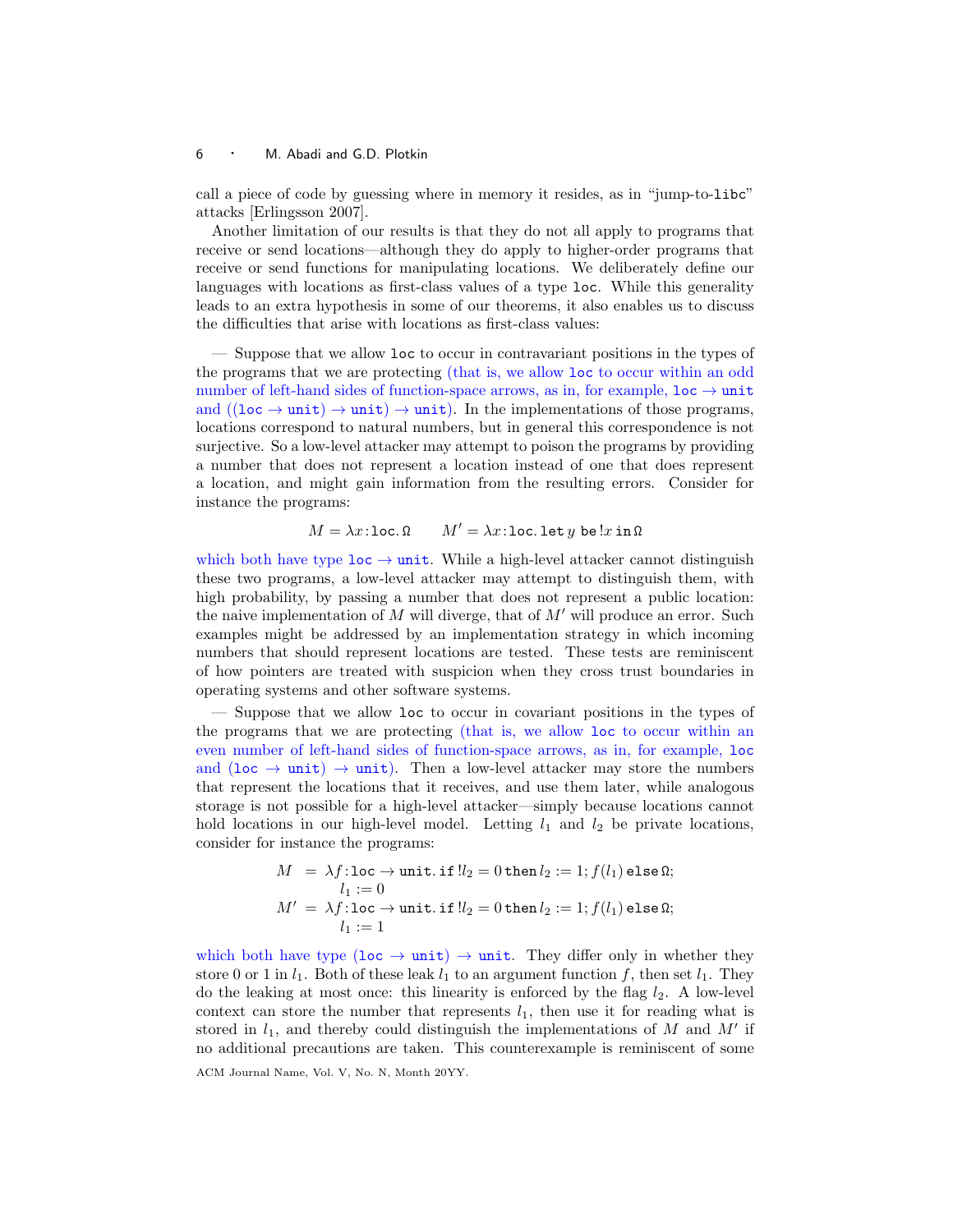that arise in the study of cryptographic protocols, most notably a counterexample to forward secrecy [Abadi 1998]. It could perhaps be addressed by some of the techniques developed in such contexts. Unfortunately, those techniques may not result in attractive, realistic implementation strategies for a programming language such as ours, or for its obvious extensions where locations can hold other locations. Such extensions can bring up further problems, which it would be interesting to investigate in future research.

The significance of this limitation remains open to debate. One could argue that programs should never receive or send locations, that it is too hard to make this safe, and that exchanging functions, or objects with public methods and private fields, provides more flexibility—assuming that an attacker cannot recover the locations in question from the concrete representations of functions and objects. (Such a guarantee might be provided statically by typing or dynamically, perhaps via capabilities.)

These arguments are particularly sensible in the context of implementations where attackers have information on the offsets between private locations (much as in [Shacham et al. 2004]). For instance, a practical implementation may well store several private locations near one another, in a randomly placed block of memory chosen for this purpose. Then an attacker that learns where  $l_1$  is housed may also be able to infer that  $l_2$  is nearby. Such dependencies can weaken security.

#### 3. TECHNICAL PRELIMINARIES

This section presents basic technical material on which both Sections 4 and 5 rely. It describes both high- and low-level memory models and the common components of the languages considered in this paper.

## 3.1 Memory models

We begin with a discussion of our memory models. We need two: an abstract one, for the high-level language, and a more concrete one, for the low-level language.

For the abstract model we assume a finite set Loc of *locations*, ranged over by  $l$ , and further assumed to be the disjoint union of two sets, PubLoc and PriLoc, of public and private locations. Stores, ranged over by s, are maps  $s : Loc \longrightarrow N$ , sending locations to natural numbers. For any store s,  $s(l) = n$  indicates that the contents of the location  $l$  in the store  $s$  is  $n$ . We write Store for the set of stores.

For the concrete model we take the memory as having addresses  $0, \ldots, c$ , for a given  $c \geq 0$ , which we think of as logical or virtual addresses rather than physical addresses; we assume that  $|Loc| \leq c + 1$ . Memories, ranged over by m, are maps  $m:\{0,\ldots,c\}\longrightarrow\mathbb{N}+1$ , where  $\mathbb{1}$  is the set  $\{*\},\$  is disjoint union. For any memory m,  $m(a) = n$  indicates that the memory m holds n at address a, and  $m(a) = *$ indicates that  $a$  is an unused address of  $m$ . Storing natural numbers rather than words is an idealization, as is the view of natural numbers as atomic entities that all occupy the same space. With a little more effort we could use an alternative model where words are stored and arithmetic operations can be performed on them.

Memory layouts, ranged over by w, are 1-1 maps  $w : Loc \hookrightarrow \{0, ..., c\}$ . They are used to connect the abstract and concrete memory models. Note that, whereas there are infinitely many stores and memories, there are only a finite number of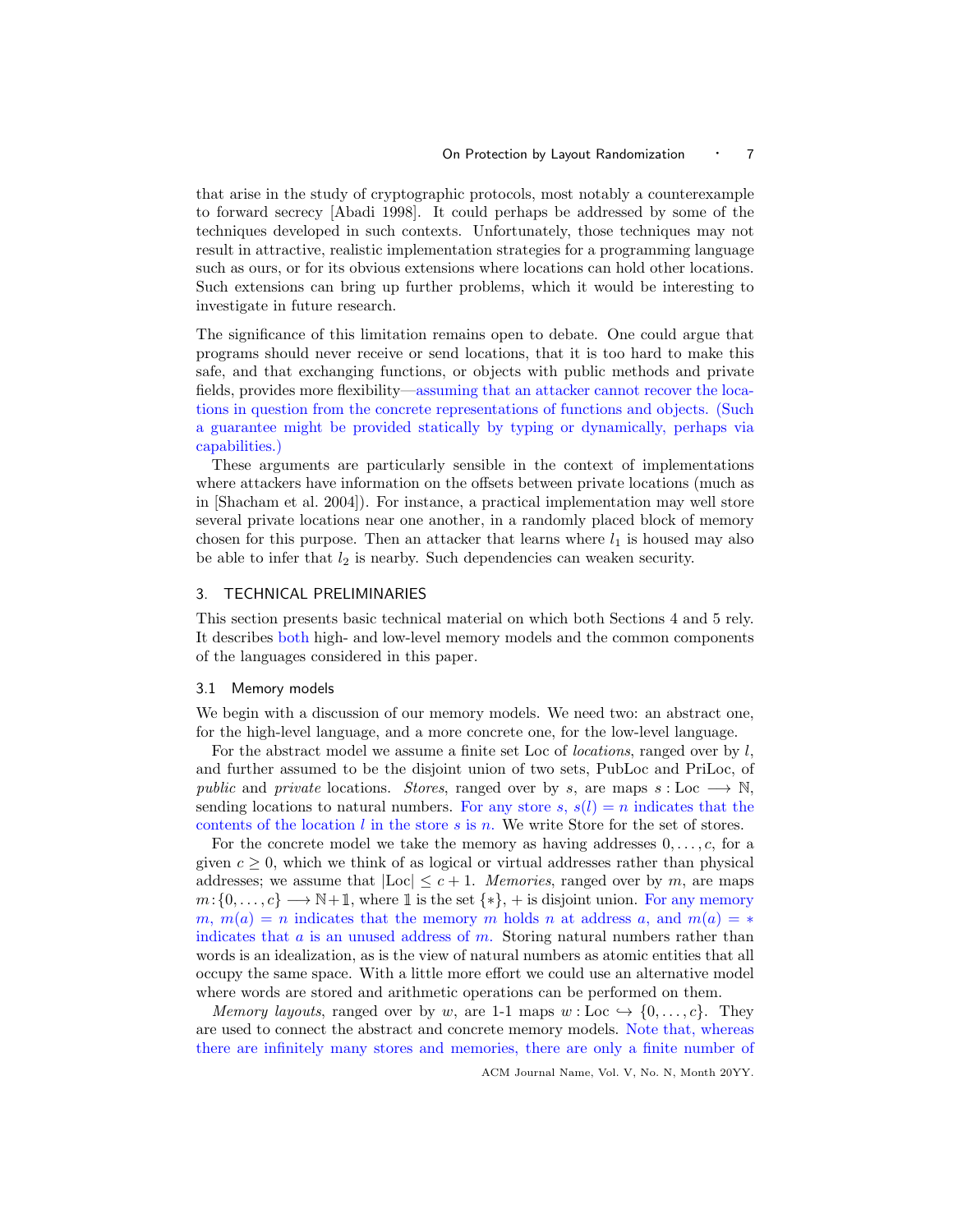memory layouts. We consider only those memory layouts extending a given *public* layout  $w_p : \text{Public} \rightarrow \{0, \ldots, c\}$  that is fixed throughout.

For any store  $s$  and a memory layout  $w$ , there is a corresponding memory  $m(m(s, w))$  defined by:

$$
\text{mem}(s, w)(a) = \begin{cases} s(l) & \text{if } w(l) = a \\ * & \text{if } a \notin \text{Ran}(w) \end{cases}
$$

where  $\text{Ran}(w)$  is the range of w. Note that the map  $s \mapsto \text{mem}(s, w)$  is 1-1, but not onto; we say that m has the form  $\text{mem}(s, w)$  if it equals  $\text{mem}(s, w)$  for some w. We abbreviate mem $(s, w)$  to  $s_w$ .

In order to make probabilistic assertions, we need a probability distribution d over the layouts extending  $w_p$ . We mainly consider the uniform probability distribution U, which can be generated by fixing an ordering of Loc and then selecting, oneby-one, a non-repeating sequence of elements randomly from  $\{0,\ldots,c\} \setminus \text{Ran}(w_p)$ , choosing uniformly at each point from the remaining elements. When  $\varphi(w)$  is a statement, we write  $P_d(\varphi(w))$  for the probability that it holds with respect to the distribution d.

For any  $A \subseteq \mathbb{N}$ , we define  $w\#A$  to mean that  $A \cap (\text{Ran}(w)) \setminus \text{Ran}(w_p) = \emptyset$ . Thinking of A as a set of attempted memory probes, allowing probes out of memory bounds and at addresses of public locations,  $w\#A$  holds precisely when none of these probes hits private memory, that is, an address of a private location.  $P_d(w \# A)$  is then the probability that no probe in A hits private memory, using the above convention on probabilistic statements with free variable  $w$ . We define:

$$
\delta_{\mathrm{d}}(n) = \min\{\mathrm{P}_{\mathrm{d}}(w\#A) \mid A \subseteq \{0,\ldots,c\} \setminus \mathrm{Ran}(w_p), |A| = n\}
$$

for  $n \leq c + 1$  – |PubLoc| (and  $\delta_d(n)$ ) is undefined otherwise). This number will be used to give our security guarantees. Note that  $\delta_d(0) = 1$  and that if  $\delta_d(n) > 0$ then  $n \leq c+1$  – Loc, although the converse may fail.

In the case of the uniform distribution,  $P_U(w\#A)$  depends only on the cardinality of A, if  $A \subseteq \{0, \ldots, c\} \setminus \text{Ran}(w_p)$ , so we have  $\delta_U(n) = \text{P}_U(w \# A)$ , for any such A with  $|A| = n$ . Note that  $\delta_{\mathrm{U}}(n) > 0$  if, and only if,  $n \leq c + 1 - |\text{Loc}|$ .

We can give  $\delta_{\mathrm{U}}(n)$  by:

$$
\delta_{\mathrm{U}}(n) = \frac{|\{w \mid w \text{ extends } w_p \text{ and } \mathrm{Ran}(w) \cap A = \emptyset\}|}{|\{w \mid w \text{ extends } w_p\}|}
$$

where A is any subset of  $\{0,\ldots,c\} \setminus \text{Ran}(w_n)$  of size n; it does not matter which such subset is chosen. That is,  $\delta_U(n)$  is the fraction of all memory layouts that extend  $w_p$  but do not meet any of a fixed choice of n non-public memory addresses. The formula can be written in terms of binomial coefficients, by:

$$
\delta_{\mathrm{U}}(n) = \binom{c+1-n-|\mathrm{PubLoc}|}{|\mathrm{PriLoc}|} / \binom{c+1-|\mathrm{PubLoc}|}{|\mathrm{PriLoc}|}
$$

Thus,  $\delta_{\mathrm{U}}(n)$  tends to 1 as c increases while PriLoc and PubLoc remain fixed. Intuitively, this fact means that, if one looks for private locations in a large enough memory, getting  $n$  tries, one is almost certain to miss if the memory is large enough.

As is shown by the following calculation, the uniform distribution U is optimal in the sense that  $\delta_U \geq \delta_d$  for any probability distribution d; that is, U maximizes  $\delta_d$ . ACM Journal Name, Vol. V, No. N, Month 20YY.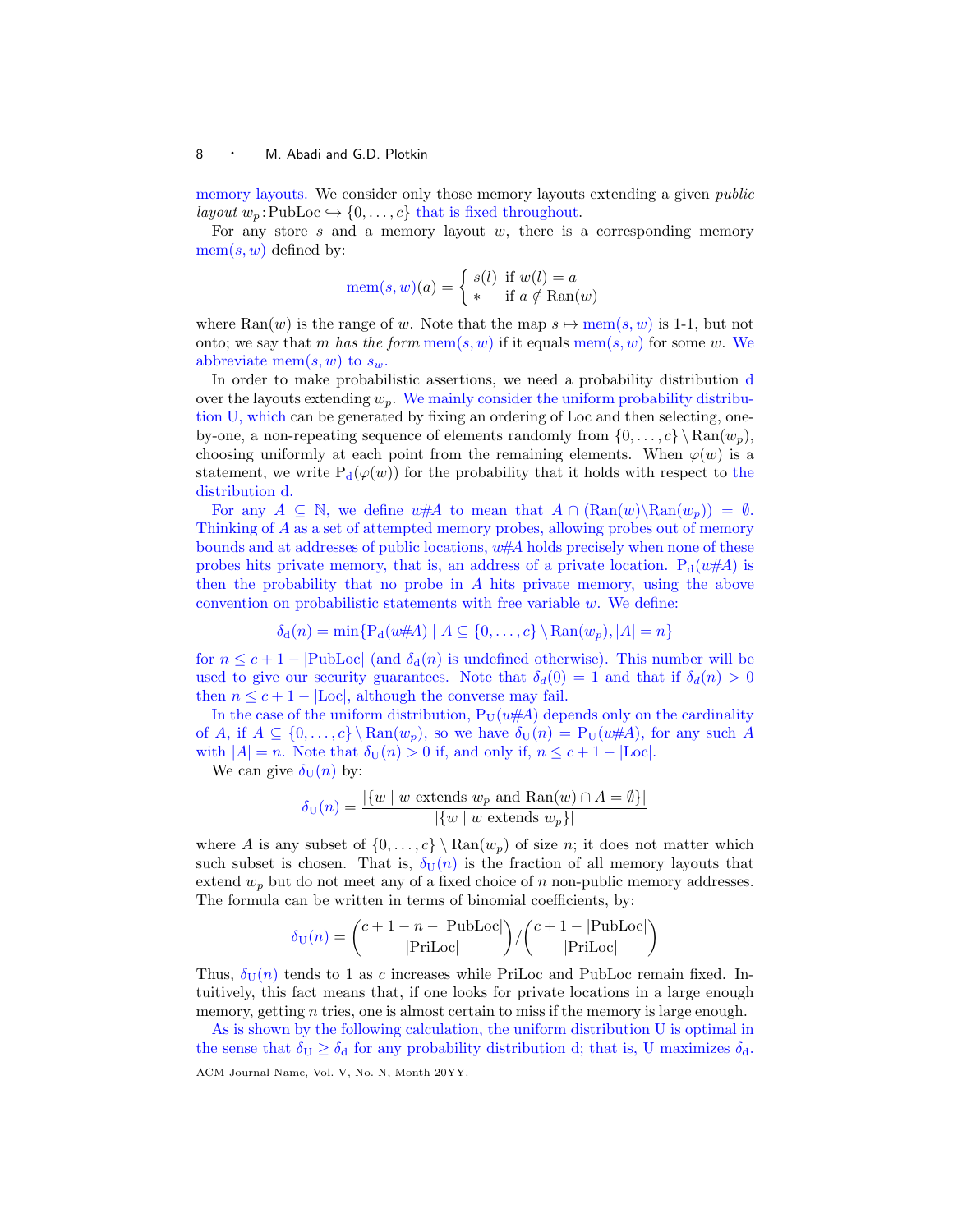The second step of the calculation uses the fact that the minimum of a nonempty finite multiset of real numbers is less than, or equal to, their average.

$$
\delta_{d}(n) =_{def} \min\{P_{d}(w\#A) \mid A \subseteq \{0,\ldots,c\} \setminus \text{Ran}(w_{p}), |A| = n\}
$$
\n
$$
\leq \sum\{P_{d}(w\#A) \mid A \subseteq \{0,\ldots,c\} \setminus \text{Ran}(w_{p}), |A| = n\}/(c+1-|\text{Public}|)
$$
\n
$$
= \sum\{(\sum_{w\#A} d(w)) \mid A \subseteq \{0,\ldots,c\} \setminus \text{Ran}(w_{p}), |A| = n\}/(c+1-|\text{Public}|)
$$
\n
$$
= \sum_{w} \sum\{d(w) \mid A \subseteq \{0,\ldots,c\} \setminus \text{Ran}(w), |A| = n\}/(c+1-|\text{Public}|)
$$
\n
$$
= \sum_{w} d(w)(c+1-|\text{Label}|)/(c+1-|\text{Public}|)
$$
\n
$$
= (c+1-|\text{Loc}|)/(c+1-|\text{Public}|)
$$
\n
$$
= \frac{(c+1-|\text{Loc}|)!(c+1-n-|\text{Public}|)}{(c+1-n-|\text{Label}|)(c+1-|\text{Public}|)}
$$
\n
$$
= (c+1-|\text{Subject}|)/(c+1-|\text{Public}|)
$$
\n
$$
= \delta_{U}(n)
$$

Non-uniform distributions may still be helpful in practice. For example, one may wish to restrict randomization to part of the memory, or to restrict layouts (for example mapping some locations into a special memory region), and it may be possible to obtain sufficient security guarantees under such restrictions.

Our results hold for any probability distribution d. For the rest of the paper, we fix a choice of d, and write  $P(\varphi(w))$  and  $\delta_n$  for  $P_d(\varphi(w))$  and  $\delta_d(n)$ , respectively.

# 3.2 Languages

A number of quite similar languages are considered in this paper. They are all versions of Moggi's (call-by-value) computational  $\lambda$ -calculus, or  $\lambda_c$ -calculus, [Moggi 1989; 1991] with natural number and, possibly, location types, and with memoryaccess operations at natural-number or location types. They all also have sum types, which represent disjoint or discriminated unions [Mitchell 1996], and recursion [Hasegawa and Kakutani 2002]. For general background on the  $\lambda$ -calculus, see [Mitchell 1996; Pierce 2002].

The types of such a language are given by:

$$
\sigma ::= b \mid \mathtt{unit} \mid \sigma \times \sigma \mid \sigma + \sigma \mid \sigma \to \sigma
$$

where b ranges over a given set of basic types which always includes a naturalnumber type nat and may also include a location type loc. We write bool to abbreviate  $unit + unit$ .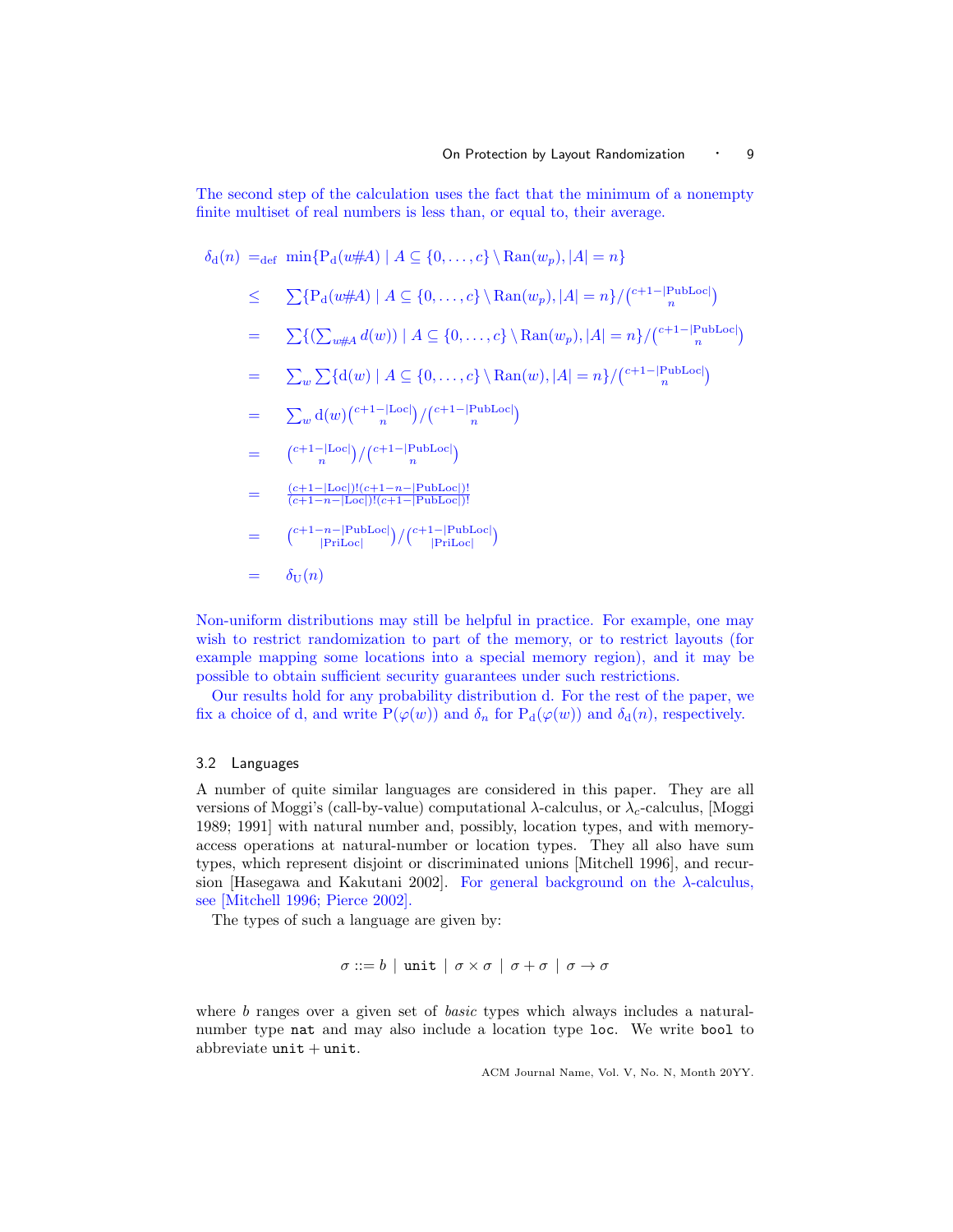The terms of such a language are ranged over by  $M$  and  $N$ , and given by:

$$
M\ ::= \ x\ \mid\ c\mid\ast\mid (M,M)\mid\mathtt{fst}\,M\mid\mathtt{snd}\,M\mid\\\verb|inl_{\sigma,\sigma}\,M\mid\mathtt{inr}_{\sigma,\sigma}\,M\mid\\\verb|cases\,M\,in\,2^\cdot\sigma.\,M\,\mathtt{inr}\,x:\sigma.\,M\mid\\\lambda x:\sigma.\,M\mid MM\mid\mathtt{rec}(f:\sigma\rightarrow\tau,x:\sigma).\,M
$$

where c ranges over a given set of constants c of a given type  $\sigma$ , written  $c : \sigma$ . These always include the natural numbers  $n \in \mathbb{N}$ , together with constants for the usual arithmetic operations and relations, such as addition  $+ : \text{nat} \times \text{nat} \rightarrow$ nat and equality  $=_{nat}: nat \times nat \rightarrow bool$ . They may also include constants for memory access, for example  $:=_{nat}:$ loc  $\times$  nat  $\rightarrow$  unit for assignment. The recursion construction  $\text{rec}(f : \sigma \to \tau, x : \sigma)$ . M should be thought of as defining a function  $f: \sigma \to \tau$  such that  $f(x) = M$ .

There are standard notions of free and bound variables, of closed terms, and of the capture-avoiding substitution  $M[N/x]$  of a term N for all free occurrences of a variable  $x$  in a term  $M$ . There are also standard typing rules for judgements  $\Gamma \vdash M : \sigma$ , that a term M has type  $\sigma$  in the context  $\Gamma$ , where contexts have the form  $\Gamma = x_1 : \sigma_1, \ldots, x_n : \sigma_n$ . Here are two examples:

$$
\frac{\Gamma \vdash M : \sigma}{\Gamma \vdash \text{inl}_{\sigma,\tau} M : \sigma + \tau} \qquad \frac{\Gamma, f : \sigma \to \tau, x : \sigma \vdash M : \tau}{\Gamma \vdash \text{rec}(f : \sigma \to \tau, x : \sigma). M : \sigma \to \tau}
$$

We write  $M : \sigma$  for  $\vdash M : \sigma$ , and read it as "M (is) of type  $\sigma$ "; one can think of  $\sigma$  as the interface of the term M. If  $M : \sigma$  then we say that M is well-typed (and it is necessarily closed). Unique typing holds: a term has at most one type relative to a given environment.

We may omit type subscripts when that should not cause confusion, e.g., we write inl M instead of  $\operatorname{inl}_{\sigma,\tau} M$ ; we also write let  $x : \sigma$  be M in N for  $(\lambda x : \sigma N)M$ . We adopt standard infix notations, e.g., writing  $M := N$  for  $:= (M, N)$ , if that improves readability. For the booleans, we write true and false for inl ∗ and  $\text{inr} *$ , respectively, and the conditional expression if B then M else N abbreviates cases B inl x : unit. M inr x : unit. N, where x occurs free in neither M nor N. To make the usual connection between applicative and imperative programs, we may write com (which stands for "command") for unit, skip for  $\ast$ , and  $M; N$  for let x:unit be  $M$  in  $N$  (where x is not free in  $N$ ).

Throughout this paper, we define the operational semantics of such a language in the style of Felleisen and Friedman [1986], beginning by defining values  $V$ , evaluation contexts  $E$ , and redexes  $R$ . We classify each constant as a value or a redex; in particular the numerals and the constants for the assumed arithmetic operations and relations are always values; the error-raising constants of the high-level language of Section 4.1 are examples of constants which are not values. Values are terms which can be thought of as (syntax for) completed computations; they are ranged over by  $V$  and defined by:

$$
V ::= c \text{ (if } c \text{ is classified as a value)} |
$$
  
 
$$
* | (V, V) | \text{ inl } V | \text{ inr } V | \lambda x : \sigma. M
$$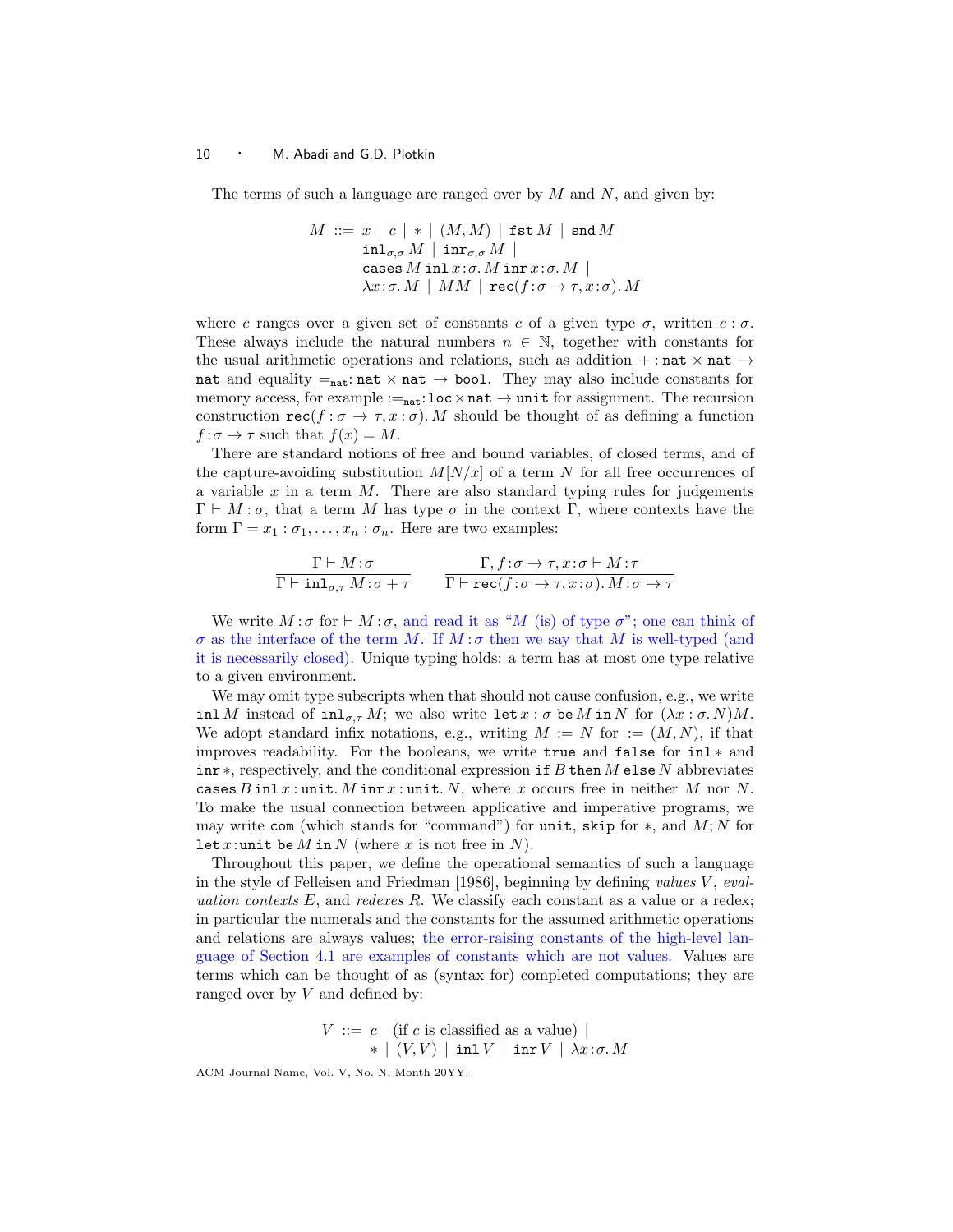Evaluation contexts are ranged over by  $E$  and are defined by:

$$
E ::= [-] | (E, M) | (V, E) | \text{fst } E | \text{snd } E |
$$
  
 
$$
\text{inl } E | \text{inr } E | \text{cases } E \text{inl } x : \sigma. M \text{ inr } x : \sigma. M |
$$
  
 
$$
EM | VE
$$

We write  $E[M]$  for the term obtained by replacing the "hole"  $[-]$  in an evaluation context  $E$  by a term  $M$ . The computational thought behind evaluation contexts is that, in a term of the form  $E[M]$ , the first computational step arises within M. The redexes  $R$  include:

> $c$  (if c is classified as a redex)  $fst(V, V)$  snd  $(V, V)$ cases inl  $V$  inl  $x:\sigma$ .  $M$  inr  $x:\sigma$ .  $M$ cases inr  $V$  inl  $x:\sigma$ .  $M$  inr  $x:\sigma$ .  $M$  $(\lambda x:\sigma. M)V$  rec $(f:\sigma \to \tau, x:\sigma)$ . M

together with specified other redexes involving the various constants, including evident arithmetic redexes for the assumed arithmetic operations and relations, for example  $i + j$  and  $i =_{nat} j$ .

For every well-typed term  $M$ , exactly one of the following possibilities holds:

 $-M$  is a value, or

 $-M$  can be analyzed uniquely in the form  $E[R]$ , with R a well-typed redex.

However, this has to be verified separately for each language.

The operational semantics itself involves various relations and properties, and there is quite a bit of variation between the different languages. In all cases, however, a relation  $R \longrightarrow M$  between the above redexes and terms proves useful. It is defined as follows:

$$
\text{fst}(V, V') \longrightarrow V \qquad \text{snd}(V, V') \longrightarrow V'
$$

$$
(\lambda x : \sigma. M)V \longrightarrow M[V/x]
$$

$$
\text{rec}(f : \sigma \to \tau, x : \sigma). M \longrightarrow \lambda x : \sigma. M[\text{rec}(f : \sigma \to \tau, x : \sigma). M/f]
$$
...

where the ellipses indicate evident missing arithmetic redex transitions, such as:

$$
i =_{\text{nat}} i \longrightarrow \text{true} \quad \text{and} \quad i + j \longrightarrow k
$$

where  $k$  is the sum of  $i$  and  $j$ .

# 4. THE FATAL-ERROR MODEL

As explained in Section 2, our results compare the security properties implied by the semantics of high-level languages with those obtained from layout randomization in low-level languages. In this section, relying on the general framework of Section 3, we define a particular high-level language and a particular low-level language, then we develop the corresponding comparison.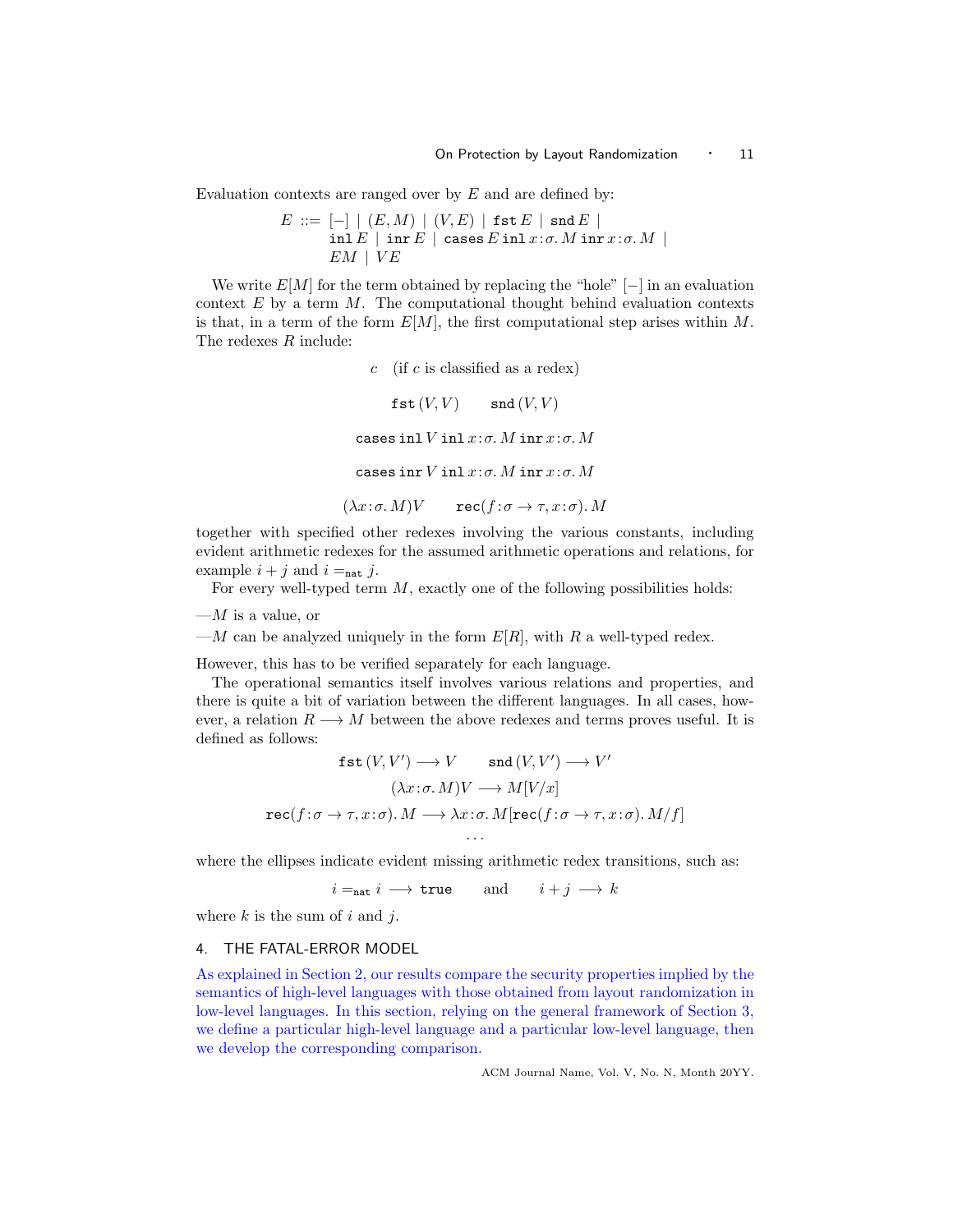Specifically, we consider a low-level model in which an erroneous memory access gives rise to a fatal error (that is, an irrecoverable error). A corresponding construct to raise such errors is needed at high-level, as discussed in Section 2. Section 4.1 presents the high-level language; since it has an error-raising construction, its operational semantics has an error predicate, as well as the usual transition relation. Section 4.2 presents the low-level language; its operational semantics additionally has an error predicate which is labelled by a natural number; this instrumentation is used in proofs and is not regarded as part of program behavior.

To mediate between the two languages, an instrumented high-level language, extending the high-level language, is given in Section 4.3. This language has facilities for memory access at both location and natural-number types, with non-public natural-number accesses always raising an instrumented error. We have a behaviorpreserving translation to the high-level language and a translation to the low-level language which is additionally sensitive to the instrumentation.

With these tools, we prove our main results for the fatal-error model in Sections 4.4 and 4.5, to the effect that high- and low-level attackers have essentially equal power, modulo the translation from the high-level to the low-level language, and that this translation preserves and reflects suitable notions of contextual equivalence. In both this and the following section, we often omit, or abbreviate, routine proofs.

# 4.1 The high-level language

The high-level language employs the abstract notion of location. The basic types are nat and loc. The constants are the arithmetic constants, together with errorraising constants:

$$
\mathtt{raise\_error}_{\sigma} : \sigma \qquad \text{(for every } \sigma\text{)}
$$

and constants for accessing and updating locations (which do not raise errors):

$$
l_{\text{loc}}:\text{loc} \quad (l \in \text{Loc})
$$
  $l_{\text{loc}}:\text{loc} \to \text{nat}$   $:=_{\text{loc}}:\text{loc} \times \text{nat} \to \text{com}$ 

Of these, the arithmetic constants and the constants for accesses and updating locations are values, and the error-raising constant is a redex. As well as the redexes specified by the general framework, there are the following two kinds:

$$
!_{\text{loc}}V \qquad V:=_{\text{loc}} V
$$

For the semantics of the high-level language we define a configuration to be a pair  $(s, M)$  with s a store and M a well-typed term. The semantics then consists of a transition relation and an error property:

$$
(s, M) \longrightarrow (s', M') \qquad (s, M) \downarrow_{\text{error}}
$$

The transition relation and the error property are obtained from the special case of redexes by two rules:

$$
\frac{(s,R)\longrightarrow (s',M')}{(s,E[R])\longrightarrow (s',E[M'])}
$$
\n
$$
\frac{(s,R)\downarrow_{\text{error}}}{(s,E[R])\downarrow_{\text{error}}}
$$

For redexes we take the transitions to be given by:

$$
(s, l_{\text{loc}}l_{\text{loc}}) \longrightarrow (s, n) \quad (\text{if } s(l) = n) \qquad (s, l_{\text{loc}} :=_{\text{loc}} n) \longrightarrow (s[l \mapsto n], \text{skip})
$$
  
ACM Journal Name, Vol. V, No. N, Month 20YY.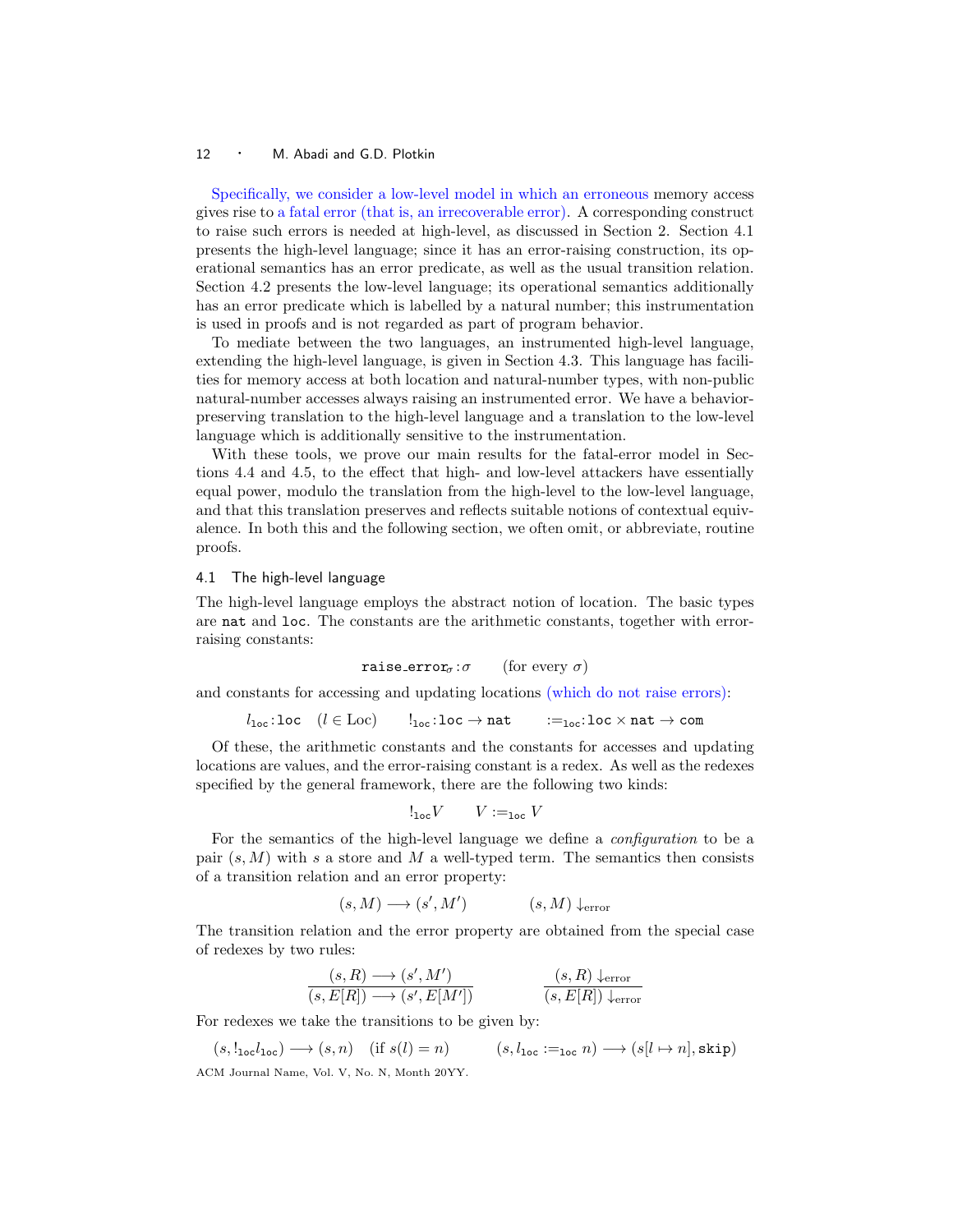and a rule:

$$
\frac{R \longrightarrow M'}{(s,R) \longrightarrow (s,M')}
$$

The error property is given by:

 $(s, \mathtt{raise\_error}_{\sigma}) \downarrow_{\mathrm{error}}$ 

The operational semantics is "small-step"; one can define a corresponding "bigstep" semantics by:

$$
(s, M) \Longrightarrow (s', V) \iff (s, M) \rightarrow^* (s', V)
$$
  
\n
$$
(s, M) \Downarrow_{\text{error}} \iff \exists s', M'. (s, M) \rightarrow^* (s', M') \downarrow_{\text{error}}
$$
  
\n
$$
(s, M) \uparrow \iff \forall n. \exists s', M'. (s, M) \rightarrow^* (s', M')
$$

Note that these relations and properties are mutually exclusive. The relation  $(s, M) \implies (s', V)$  holds if M evaluates to the value V with final store s' when the initial store is s; the property  $(s, M)$   $\downarrow$ <sub>error</sub> holds if the term M results in an error when the initial store is s; the property  $(s, M)$   $\Uparrow$  holds if M diverges when the initial store is s.

# 4.2 The low-level language

In the low-level language all memory accesses are made via natural numbers. Consequently we take the only basic type to be nat. (A possible variant would be to have a separate memory-address type.) As well as the arithmetic constants, the low-level language has error-raising constants:

$$
\mathtt{raise\_error}_{\sigma} \qquad \text{(for every } \sigma\text{)}
$$

and memory-access constants:

$$
l_{\text{nat}}:\text{nat} \quad (l \in \text{Loc}) \qquad l_{\text{nat}}:\text{nat} \rightarrow \text{nat} \qquad :=_{\text{nat}}:\text{nat} \times \text{nat} \rightarrow \text{com}
$$

Note that loc cannot occur in  $\sigma$  in raise error<sub> $\sigma$ </sub> as it is not a low-level type, and also that there are constants  $l_{\text{nat}}$  for all the locations, not just the public ones. We say that a term is *public* if every  $l_{\text{nat}}$  that occurs in it has  $l \in \text{PubLoc.}$  We take  $l_{\text{nat}}$  and :=<sub>nat</sub> to be values, and **raise\_error**<sub>σ</sub> and  $l_{\text{nat}}$  (with  $l \in \text{Loc}$ ) to be redexes. The other redexes are those specified by the general framework, together with:

$$
!_{\rm nat}V \qquad V:={}_{\rm nat}V
$$

Configurations in the low-level operational semantics are pairs  $(m, M)$  of a memory  $m$  and a well-typed term  $M$ . The semantics is defined relative to a choice of a memory layout: this memory layout is needed to interpret the location constants  $l_{\text{nat}}$ , which here function as names for addresses. It consists of a transition relation and two error properties, all relative to the memory layout chosen:

$$
w \models (m, M) \longrightarrow (m', M')
$$

$$
w \models (m, M) \downarrow^{\alpha}_{\text{error}} \qquad w \models (m, M) \downarrow^{\alpha}_{\text{error}}
$$

These are obtained from the special case of redexes much as above:

$$
w \models (m, R) \rightarrow (m', M')
$$
  

$$
w \models (m, E[R]) \rightarrow (m', E[M'])
$$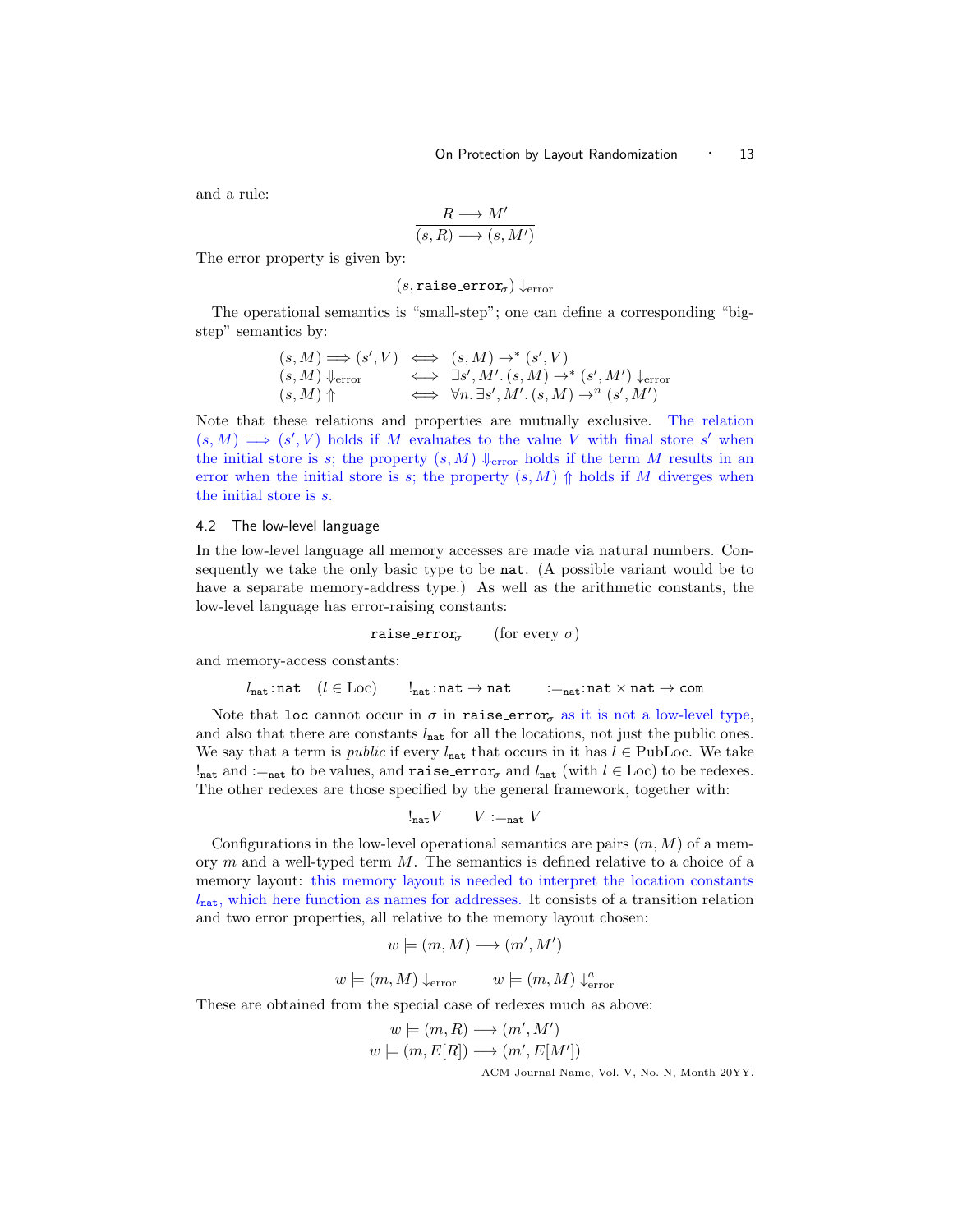$$
\begin{array}{ll} w \models (m,R) \downarrow_{\text{error}} \\ \hline w \models (m,E[R]) \downarrow_{\text{error}} \end{array} \qquad \qquad \begin{array}{ll} w \models (m,R) \downarrow_{\text{error}}^a \\ w \models (m,E[R]) \downarrow_{\text{error}}^a \end{array}
$$

For the redexes, the transitions and error properties are given by the rule:

$$
R \longrightarrow M'
$$
  

$$
w \models (m, R) \longrightarrow (m, M')
$$

together with:

$$
w \models (m, \mathtt{raise\_error}_{\sigma}) \downarrow_{\text{error}} \qquad w \models (m, l_{\mathtt{nat}}) \longrightarrow (m, w(l)) \ (l \in \text{Loc})
$$

and:

$$
w \models (m, !_{\text{nat}}a) \rightarrow (m, n) \text{ (if } a \in \{0, ..., c\} \text{ and } m(a) = n)
$$
  

$$
w \models (m, !_{\text{nat}}a) \downarrow_{\text{error}}^a \text{ (if } a \notin \{0, ..., c\} \text{ or } m(a) = *)
$$

and:

$$
w \models (m, a :=_{\text{nat}} n) \rightarrow (m[a \mapsto n], \text{skip}) \text{ (if } a \in \{0, \dots, c\} \text{ and } m(a) \neq *)
$$
  

$$
w \models (m, a :=_{\text{nat}} n) \downarrow_{\text{error}}^a \text{ (if } a \notin \{0, \dots, c\} \text{ or } m(a) = *)
$$

The low-level big-step operational semantics is defined by:

$$
w \models (m, M) \Longrightarrow (m', V) \iff w \models (m, M) \rightarrow^* (m', V)
$$
  
\n
$$
w \models (m, M) \Downarrow_{\text{error}}^a \iff \exists m', M'.w \models (m, M) \rightarrow^* (m', M') \downarrow_{\text{error}}^a
$$
  
\n
$$
w \models (m, M) \Downarrow_{\text{error}} \iff \exists m', M'.w \models (m, M) \rightarrow^* (m', M') \downarrow_{\text{error}}^a
$$
  
\n
$$
w \models (m, M) \Uparrow \iff \forall n. \exists m', M'.w \models (m, M) \rightarrow^n (m', M')
$$

As is the case at the high-level, these relations and properties are mutually exclusive. Note that if  $w \models (m, M) \downarrow_{\text{error}}^a$  or  $w \models (m, M) \downarrow_{\text{error}}^a$ , and m has the form  $s_w$ , then  $a \notin \text{Ran}(w_p)$ .

# 4.3 The instrumented high-level language

In order to relate the high-level semantics uniformly to the low-level language we instrument it by adding some constants for accessing the store at type nat; in the final analysis, these will be translated away. Thus, the instrumented high-level language serves as a stepping stone, with semantics that resembles that of the high-level language but with a syntax that includes low-level constructs.

The instrumented high-level language has the same basic types as the high-level language and its constants are those of the high-level language together with:

 $l_{\text{nat}}:\text{nat} \quad (l \in \text{Public})$   $l_{\text{nat}}:\text{nat} \rightarrow \text{nat}$   $:=_{\text{nat}}:\text{nat} \times \text{nat} \rightarrow \text{com}$ 

We take  $l_{\text{nat}}$  to be a redex (for  $l \in \text{PubLoc}$ ), and  $l_{\text{nat}}$  and  $:=_{\text{nat}}$  to be values, and classify the other constants as in the case of the high-level language. The other redexes are those specified by the general framework, together with the following ones:

$$
!_{\rm nat}V \qquad V:={_{\rm nat}}\; V \qquad \qquad !_{\rm loc}V \qquad \ \ V:={_{\rm loc}}\; V
$$

the latter two kinds being inherited from the high-level language.

For the operational semantics, configurations are defined as for the high-level language, but we add an instrumented error property:

$$
(s, M) \downarrow^a_{\text{error}} (a \in \mathbb{N})
$$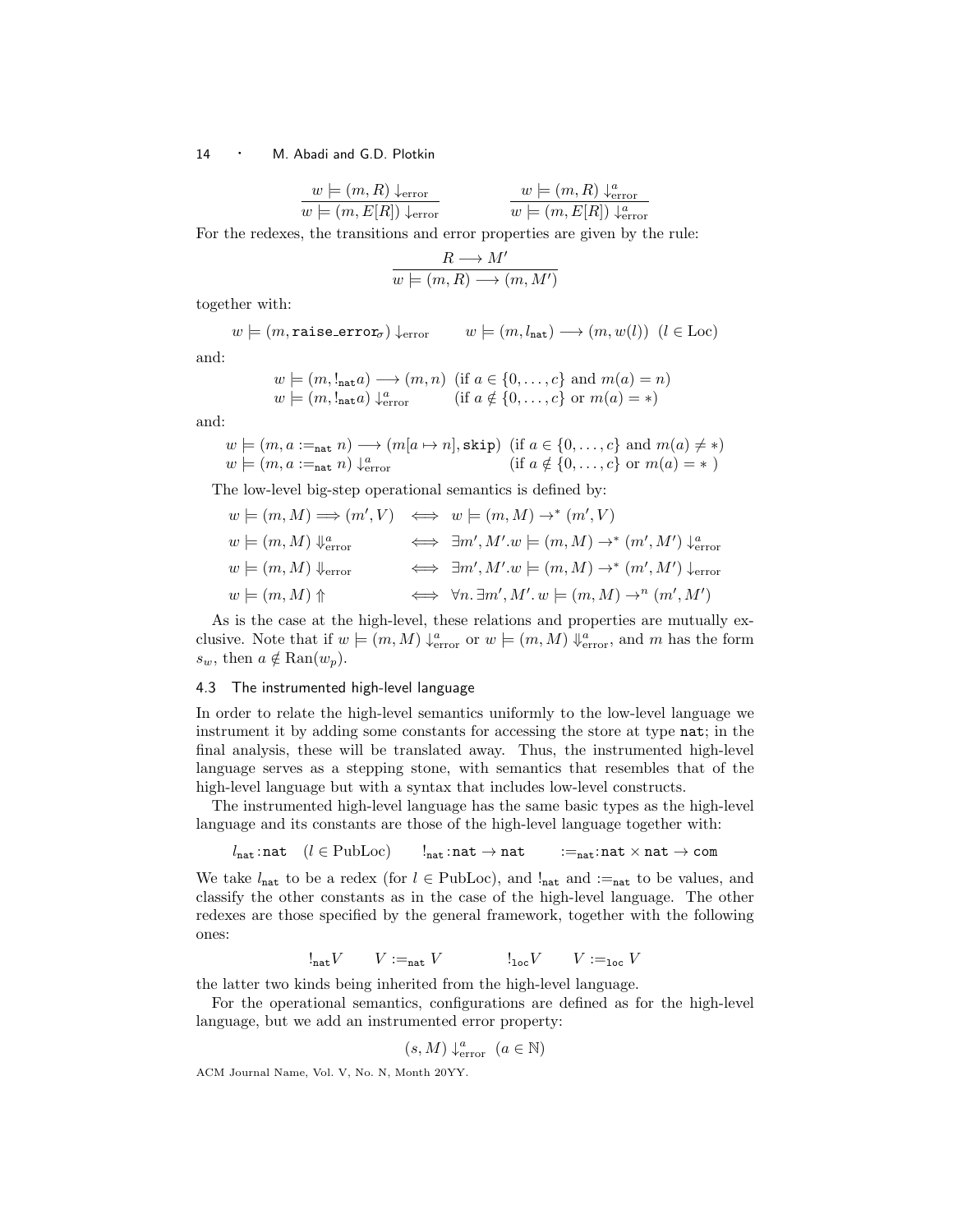We then proceed as for the high-level language, adding a rule for the instrumented error property:

$$
\frac{(s,R)\downarrow^a_{\rm error}}{(s,E[R])\downarrow^a_{\rm error}}
$$

redex transitions:

$$
\begin{array}{ll} (s, l_{\mathtt{nat}})\longrightarrow (s, w_p(l)) & (l\in \mathrm{PubLoc})\\ (s, \mathrm{l_{nat}} a)\longrightarrow (s, s(l)) & (l\in \mathrm{PubLoc}, a=w_p(l))\\ (s, a:=_{\mathtt{nat}} n)\longrightarrow (s[l\mapsto n], \mathtt{skip})\ (l\in \mathrm{PubLoc}, a=w_p(l)) \end{array}
$$

and instrumented error properties:

$$
(s, \mathsf{l}_{\mathtt{nat}} a) \downarrow^a_{\mathtt{error}} \quad (s, a :=_{\mathtt{nat}} n) \downarrow^a_{\mathtt{error}} \qquad (a \notin \mathtt{Ran}(w_p))
$$

For the big-step semantics one defines one more predicate:

$$
(s, M) \Downarrow_{\text{error}}^a \iff \exists s', M'.(s, M) \to^* (s', M') \Downarrow_{\text{error}}^a
$$

Note that if  $(s, M) \downarrow_{\text{error}}^a$  or  $(s, M) \downarrow_{\text{error}}^a$  then  $a \notin \text{Ran}(w_p)$ . Note too that the operational semantics of the instrumented high-level language is conservative over that of the high-level language. For the small-step operational semantics, conservativity means that, for any high-level terms M and N, a transition  $(s, M) \longrightarrow (s', M')$ holds in the high-level language if, and only if, it does in the instrumented high-level language, and similarly for properties  $(s, M)$   $\downarrow$ <sub>error</sub>. Conservativity then follows for the big-step operational semantics: for every high-level term  $M$  and value  $V$ ,  $(s, M) \Longrightarrow (s', V), (s, M) \Downarrow_{\text{error}}$ , or  $(s, M) \uparrow$  hold in the high-level language if, and only if, they do in the instrumented one.

4.3.1 Translating instrumented high-level to high-level. Every term  $M : \sigma$  of the instrumented high-level language can be translated to a term  $M^{\uparrow}$ :  $\sigma$  of the high-level language. First we need a function to convert addresses of public locations to the locations themselves. Let  $l^{(1)}, \ldots, l^{(p)}$  be a listing without repetitions of PubLoc, and set  $a_i =_{\text{def}} w_p(l^{(i)})$ , for  $i = 1, p$ . Define the high-level term  $G : \text{nat} \to \text{loc}$  to be:

$$
\lambda x:\texttt{nat}.\texttt{if } x = a_1 \texttt{ then } (l^{(1)})_{\texttt{loc}} \\
 \texttt{elseif } x = a_2 \texttt{ then } (l^{(2)})_{\texttt{loc}} \\
 \vdots \\
 \texttt{elseif } x = a_p \texttt{then } (l^{(p)})_{\texttt{loc}} \\
 \texttt{else raise_error}_{\texttt{loc}}
$$

with the evident understanding of the multiple conditional.

Then the translation is given by replacing the additional constants of the instrumented high-level language as follows:

$$
l_{\text{nat}}^{\dagger} = w_p(l) \quad (l \in \text{Public})
$$
  
\n
$$
l_{\text{nat}}^{\dagger} = \lambda x : \text{nat}. l_{\text{loc}} Gx
$$
  
\n
$$
:= \uparrow_{\text{nat}}^{\dagger} = \lambda x : \text{nat} \times \text{nat}. G(\text{fst } x) :=_{\text{loc}} (\text{snd } x)
$$

and leaving the other constants fixed. The idea of this translation is to raise an error whenever the low-level term makes a non-public memory access.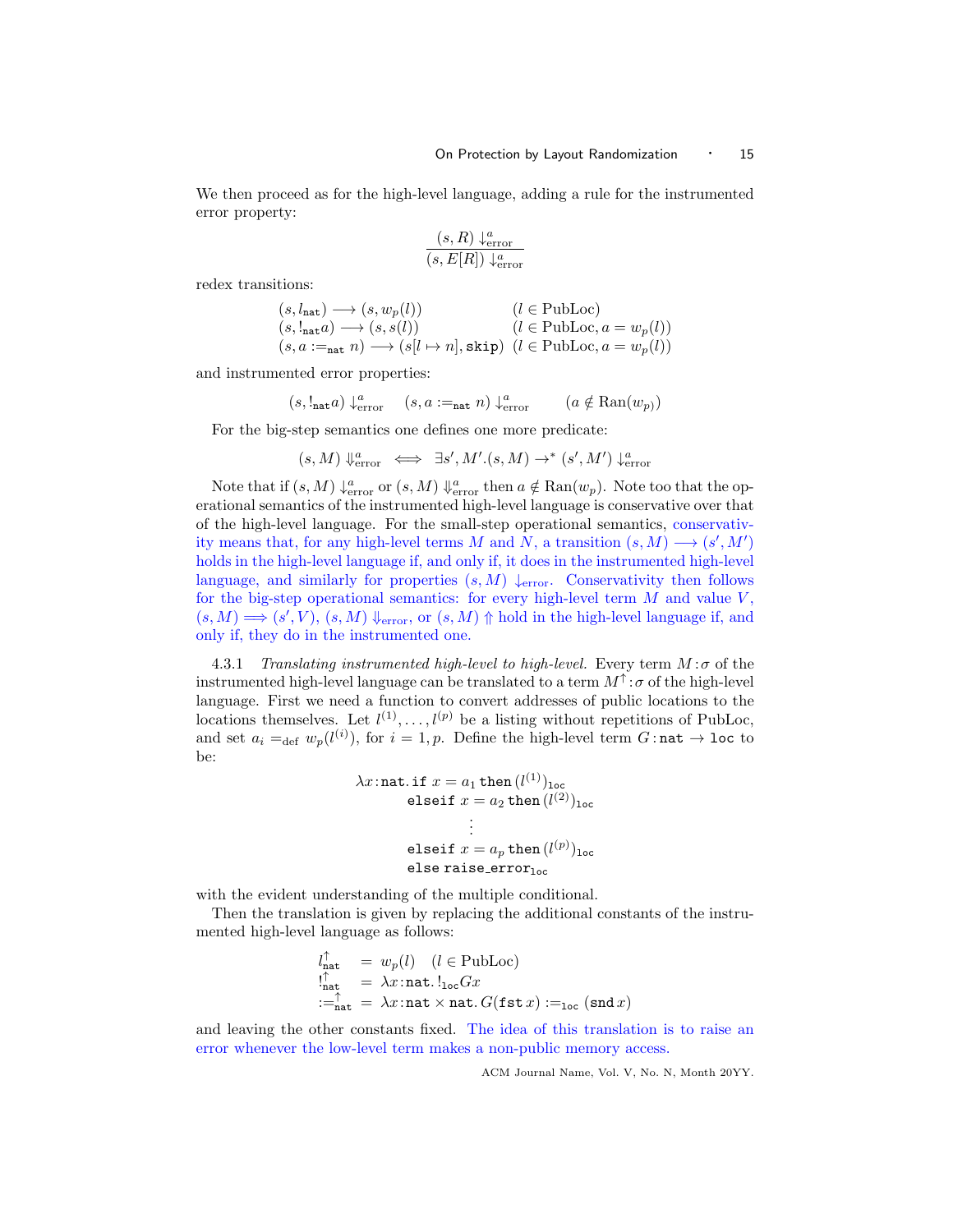Define  $(s, M) \Downarrow_{\text{error}}^u$  to hold if, and only if, either  $(s, M) \Downarrow_{\text{error}}$  holds or else  $(s, M) \Downarrow_{\text{error}}^a$  does, for some a. (The  $\downarrow_{\text{error}}^u$  property can be read as "uninstrumented error".) Then the translation is correct for the big-step semantics in the following sense:

Proposition 4.1. Let M be a well-typed term of the instrumented high-level language. Then:

- (1) If  $(s, M) \Longrightarrow (s', V)$  then  $(s, M^{\uparrow}) \Longrightarrow (s', V^{\uparrow}).$
- (2) If  $(s, M) \Downarrow_{\text{error}}^u$  then  $(s, M^{\uparrow}) \Downarrow_{\text{error}}$ .
- (3) If  $(s, M) \Uparrow$  then  $(s, M^{\uparrow}) \Uparrow$ .

4.3.2 Translating instrumented high-level to low-level. We translate types  $\sigma$  and terms  $M : \sigma$  of the instrumented high-level language to types  $\sigma^{\downarrow}$  and terms  $M^{\downarrow} : \sigma^{\downarrow}$ of the low-level language. For types we replace all occurrences of loc by nat. For terms we replace each occurrence of a type  $\sigma$  by one of  $\sigma^{\downarrow}$ , and translate the constants as follows:

$$
(l_{\text{loc}})^{\downarrow} = l_{\text{nat}}
$$
  
\n
$$
(!_{\text{loc}})^{\downarrow} = !_{\text{nat}}
$$
  
\n
$$
(:=_{\text{loc}})^{\downarrow} = ::=_{\text{nat}}
$$
  
\n
$$
(\text{raise\_error}_{\sigma})^{\downarrow} = \text{raise\_error}_{\sigma^{\downarrow}}
$$

taking the translation to act as the identity on  $l_{\text{nat}}$  ( $l \in \text{PubLoc}$ ),  $l_{\text{nat}}$  and  $:=_{\text{loc}}$ .

The translation is correct with respect to the low-level semantics, in the sense, roughly, that  $M^{\downarrow}$  simulates M. However there is a small problem in that the translation of a location value is not a natural-number value but, rather, is a naturalnumber redex. For that reason a translation of a term of a given type, e.g.,  $l_{loc}$ , can make a transition to a term not itself a translation of a term of that type.

In order to track this correspondence between high-level and low-level terms, we define a simulation relation  $M \searrow_w N$  between terms of the instrumented highlevel language and the low-level language, parameterized on a memory layout w. We take this relation to be the least relation between terms of the instrumented high-level language and the low-level language which includes:

$$
c \searrow_w c^+ \qquad l_{\text{loc}} \searrow_w w(l)
$$

and which is closed under the other language constructs, meaning that, for example:

$$
-if M_1 \searrow_w N_1 \text{ and } M_2 \searrow_w N_2 \text{ then } M_1M_2 \searrow_w N_1N_2 \text{, and}
$$
  

$$
-if M \searrow_w N \text{ then } \lambda x : \sigma. M \searrow_w \lambda x : \sigma^{\downarrow}. N.
$$

For any term M of the instrumented high-level language we have  $M \searrow_w M^{\downarrow}$ ; further, if  $M : \sigma$  and  $M \searrow_w N$  then  $N : \sigma^{\downarrow}$ .

We have the following big-step simulation lemma:

PROPOSITION 4.2. Suppose that  $M \searrow_w N$  for well-typed terms M of the instrumented high-level language and  $N$  of the low-level language. Then:

(1) If  $(s, M) \Longrightarrow (s', V)$ , then there is a V', with  $V \searrow_w V'$ , such that  $w \models (s_w, N) \Longrightarrow (s'_w, V').$ 

(2) If  $(s, M)$   $\downarrow$ <sub>error</sub> then  $w \models (s_w, N)$   $\downarrow$ <sub>error</sub>.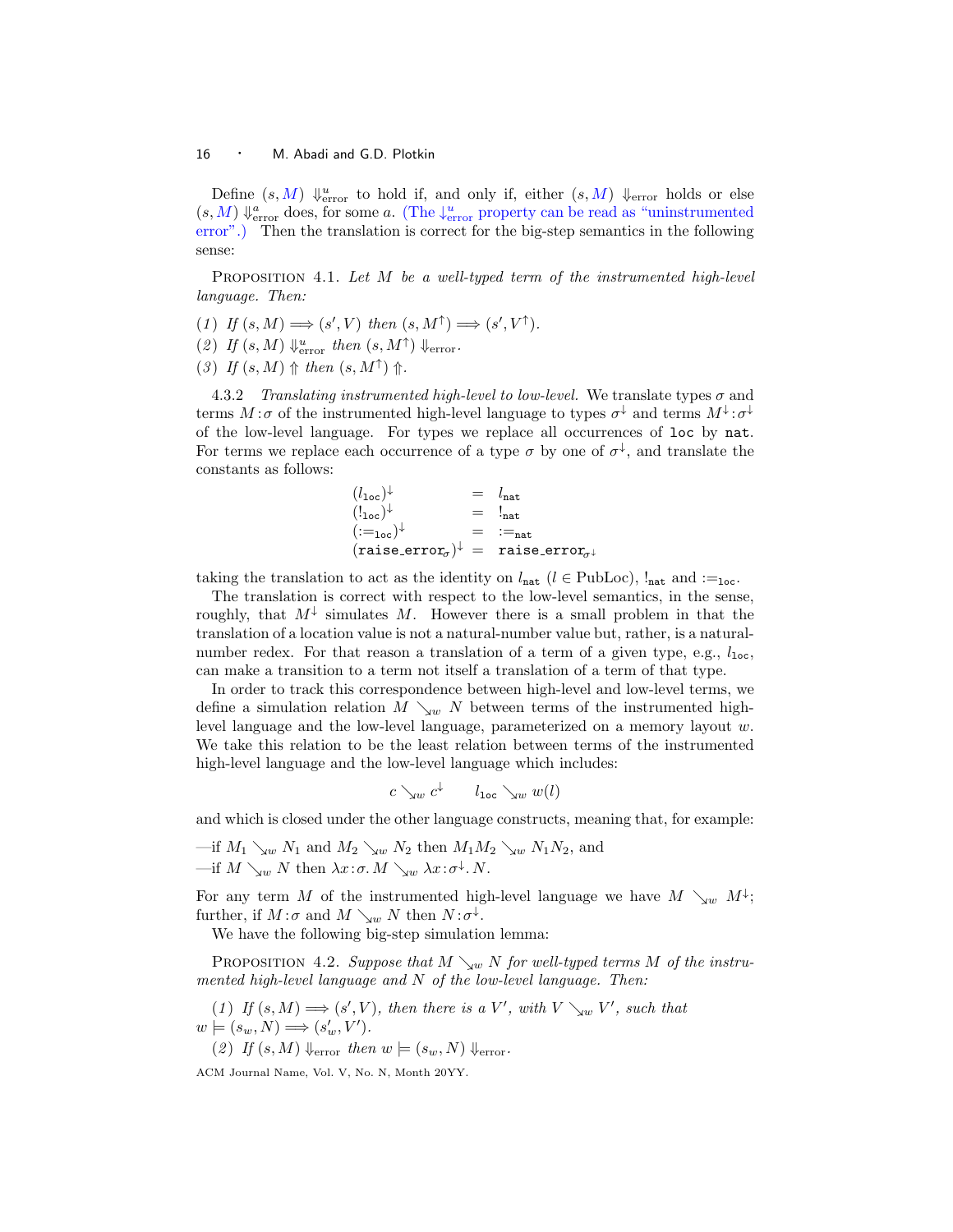- (3) If  $(s, M) \Downarrow_{\text{error}}^a$  then, if  $a \notin \text{Ran}(w)$ ,  $w \models (s_w, N) \Downarrow_{\text{error}}^a$ .
- (4) If  $(s, M) \Uparrow$  then, for any  $w, w \models (s_w, N) \Uparrow$ .

The third case is particularly important as it enables one to use the instrumented high-level language to track memory accesses in the low-level language largely independently of memory layout.

# 4.4 High- and low-level attackers

We are now in a position to formulate our theorems for the fatal-error case. The general idea is to show that a program (taken to be a closed term) executed in the abstract memory model is equally secure if executed in the concrete one. In terms of our typed programming language we wish to show that a high-level term  $M$ : is as secure as its low-level counterpart  $M^{\downarrow}$ :  $\sigma^{\downarrow}$ . We prove this if  $\sigma$  is loc-free, i.e., if  $\sigma^{\downarrow} = \sigma$ ; of course this restriction refers only to the interface of M: locations can still be used internally, that is, subterms of  $M$  can have types with occurrences of loc. (Our security result does not hold more generally—see the discussion in Section 2.)

In this section, we study the relation between high- and low-level attackers, represented as contexts. In Section 4.5, we consider equivalences. Say that an instrumented high-level term (low-level term) is *public* if it contains no occurrence of any  $l_{\text{loc}}$  (respectively  $l_{\text{nat}}$ ) with  $l \in \text{PriLoc}$ . We would like to show that attackers gain no advantage by attacking at low-level rather than at high-level. They certainly lose none, as, for any public high-level term  $C : \sigma \to \text{bool}$ , the low-level term  $C^{\downarrow}$  is of equal attacking power, as the following proposition establishes:

PROPOSITION 4.3. Let  $M : \sigma$  be a high-level term and let  $C : \sigma \rightarrow \text{bool}$  be a public high-level term. Then:

- (1) If  $(s, CM) \Longrightarrow (s', V)$  then, for any  $w, w \models (s_w, C \nmid M^{\downarrow}) \Longrightarrow (s'_w, V)$ .
- (2) If  $(s, CM) \Downarrow_{\text{error}}$  then, for any  $w, w \models (s_w, C \nmid M^{\downarrow}) \Downarrow_{\text{error}}$ .
- (3) If  $(s, CM) \Uparrow$  then, for any  $w, w \models (s_w, C \downarrow M \downarrow) \Uparrow$ .

These exhaust all possibilities for the big-step semantics of CM.

PROOF. That these are all the possibilities is simply because  $CM$  is a highlevel term. That the statements concerning these possibilities hold is an immediate consequence of Proposition 4.2. (Note that, for any value V : bool, if  $V \searrow w V'$ then  $V' = V$ .)  $\Box$ 

We restate this proposition in terms of a convenient notion of evaluation function. For any store s and term  $M : \sigma$  of the instrumented high-level language, and so also of the high-level language, define their *behavior*  $Eval(M, s)$  by:

$$
Eval(M, s) = \begin{cases} (s', V) & \text{if } (s, M) \Longrightarrow (s', V) \\ \text{error} & \text{if } (s, M) \Downarrow_{\text{error}}^u \\ \Omega & \text{if } (s, M) \uparrow \end{cases}
$$

Here error is a token indicating the raising of an error (and  $\Omega$  is the divergent program chosen above).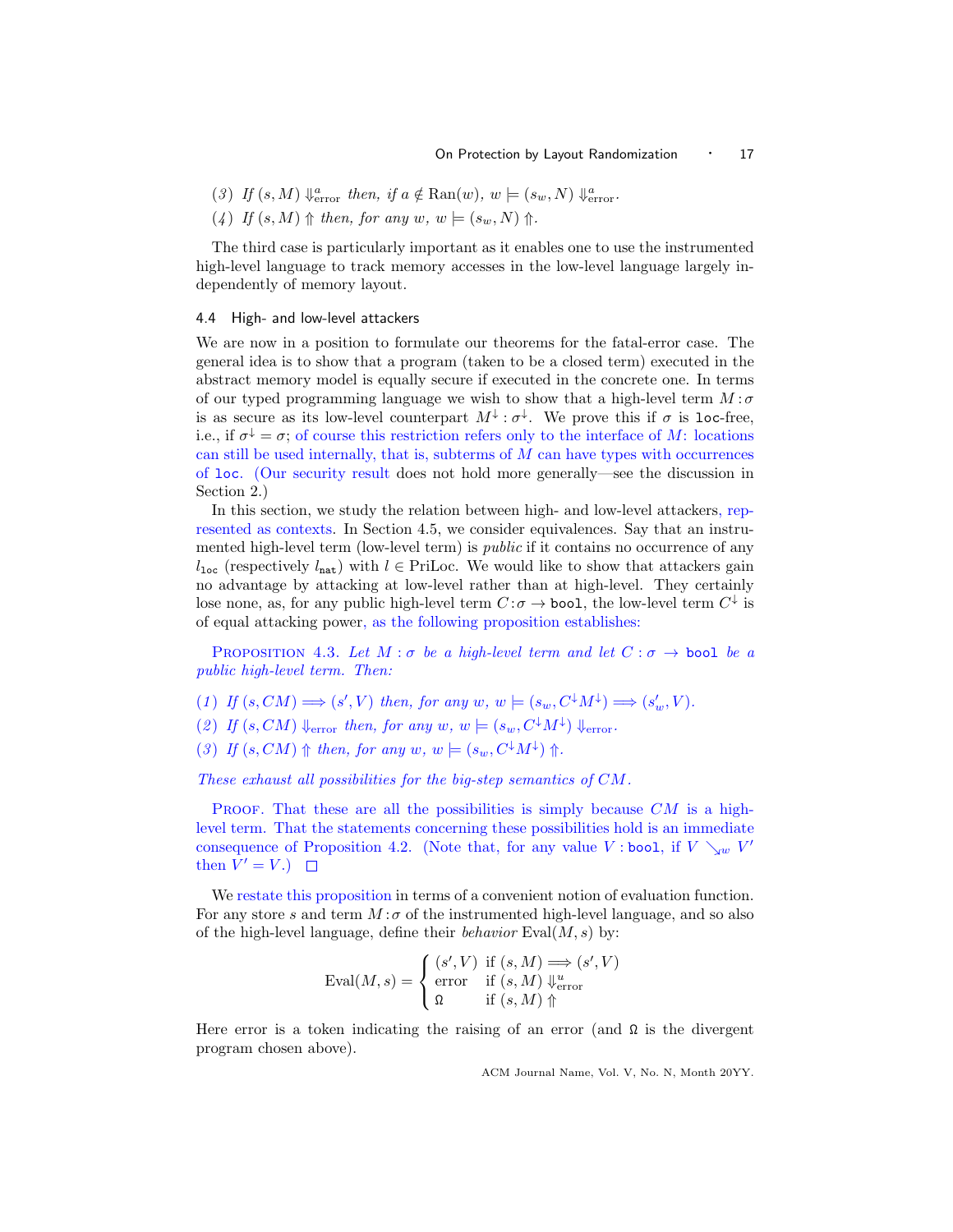Similarly, for any low-level term  $M : \sigma$ , memory m, and layout w define their behavior  $\text{Eval}_w(M,m)$  by:

$$
\text{Eval}_{w}(M, m) = \begin{cases} (m', V) & \text{if } w \models (m, M) \Longrightarrow (m', V) \\ \text{error} & \text{if } w \models (m, M) \Downarrow_{\text{error}}^u \\ \Omega & \text{if } w \models (m, M) \Uparrow \end{cases}
$$

where  $w \models (m, A) \Downarrow_{\text{error}}^u$  is defined to hold if, and only if, either  $w \models (m, A) \Downarrow_{\text{error}}^u$ holds or  $w \models (m, A) \Downarrow_{\text{error}}^a$  does, for some a.

We write  $x_w$  to mean  $(s_w, M)$  when x is  $(s, M)$  and x when x is error or  $\Omega$ . Proposition 4.3 is then equivalent to the following proposition:

PROPOSITION 4.4. Let  $M : \sigma$  be a high-level term and let  $C : \sigma \to \text{bool}$  be a public high-level term. Then:

$$
\mathrm{Eval}(CM, s)_w = \mathrm{Eval}_w(C^{\downarrow}M^{\downarrow}, s_w)
$$

for any store s and memory layout w.

For a converse, suppose now that  $C : \sigma \to \text{bool}$  is a public low-level term (so, as above,  $\sigma$  is loc-free since low-level types do not contain loc). Then C is also a public instrumented high-level term, and we would like to show that the public high-level term  $C^{\uparrow}$ : $\sigma \rightarrow$  bool is an attacker of equal power. This will be true in a probabilistic sense:

THEOREM 4.5. Suppose that  $M : \sigma$  is a high-level term and  $C : \sigma \to \text{bool}$  is a public low-level term. Then one of the following three mutually exclusive statements holds for any store s:

$$
\begin{aligned}\n& -\exists s', V. \forall w. w \models (s_w, CM^{\downarrow}) \Longrightarrow (s'_w, V) \text{ and } (s, C^{\uparrow}M) \Longrightarrow (s', V), \\
& -P(w \models (s_w, CM^{\downarrow}) \Downarrow_{\text{error}}^u) \geq \delta_1 \text{ and } (s, C^{\uparrow}M) \Downarrow_{\text{error}}, \text{ or} \\
& -\forall w. w \models (s_w, CM^{\downarrow}) \uparrow \text{ and } (s, C^{\uparrow}M) \uparrow.\n\end{aligned}
$$

PROOF. First note that  $(CM)^{\uparrow} = C^{\uparrow}M^{\uparrow} = C^{\uparrow}M$  (as  $M^{\uparrow} = M$ ) and also that  $(CM)^{\downarrow} = C^{\downarrow} M^{\downarrow} = CM^{\downarrow}$  (as  $C^{\downarrow} = C$ ). The proof now proceeds by considering the big-step behavior of  $(s, CM)$ . There are four mutually exclusive possibilities: we consider each of them in turn.

(1) In the first case we have  $(s, CM) \Longrightarrow (s', V)$  for some s' and V. We then have  $(s, C^{\uparrow}M) \Longrightarrow (s', V)$ , by part 1 of Proposition 4.1. Using part 1 of Proposition 4.2, we also have, for any w that  $w \models (s_w, CM^{\downarrow}) \implies (s'_w, V')$ , for some V' with  $V \searrow_{w} V'$ ; as V is a boolean value, we then have that V and V' are identical.

(2) In the second case we have  $(s, CM)$   $\Downarrow_{\text{error}}$ , so, arguing as above but here using the second parts of the propositions,  $(s, C^{\uparrow}M) \Downarrow_{\text{error}}$  and, for any  $w, w \models$  $(s, CM^{\downarrow}) \Downarrow_{\text{error}} (as M \searrow w M^{\downarrow}).$  We therefore have:

 $P(w \models (s_w, CM^{\downarrow}) \Downarrow_{\text{error}}^u) \ge P(w \models (s_w, CM^{\downarrow}) \Downarrow_{\text{error}}^u) = 1 \ge \delta_1$ 

(3) In the third case we have  $(s, CM) \Downarrow_{\text{error}}^a$ , for some  $a \geq 0$  with  $a \notin \text{Ran}(w_p)$ . So, again arguing as above, but here using the second and third parts of the propositions, respectively, we have that  $(s, C^{\dagger}M) \Downarrow_{\text{error}}^a$ , and that, for any w with  $a \notin \text{Ran}(w), w \models (s_w, CM^{\downarrow}) \Downarrow_{\text{error}}$ . It follows that:

$$
P(w \models (s_w, CM^{\downarrow}) \Downarrow_{\text{error}}^a) \ge P(w \# \{a\}) \ge \delta_1
$$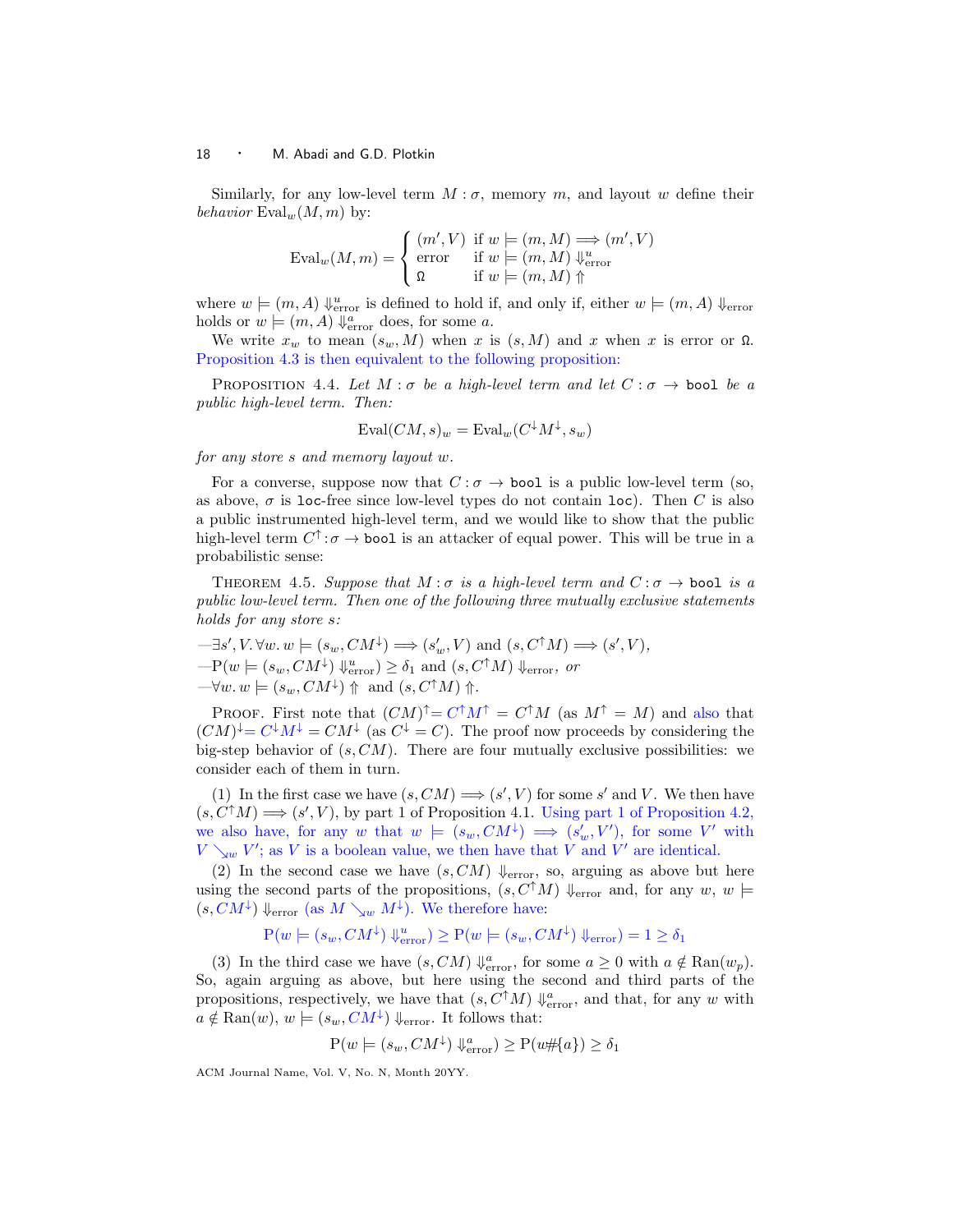(4) The fourth case is similar to the first case, but uses the third and fourth parts of the respective propositions.

 $\Box$ 

Note the proof strategy used for the first half of the theorem: the behavior of a term CM of the instrumented high-level language is used to coordinate the behaviors of terms  $C^{\uparrow}M$  and  $CM^{\downarrow}$  of the high- and low-level languages, respectively. The probability bound  $\delta_1$  arises because a non-public low-level memory access is made independently of the layout.

Using the evaluation function we obtain a weaker but more memorable statement:

COROLLARY 4.6. Suppose that  $M : \sigma$  is a high-level term and  $C : \sigma \to \text{bool}$  is a public low-level term. Then, for any store s, we have:

$$
P(\text{Eval}(C^{\uparrow}M, s)_w = \text{Eval}_w(CM^{\downarrow}, s_w)) \ge \delta_1
$$

Note that both Theorem 4.5 and Corollary 4.6 follow from the special case of the uniform distribution.

# 4.5 Equivalences

There is a natural relation of *public (contextual) operational (high-level) equivalence*, refining the standard relation of operational equivalence. It is defined by setting, for any two high-level terms,  $M$ ,  $N$  of type  $\sigma$ :

$$
M \approx_{h,p} N \iff \forall C \colon \! \sigma \to \texttt{bool}.\mathit{CM} \sim_{h,p} CN
$$

where the quantification over  $C$  ranges over public high-level terms, and where, for high-level terms  $M_0, N_0$ : bool, we define:

$$
M_0 \sim_{h,p} N_0 \iff \forall s. \text{Eval}(M_0, s) =_p \text{Eval}(N_0, s)
$$

where  $x = p$  y holds if, and only if, either x and y have the forms  $(s, V)$  and  $(s', V')$ , and  $s \upharpoonright \text{PubLoc} = s' \upharpoonright \text{PubLoc}$  and  $V = V'$ , or else  $x = y = \text{error}$ , or else  $x = y = \Omega$ . (As usual, if f is a function and S is a set then  $f \upharpoonright S$  is the restriction of f to S.)

At low-level, for any low-level terms  $M_0$ ,  $N_0$ :bool say that  $M_0 \sim_{l,p} N_0$  holds if, and only if, for every store  $s$  at least one of the following three possibilities holds:

 $- \exists s', s'', V. \forall w. w \models (s_w, M_0) \Longrightarrow (s'_w, V) \text{ and } w \models (s_w, N_0) \Longrightarrow (s''_w, V) \text{ and }$  $s'$  | PubLoc =  $s''$  | PubLoc.  $- P(w \models (s_w, M_0) \Downarrow_{\text{error}}^u) \ge \delta_1 \text{ and } P(w \models (s_w, N_0) \Downarrow_{\text{error}}^u) \ge \delta_1 \text{, or}$  $\psi = \forall w. w \models (s_w, M_0) \uparrow$  and  $w \models (s_w, N_0) \uparrow$ .

This relation is a partial equivalence. (Reflexivity fails, in general, as a low-level term containing a secret location constant can branch on the address of that location in the memory.) If  $\delta_1 > 0$  then the three possibilities are mutually exclusive; also, if the first of them holds, then  $s'$ ,  $s''$  and V are uniquely determined. As may be expected, the relation is most restrictive in the case of the uniform distribution.

Now we define public (contextual) operational (low-level) partial equivalence, by putting, for low-level terms  $M$ , N of type  $\sigma$ :

$$
M \approx_{l,p} N \iff \forall C \colon \sigma \to \text{bool. } CM \sim_{l,p} CN
$$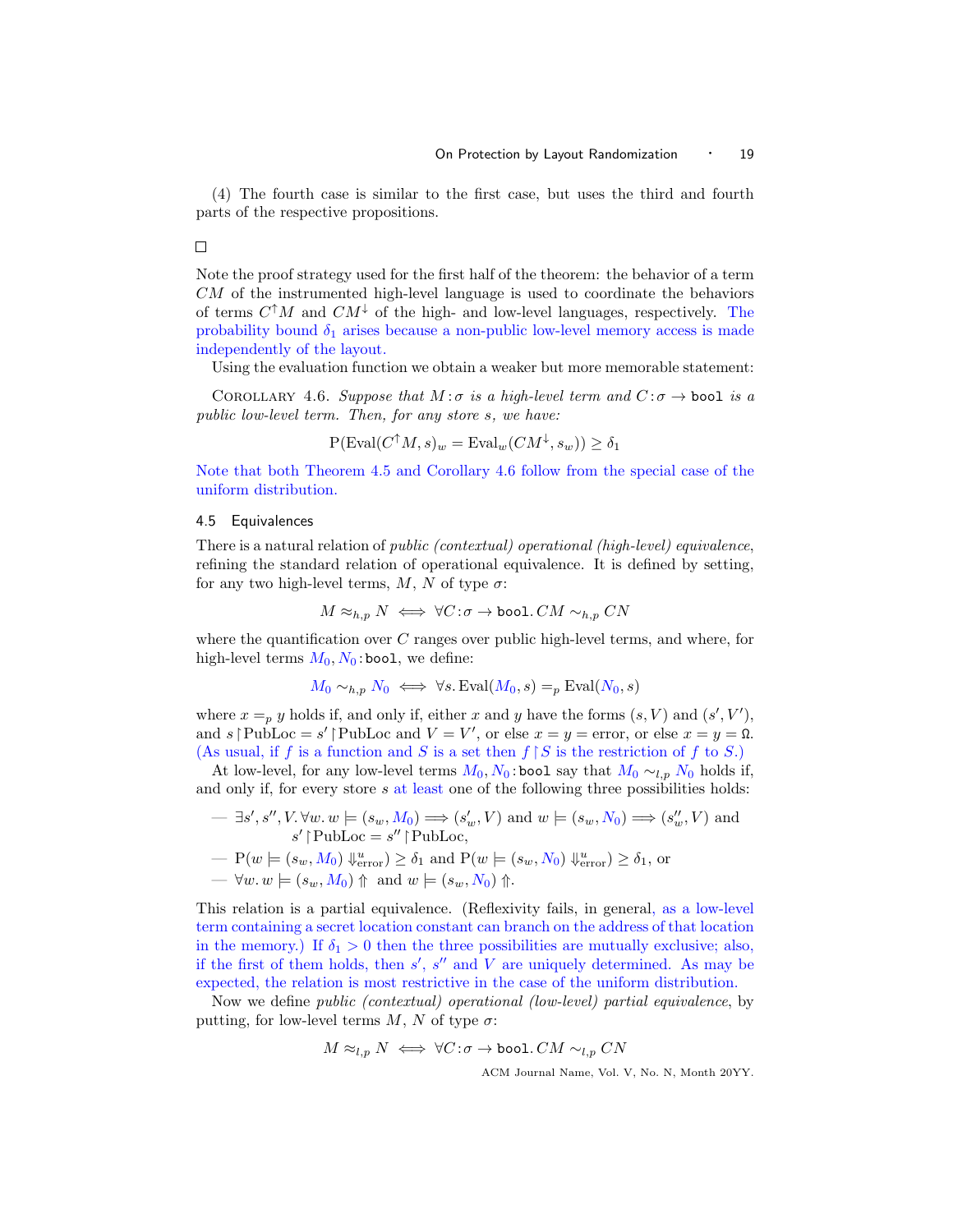where the  $C$  are restricted to be public low-level terms.

THEOREM 4.7. Let  $M, N : \sigma$  be high-level terms. Then, if  $\sigma$  is loc-free and  $M \approx_{h,p} N$ , then  $M^{\downarrow} \approx_{l,p} N^{\downarrow}$ . The converse holds for all  $\sigma$ , if  $\delta_1 > 0$ .

PROOF. In one direction, we assume that  $\sigma$  is loc-free, so that  $\sigma^{\downarrow} = \sigma$ , and  $M \approx_{h,p} N$ , and then consider a public low-level term  $C : \sigma \to \text{bool}$  in order to show  $CM^{\downarrow} \sim_{l,p} CN^{\downarrow}$ . Choose a store s. From the assumption that  $M \approx_{h,p} N$  we then obtain Eval $(C^{\uparrow}M,s) =_{p} \text{Eval}(C^{\uparrow}N,s)$ , and three cases arise.

In the first case we have that  $(s, C^{\uparrow}M) \Rightarrow (s', V), (s, C^{\uparrow}N) \Rightarrow (s'', V)$ , and  $s' \upharpoonright \text{PubLoc} = s'' \upharpoonright \text{PubLoc}, \text{ for some } s', s'' \text{ and } V.$  Applying Theorem 4.5, we obtain that  $w \models (s_w, CM^{\downarrow}) \Rightarrow (s'_w, V)$  and  $w \models (s_w, CM^{\downarrow}) \Rightarrow (s''_w, V)$ , for any  $w$ , which concludes this case.

In the second case we have  $(s, C^{\uparrow}M) \Downarrow_{\text{error}}$  and  $(s, C^{\uparrow}N) \Downarrow_{\text{error}}$ . Then, by Theorem 4.5,  $P(w \models (s_w, C^{\dagger}M) \Downarrow_{\text{error}}^u) \ge \delta_1$  and  $P(w \models (s_w, C^{\dagger}N) \Downarrow_{\text{error}}^u) \ge \delta_1$ . The third case is similar to the first two.

For the converse, we assume  $M^{\downarrow} \approx_{l,p} N^{\downarrow}$  and consider a public high-level term  $C : \sigma \to \text{bool}$  in order to show that Eval $(CM, s) = p$  Eval $(CN, s)$ , for any given store s. We know that  $C^{\downarrow}M^{\downarrow} \sim_{l,p} C^{\downarrow}N^{\downarrow}$ , and also, by Proposition 4.4, that, for all w,  $\text{Eval}(CM, s)_w = \text{Eval}_w(C \nmid M^\downarrow, s_w)$  and  $\text{Eval}(CN, s)_w = \text{Eval}_w(C \nmid N^\downarrow, s_w)$ .

The definition of  $\sim_{l,p}$  then yields three cases, of which the first and third are immediate. For the second, as  $\delta_1 > 0$ , we have  $w_1 \models (s_{w_1}, C \nmid M^{\downarrow}) \Downarrow_{\text{error}}^u$  and  $w_2 \models (s_{w_2}, C^{\downarrow} N^{\downarrow}) \Downarrow_{\text{error}}^u$ , for some  $w_1$  and  $w_2$ , and the conclusion follows.

# 5. THE RECOVERABLE-ERROR MODEL

Much like Section 4, this section defines a high-level language and a low-level language, and relates the security properties implied by the semantics of the former to those obtained from layout randomization in the latter. Here, however, unlike in Section 4, erroneous low-level memory accesses give rise to recoverable errors, and a local recovery mechanism is available for handling such errors. Moreover, there are no high-level errors.

Sections 5.1 and 5.2 present the high-level language and the low-level language, respectively. As in Section 4, we employ an instrumented high-level language in order to mediate between these two languages. This language, defined in Section 5.3, has facilities for memory access at both location and natural-number types, with an instrumented operational semantics that records natural-number memory accesses.

With these tools, we prove our main results for the recoverable-error model in Sections 5.4 and 5.5, to the effect that high- and low-level attackers have essentially equal power, modulo the translation from the high-level to the low-level language, and that this translation preserves and reflects suitable notions of contextual public equivalence. Thus, our main results are analogous to those for the fatal-error model. However, the recoverable-error model requires a more delicate analysis of probabilities, and also upper bounds on numbers of memory accesses.

# 5.1 The high-level language

The high-level language employs the abstract notion of location. The basic types are nat and loc, and the constants are the arithmetic constants, together with ACM Journal Name, Vol. V, No. N, Month 20YY.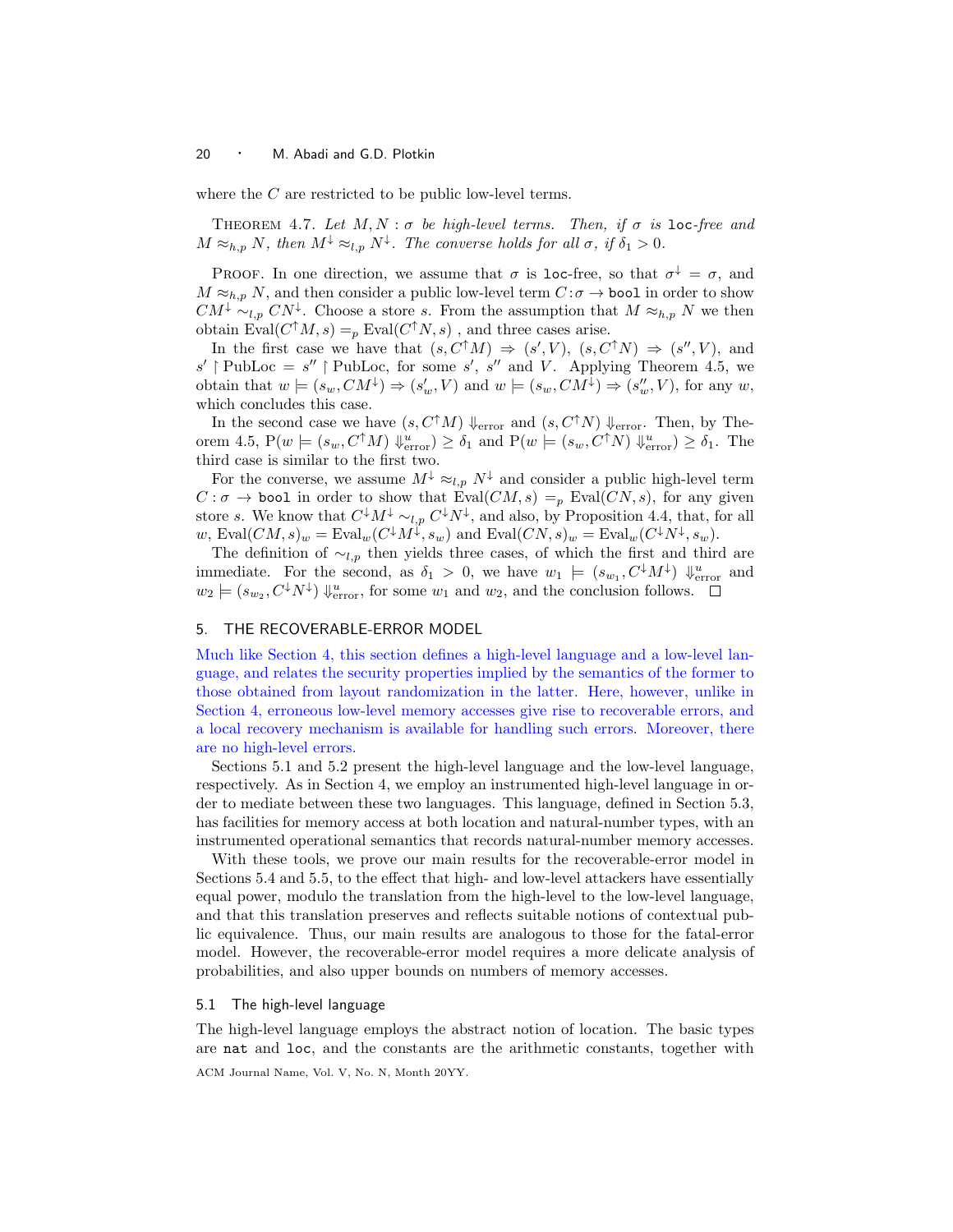#### On Protection by Layout Randomization • 21

constants for accessing and updating locations:

$$
l_{\text{loc}}:\text{loc} \quad (l \in \text{Loc}) \qquad l_{\text{loc}}:\text{loc} \to \text{nat} \qquad :=_{\text{loc}}:\text{loc} \times \text{nat} \to \text{com}
$$

Note that, unlike in the fatal-error case, there is no constant for raising an error. All the constants are values, and as well as the redexes specified by the general framework, there are the following two:

 $!_{\text{loc}}V$   $V :=_{\text{loc}} V$ 

We define a *configuration* to be a pair  $(s, M)$  with s a store and M a well-typed term. The semantics of the high-level language then consists of a transition relation:  $(s, M) \longrightarrow (s', M')$  which is obtained from the special case of redexes:

$$
\frac{(s,R)\longrightarrow (s',M')}{(s,E[R])\longrightarrow (s',E[M'])}
$$

For redexes we take the transitions to be given by:

$$
(s, l_{\text{loc}}l_{\text{loc}}) \longrightarrow (s, n) \quad (s(l) = n)
$$
  

$$
(s, l_{\text{loc}} :=_{\text{loc}} n) \longrightarrow (s[l \mapsto n], \text{skip})
$$

and the rule:

$$
\frac{R \longrightarrow M'}{(s,R) \longrightarrow (s,M')}
$$

The big-step semantics is defined by:

$$
(s, M) \Longrightarrow (s', V) \iff (s, M) \rightarrow^* (s', V)
$$
  

$$
(s, M) \uparrow \iff \forall n. \exists s', M'. (s, M) \rightarrow^n (s', M')
$$

The relation and property are mutually exclusive.

# 5.2 The low-level language

In the low-level language all memory accesses are made via natural numbers, just as in the fatal-error case. Consequently we take the only basic type to be nat. As well as the arithmetic constants, the low-level language has memory-access constants:

 $l_{\text{nat}}:\text{nat} \quad (l \in \text{Loc}) \qquad l_{\text{nat}}:\text{nat} \rightarrow \text{nat}^e \qquad \qquad :=_{\text{nat}}:\text{nat} \times \text{nat} \rightarrow \text{com}^e$ 

where, for any type  $\sigma$ , we write  $\sigma^e$  for  $\sigma$  + unit. Note that there are constants for all the locations, not just the public ones. The type  $\sigma^e$  is used to model recoverable errors by values of the form  $\text{inr} * : \sigma^e$ , which we write as error. The cases mechanism for sum types makes it possible to write programs which deal with such errors. For instance, an attacker may run a program that explores a part of memory looking for an address that holds a natural number, such as the programs:

# cases  $!_{\text{nat}}0$  inl  $x$ :nat.  $x$  inr  $y$ :unit. 57

and

$$
\verb+cases+ \mathit{l}_{\texttt{nat}} 0 \verb+inl+ x \verb+inr+ y: \verb+unit. \texttt{cases} \mathit{l}_{\texttt{nat}} 1 \verb+inl+ z \verb+inr+ u: \verb+unit. 57
$$

which return the first natural number that they find in memory, and simply return the constant 57 in case of failure.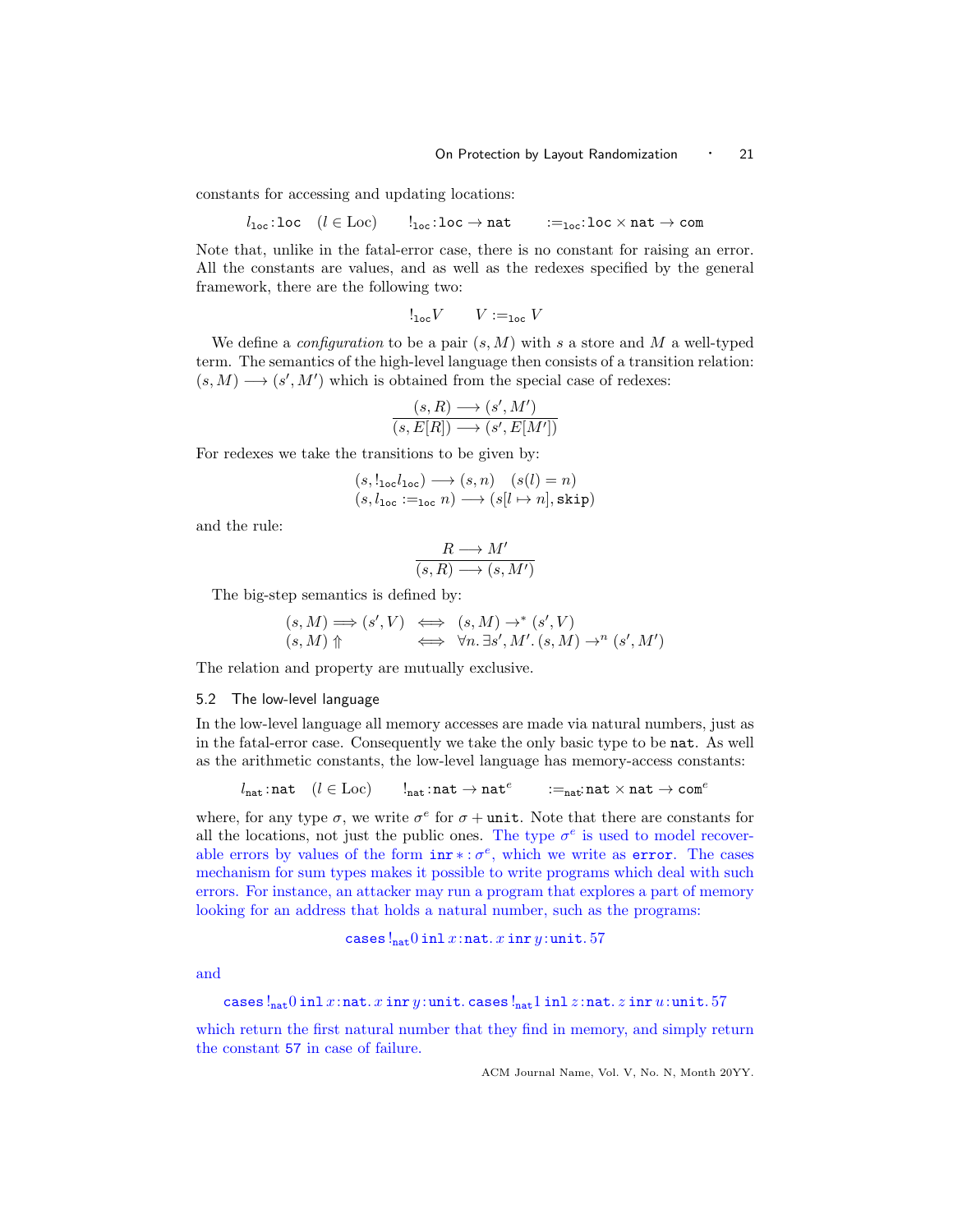We take  $!_{nat}$  and  $:=_{nat}$  to be values, and  $l_{nat}$  to be a redex, for each  $l \in Loc$ . The other redexes are those specified by the general framework, together with:

$$
!_{\rm nat}V \qquad V:={}_{\rm nat} V
$$

Configurations in the low-level operational semantics are pairs  $(m, M)$  of a memory m and a well-typed term M. The semantics is defined relative to a choice of a memory layout. It consists of a transition relation, together with a family of transition relations parameterized by memory addresses  $a \in \mathbb{N}$ :

$$
w \models (m, M) \longrightarrow (m', M')
$$
  

$$
w \models (m, M) \stackrel{a}{\longrightarrow} (m', M') \quad (a \in \mathbb{N})
$$

The family of transition relations is used to keep track of erroneous memory accesses. These are obtained from the special case of redexes in the usual way:

$$
w \models (m, R) \rightarrow (m', M')
$$
  

$$
w \models (m, E[R]) \rightarrow (m', E[M'])
$$
  

$$
w \models (m, R) \xrightarrow{a} (m', M')
$$
  

$$
w \models (m, E[R]) \xrightarrow{a} (m', E[M'])
$$
  $(a \in \mathbb{N})$ 

For the redexes we take the transition relations to be given by the rule:

$$
R \longrightarrow M'
$$
  

$$
w \models (m, R) \longrightarrow (m, M')
$$

together with:

$$
w \models (m, l_{\mathtt{nat}}) \longrightarrow (m, w(l)) \ \ (l \in \mathrm{Loc})
$$

and:

$$
w \models (m, !_{\texttt{nat}}a) \longrightarrow (m, \texttt{inl } n) \text{ (if } a \in \{0, ..., c\} \text{ and } m(a) = n)
$$
  

$$
w \models (m, !_{\texttt{nat}}a) \stackrel{a}{\longrightarrow} (m, \texttt{error}) \text{ (if } a \notin \{0, ..., c\} \text{ or } m(a) = *)
$$

and:

$$
w \models (m, a :=_{\text{nat}} n) \rightarrow (m[a \mapsto n], \text{inl skip}) \text{ (if } a \in \{0, \dots, c\} \text{ and } m(a) \neq *)
$$
  

$$
w \models (m, a :=_{\text{nat}} n) \stackrel{a}{\longrightarrow} (m, \text{error}) \text{ (if } a \notin \{0, \dots, c\} \text{ or } m(a) = *)
$$

Notice that when an erroneous access is made then a non-fatal error arises.

For the low-level big-step semantics one needs to keep track of sets of erroneous memory accesses, not just single ones. Accordingly, for  $A \subseteq \mathbb{N}$ , define

$$
w \models (m, M) \stackrel{A}{\longrightarrow} (m', M')
$$

to hold if either  $A = \emptyset$  and  $w \models (m, M) \longrightarrow (m', M')$ , or else  $A = \{a\}$  and  $w \models (m, M) \stackrel{a}{\longrightarrow} (m', M')$ . Then define

$$
w \models (m, M) \stackrel{A}{\Longrightarrow} (m', M')
$$

to hold if there is a sequence:

$$
(m, M) = (m_0, M_0), \dots, (m_n, M_n) = (m', M')
$$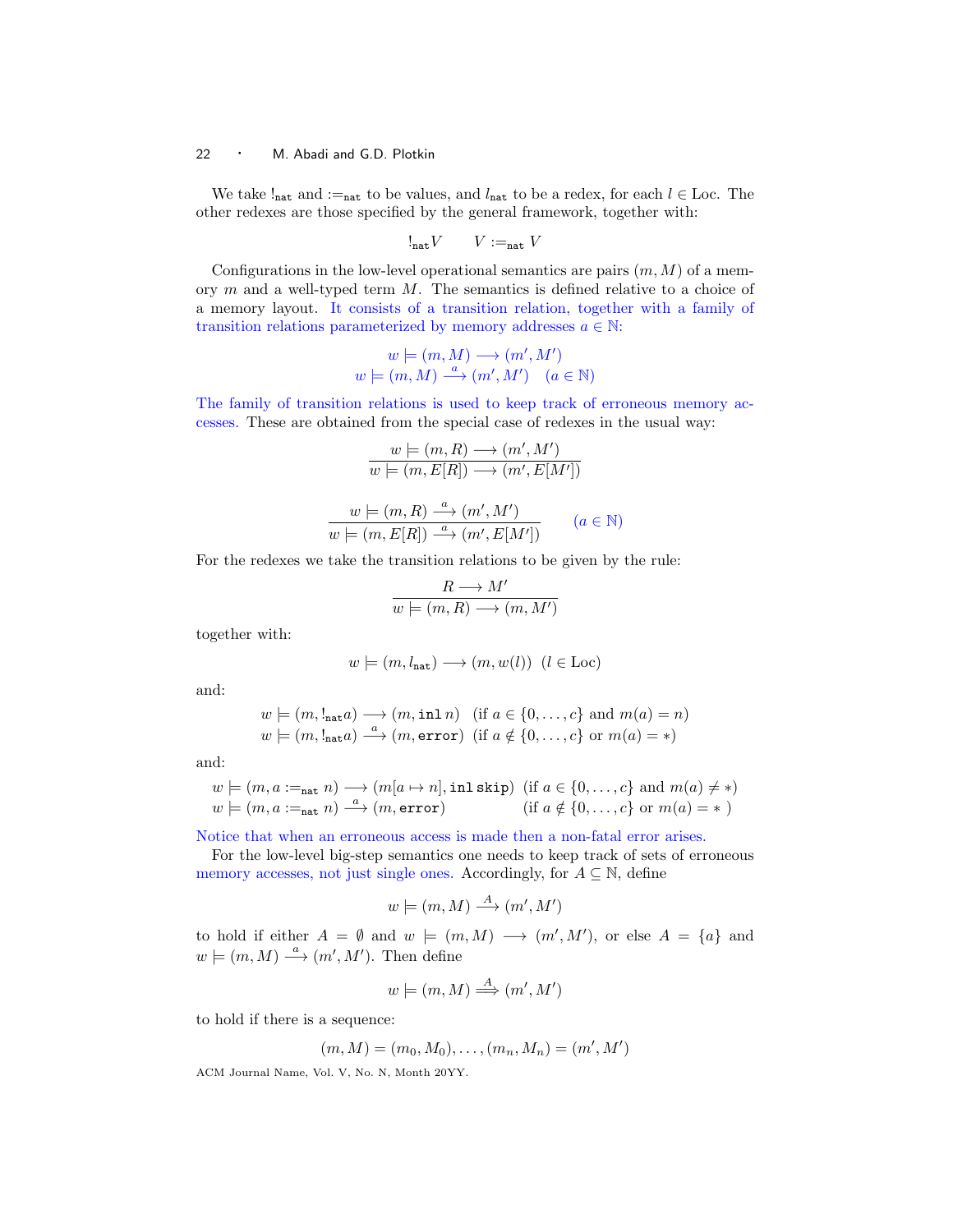and sets  $A_i \subseteq \mathbb{N}$ , for  $i = 1, n$ , such that

$$
w \models (m_{i-1}, M_{i-1}) \xrightarrow{A_i} (m_i, M_i)
$$

for  $i = 1, n$ , and  $A = \bigcup_{i=1}^{n} A_i$ . Finally, define  $(m, M) \uparrow^{A}$  to hold if there is an infinite sequence:

$$
(m, M) = (m_0, M_0), \ldots, (m_i, M_i), \ldots
$$

and sets  $A_i \subseteq \mathbb{N}$ , for  $i \geq 1$ , such that

$$
w \models (m_{i-1}, M_{i-1}) \xrightarrow{A_i} (m_i, M_i)
$$

for  $i \geq 1$ , and  $A = \bigcup_{i=1}^{\infty} A_i$ .

# 5.3 The instrumented high-level language

In order to relate the high-level semantics uniformly to the low-level language we instrument it by adding some constants for accessing the store at type nat. In the instrumented high-level language, accesses to the natural-number addresses of private locations will simply result in errors. In contrast, these accesses may work in the low-level language.

The instrumented high-level language has the same basic types as the high-level language and its constants are those of the high-level language together with:

 $l_{\text{nat}}: \text{nat} \quad (l \in \text{Public})$   $l_{\text{nat}}: \text{nat} \rightarrow \text{nat}^e$   $:=_{\text{nat}}: \text{nat} \times \text{nat} \rightarrow \text{com}^e$ 

We take  $l_{\text{nat}}$  to be a redex (for  $l \in \text{PubLoc}$ ), and  $l_{\text{nat}}$  and  $:=_{\text{nat}}$  to be values, and classify the other constants as in the case of the high-level language. The other redexes are those of the general framework, together with the following ones:

$$
!_{\text{nat}}V \qquad V :=_{\text{nat}}V \qquad \qquad !_{\text{loc}}V \qquad V :=_{\text{loc}}V
$$

the latter two kinds being inherited from the high-level language.

For the operational semantics, configurations are defined as for the high-level language, but we add an instrumented transition relation:

$$
(s, M) \xrightarrow{a} (s', M') \qquad (a \in \mathbb{N})
$$

We then proceed as for the high-level language, adding a rule for the instrumented transition relation:

$$
\frac{(s,R)\stackrel{a}{\longrightarrow}(s',M')}{(s,E[R])\stackrel{a}{\longrightarrow}(s',E[M'])}
$$

together with:

$$
(s, l_{\text{nat}}) \longrightarrow (s, w_p(l)) \quad (l \in \text{PubLoc})
$$

and:

$$
(s, \mathsf{l}_{\texttt{nat}} a) \longrightarrow (s, \mathtt{inl}\ s(l)) \qquad (l \in \texttt{Public}, a = w_p(l))
$$
  
\n
$$
(s, a :=_{\texttt{nat}} n) \longrightarrow (s[l \mapsto n], \mathtt{inl}\ \texttt{skip}) \ (l \in \texttt{Public}, a = w_p(l))
$$
  
\n
$$
(s, \mathsf{l}_{\texttt{nat}} a) \stackrel{a}{\longrightarrow} (s, \texttt{error}) \qquad (a \notin \texttt{Ran}(w_p))
$$
  
\n
$$
(s, a :=_{\texttt{nat}} n) \stackrel{a}{\longrightarrow} (s, \texttt{error}) \qquad (a \notin \texttt{Ran}(w_p))
$$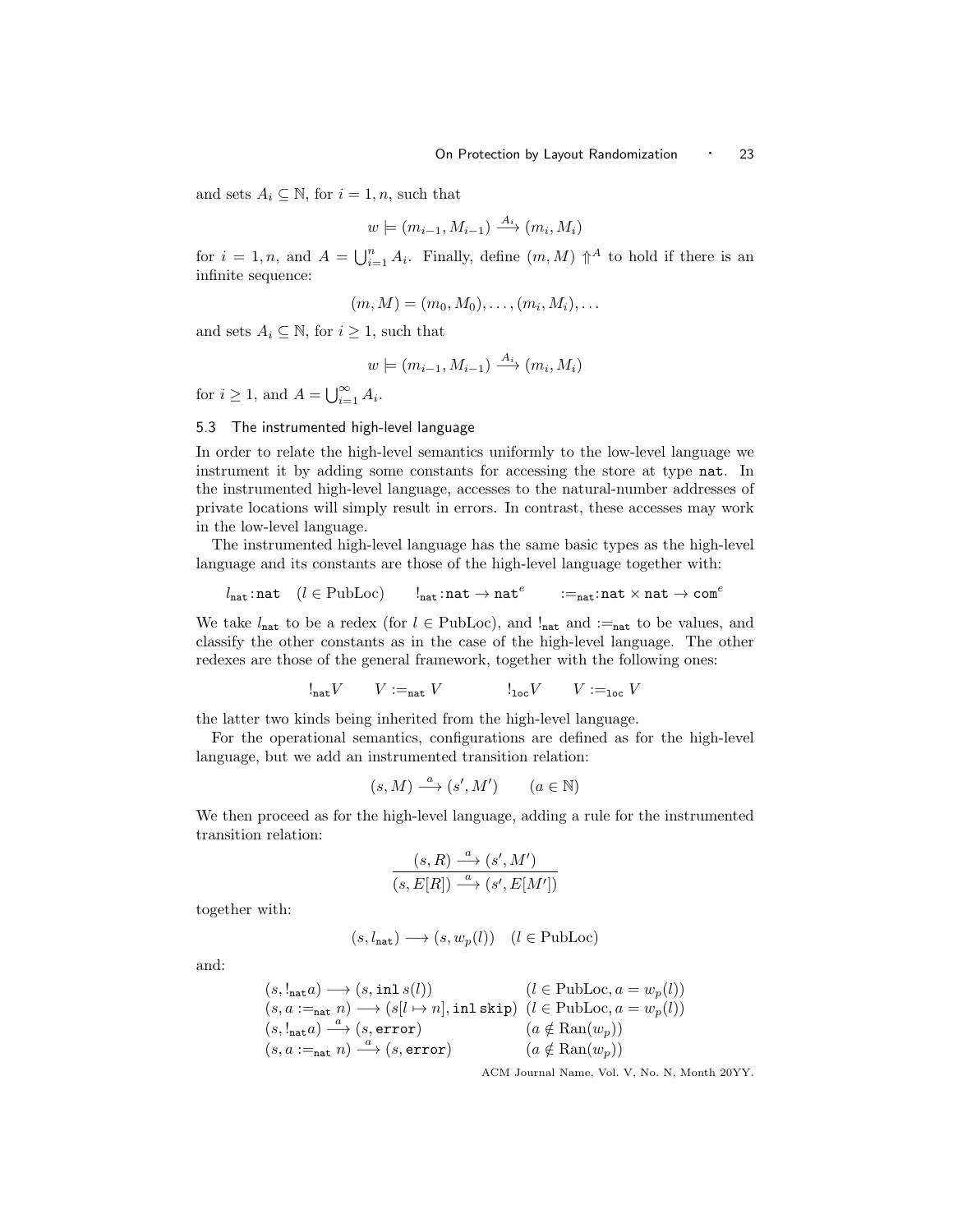For the big-step semantics one again needs to keep track of sets of non-public memory accesses. So define  $(s, M) \stackrel{A}{\longrightarrow} (s', M')$ , where  $A \subseteq \mathbb{N}$ , to hold if either

$$
A = \emptyset \text{ and } (s, M) \longrightarrow (s', M')
$$

or else

$$
A=\{a\}
$$
 and  $(s,M)\stackrel{a}{\longrightarrow}(s',M')$ 

Then define  $(s, M) \stackrel{A}{\Longrightarrow} (s', M')$ , where  $A \subseteq \mathbb{N}$ , to hold if there is a sequence:

$$
(s, M) = (s_0, M_0) \xrightarrow{A_1} \dots \xrightarrow{A_n} (s_n, M_n) = (s', M')
$$

with  $n \geq 0$ , such that  $A = \bigcup_{i=1}^{n} A_i$  and define  $(s, M) \uparrow A$ , where  $A \subseteq \mathbb{N}$ , to hold if there is an infinite sequence:

$$
(s, M) = (s_0, M_0) \xrightarrow{A_1} \dots \xrightarrow{A_i} (s_i, M_i) \xrightarrow{A_{i+1}} \dots
$$

such that  $A = \bigcup_{i=1}^{\infty} A_i$ .

Note that the small-step semantics of the instrumented high-level language is a conservative extension of that of the high-level language. That is, a transition  $(s, M) \longrightarrow (s', M')$  holds in the high-level language if, and only if, it does in the instrumented high-level language. For the big-step semantics, we have, for any terms  $M, M'$  of the high-level language:

$$
(s, M) \Longrightarrow (s', M') \iff (s, M) \stackrel{\emptyset}{\Longrightarrow} (s', M')
$$
  

$$
(s, M) \uparrow \qquad \iff (s, M) \uparrow \qquad \qquad
$$

5.3.1 Translating instrumented high-level to high-level. Every term  $M : \sigma$  of the instrumented high-level language can be translated to a term  $M^{\uparrow}$ : $\sigma$  of the high-level language. First, as in the fatal-error case, we need a function to convert addresses of public locations to the locations themselves. Define the high-level term

$$
G_{\sigma} : \mathtt{nat} \to (\mathtt{loc} \to \sigma) \to (\mathtt{unit} \to \sigma) \to \sigma
$$

to be:

$$
\lambda x : \texttt{nat}.\lambda f : \texttt{loc} \to \sigma.\lambda g : \texttt{unit} \to \sigma.
$$
  
\nif  $x = a_1 \text{ then } f((l^{(1)})_{\texttt{loc}})$   
\nelseif  $x = a_2 \text{ then } f((l^{(2)})_{\texttt{loc}})$   
\n $\vdots$   
\nelseif  $x = a_p \text{ then } f((l^{(p)})_{\texttt{loc}})$   
\nelse  $g(*)$ 

where we make use of the enumeration of PubLoc and the definition of the  $a_i$  given in Section 4.3.1. The term  $G_{\sigma}$  has as arguments a number x and two continuations; the first is used if  $x$  is the layout of a public location and the second otherwise.

The translation replaces the additional constants as follows, leaving the others fixed:

$$
\begin{array}{lll} l^{\uparrow}_{\mathtt{nat}} & = & w_p(l) & (l \in \mathtt{PubLoc}) \\ \frac{l^{\uparrow}_{\mathtt{nat}}}{\vert_{\mathtt{nat}}} & = & \lambda x \!:\! \mathtt{nat}. \, Gx(\lambda y \!:\! \mathtt{loc}.\, \mathtt{inl}\, ({}^{\mathbf{l}}\! \mathtt{loc} y))(\lambda y \!:\! \mathtt{unit}.\, \mathtt{error}) \\ :=\uparrow_{\mathtt{nat}}^{^{\uparrow}} & = & \lambda x \!:\! \mathtt{nat}. \, G(\mathtt{fst}\, x)(\lambda y \!:\! \mathtt{loc}.\, \mathtt{inl}\, (y :=_{\mathtt{loc}} \mathtt{snd}\, x))(\lambda y \!:\! \mathtt{unit}.\, \mathtt{error}) \end{array}
$$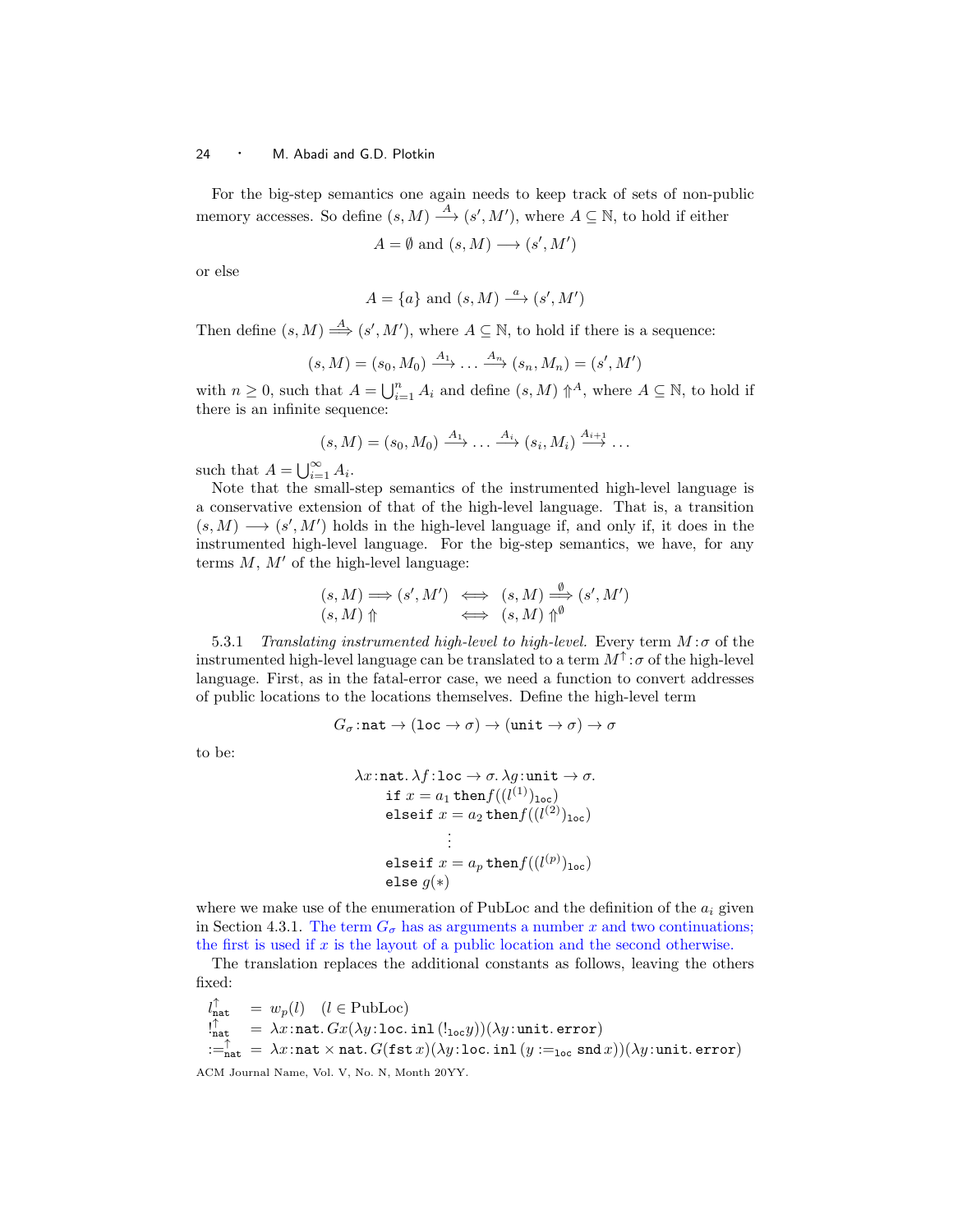The idea of the translation is to simulate non-public memory accesses by recoverable errors. It is correct in the following sense:

PROPOSITION 5.1. Let  $M$  be a well-typed term of the instrumented high-level language. Then:

- (1) If M is a value then so is  $M^{\uparrow}$ .
- (2) If  $(s, M) \stackrel{A}{\Longrightarrow} (s', V)$  then  $(s, M^{\uparrow}) \Longrightarrow (s', V^{\uparrow})$ .
- (3) If  $(s, M) \uparrow^A$  then  $(s, M^{\uparrow}) \uparrow$ .

A small variation on this translation will also prove useful. For any  $a \in \mathbb{N}$  define a translation  $M_a^{\uparrow}$  by the following alternative replacement of the additional constants.

$$
(l_{\text{nat}})^{\uparrow}_{a} = (l_{\text{nat}})^{\uparrow}
$$
  
\n
$$
(!_{\text{nat}})^{\uparrow}_{a} = \lambda x : \text{nat. if } x = a \text{ then } \Omega \text{ else } !^{\uparrow}_{\text{nat}} x
$$
  
\n
$$
(:=_{\text{nat}})^{\uparrow}_{a} = \lambda x : \text{nat} \times \text{nat. if } \text{fst } x = a \text{ then } \Omega \text{ else } :=^{\uparrow}_{\text{nat}} x
$$

PROPOSITION 5.2. Let  $M$  be a well-typed term of the instrumented high-level language. Then, if  $a \notin \text{Ran}(w_p)$ :

- (1) If M is a value then so is  $M_a^{\uparrow}$ .
- (2) If  $(s, M) \stackrel{A}{\Longrightarrow} (s', V)$  then  $(s, M_a^{\uparrow}) \Longrightarrow (s', V_a^{\uparrow})$ , if  $a \notin A$ .
- (3) If  $(s, M) \stackrel{A}{\Longrightarrow} (s', V)$  then  $(s, M_a^{\uparrow}) \Uparrow$ , if  $a \in A$ .
- $(4)$  If  $(s, M) \uparrow^{A}$  then  $(s, M_{a}^{\uparrow}) \uparrow$ .

5.3.2 Translating instrumented high-level to low-level. We can translate types σ and terms M : σ of the instrumented high-level language to types σ<sup>↓</sup> and terms  $M^{\downarrow}$ :  $\sigma^{\downarrow}$  of the low-level language. We obtain the translation  $\sigma^{\downarrow}$  of a type  $\sigma$  by replacing all occurrences of loc by nat. For terms we replace each occurrence of a type  $\sigma$  by one of  $\sigma^{\downarrow}$  and we replace the missing constants as follows:

$$
(l_{\text{loc}})^{\downarrow} = l_{\text{nat}}
$$
  
\n
$$
(!_{\text{loc}})^{\downarrow} = \lambda x : \text{nat} \cdot \text{cases} !_{\text{nat}} x \text{ inl } y. y \text{ inr } z. 0
$$
  
\n
$$
(:=_{\text{loc}})^{\downarrow} = \lambda x : \text{nat} \times \text{nat} \cdot \text{cases} ::_{\text{nat}} x \text{ inl } y. y \text{ inr } z. \text{ skip}
$$

and take the translation to act as the identity on the other constants, viz.:  $l_{\text{nat}}$  $(l \in \text{PubLoc}), \, !_{\text{nat}} \text{ and } :=_{\text{loc}}.$ 

The translation is correct with respect to the low-level semantics, in the sense, roughly, that  $M^{\downarrow}$  simulates M. As above we employ a simulation relation  $M \searrow_{w} N$ between terms of the instrumented high-level language and terms of the low-level language, parameterized on a memory layout w.

We take this relation to be the least relation between terms of the instrumented high-level language and terms of the the low-level language which includes:

$$
c \searrow_w c^+ \qquad l_{\text{loc}} \searrow_w w(l)
$$

and which is closed under the other language constructs. For any term M of the instrumented high-level language we have  $M \searrow_w M^{\downarrow}$ ; further, if  $M : \sigma$  and  $M \searrow_w N$  then  $N : \sigma^{\downarrow}$ .

We have a small-step simulation lemma: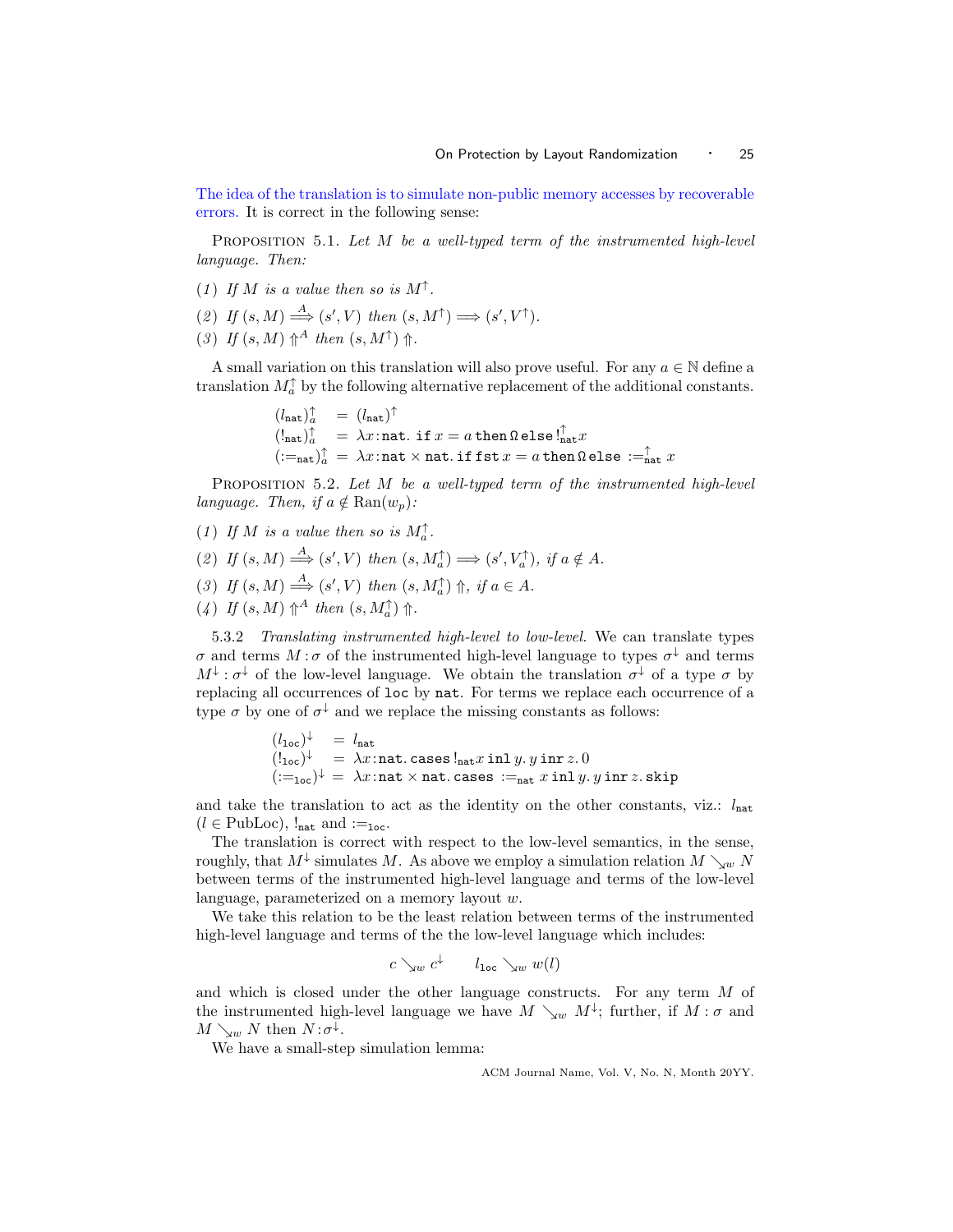LEMMA 5.3. Suppose that  $M \searrow_w N$  for well-typed terms M of the instrumented high-level language and  $N$  of the low-level language. Then:

(1) If M is a value, then there is a V', with  $M \searrow_w V'$ , such that, for any m,  $w \models (m, N) \longrightarrow^* (m, V').$ 

(2) If  $(s, M) \longrightarrow (s', M')$ , then there is an N', with  $M' \searrow_w N'$ , such that  $w \models (s_w, N) \longrightarrow^* (s'_w, N').$ 

(3) If  $(s, M) \stackrel{a}{\longrightarrow} (s', M')$ , and a is not in  $\text{Ran}(w) \setminus \text{Ran}(w_p)$ , then, for some N' such that  $M' \searrow_w N'$ , we have  $w \models (s_w, N) \stackrel{a}{\longrightarrow} (s'_w, N')$ .

The third case is particularly important as it enables one to find the memory access largely independently of the memory layout. In terms of big-step relations and properties we have:

PROPOSITION 5.4. Suppose that  $M \searrow_w N$  for well-typed terms M of the instrumented high-level language and N of the low-level language. Then:

(1) If 
$$
(s, M) \stackrel{A}{\Longrightarrow} (s', V)
$$
, then, if  $w \# A$ , there is a V' with  $V \searrow_w V'$  such that  $w \models (s_w, N) \stackrel{A}{\Longrightarrow} (s'_w, V').$   
(2) If  $(s, M) \uparrow^A$  then, if  $w \# A$ ,  $w \models (s_w, N) \uparrow^A$ .

#### 5.4 High- and low-level attackers

We are now in a position to formulate our theorems for the recoverable-error case. Much as in the fatal-error case, we wish to show that a high-level term  $M : \sigma$  is as secure as its low-level counterpart  $M^{\downarrow}$ :  $\sigma^{\downarrow}$ . We prove this under the assumption that  $\sigma$  is loc-free, i.e., that  $\sigma^{\downarrow} = \sigma$ . (As in the fatal-error case, it does not hold more generally.)

Say that an instrumented high-level term (low-level term) is public if it contains no occurrence of any  $l_{loc}$  (respectively  $l_{nat}$ ) with  $l \in PriLoc$ . We would again like to show that attackers gain no advantage by attacking at low-level rather than at high-level. As above, they certainly lose none since, for any public high-level term  $C : \sigma \to \text{bool}$ , the low-level term  $C^{\downarrow}$  is of equal attacking power. The following proposition, which relates C and  $C^{\downarrow}$ , follows immediately from Proposition 5.4:

PROPOSITION 5.5. Let  $M : \sigma$  be a high-level term and let  $C : \sigma \to \text{bool}$  be a public high-level term. Then:

 $\sigma$ 

(1) If 
$$
(s, CM) \implies (s', V)
$$
 then, for any  $w, w \models (s_w, C \nmid M^{\downarrow}) \implies (s'_w, V)$ .

(2) If  $(s, CM) \Uparrow$  then, for any  $w, w \models (s_w, C \cup M^{\perp}) \Uparrow^{\emptyset}$ .

These exhaust all the possibilities for the big-step semantics of CM.

As above, we restate this using evaluation functions. For any store s and term  $M$ :  $\sigma$  of the instrumented high-level language (and so also any term of the high-level language) define their *behavior* Eval $(M, s)$  by:

$$
\text{Eval}(M, s) = \begin{cases} (s', V) & \text{if } (s, M) \stackrel{A}{\Longrightarrow} (s', V) \\ \Omega & \text{if } (s, M) \uparrow A \end{cases}
$$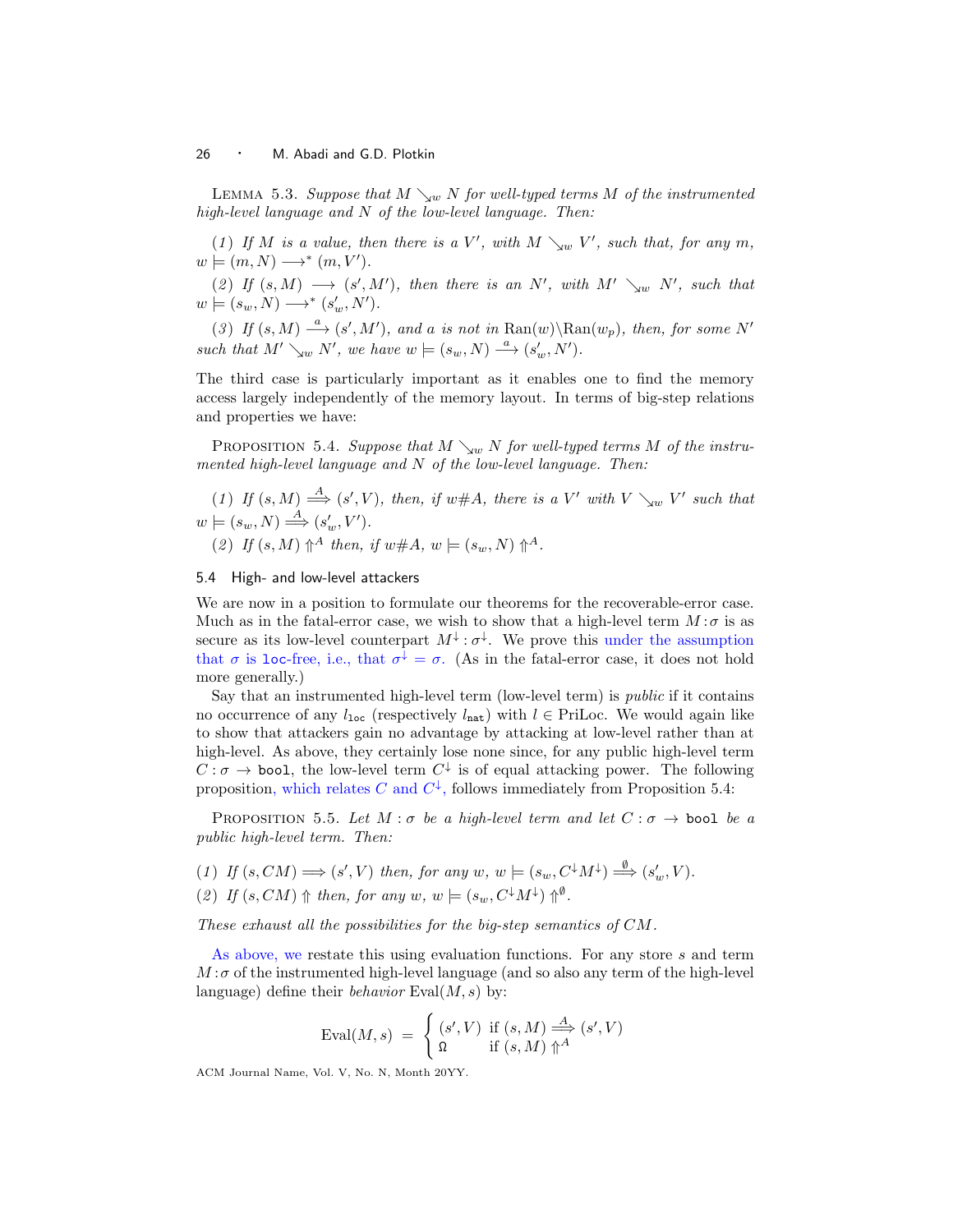Note that we forget the A, regarding that as part of the instrumentation rather than the actual behavior. However, it also proves useful to define  $Acc(M, s)$  to be  $A \cap \{0, \ldots, c\}$  when  $(s, M) \stackrel{A}{\Longrightarrow} (s', V)$  or  $(s, M) \uparrow^{A}$ ; Acc $(M, s)$  records the accesses made to non-public addresses.

Similarly, for any low-level term  $M : \sigma$ , memory m, and layout w define their behavior  $\text{Eval}_w(M,m)$  by:

$$
\text{Eval}_{w}(M, m) = \begin{cases} (m', V) & \text{if } w \models (m, M) \stackrel{A}{\Longrightarrow} (m', V) \\ \Omega & \text{if } w \models (m, M) \uparrow A \end{cases}
$$

It also proves useful to define  $Acc_w(M,m)$  to be  $(A \cap \{0,\ldots,c\})\$ Ran $(w_n)$  when  $w \models (m, M) \stackrel{A}{\Longrightarrow} (m', V)$  or  $w \models (m, M) \Uparrow^{A}; |\text{Acc}_{w}(M, m)|$  measures the number of "relevant" memory accesses made by  $M$ , starting from  $m$ , meaning those erroneous accesses within memory bounds.

Analogously to Proposition 4.4, Corollary 5.6 expresses that for any public highlevel term  $C:\sigma\to\mathbf{bool}$ , the low-level term  $C^{\downarrow}$  is of equal attacking power, as stated above. We write  $x_w$  to mean  $(s_w, M)$  when x is  $(s, M)$  and  $\Omega$  when x is  $\Omega$ .

COROLLARY 5.6. Let  $M : \sigma$  be a high-level term and let  $C : \sigma \to \text{bool}$  be a public high-level term. Then:

$$
Eval(CM, s)_w = \text{Eval}_w(C^{\downarrow}M^{\downarrow}, s_w)
$$

for any s and w.

For a converse, suppose now that  $C : \sigma \to \text{bool}$  is a public low-level term (so  $\sigma$  is loc-free). Then C is also a public instrumented high-level term of the same type, and we would like to show that the public high-level term  $C^{\uparrow}$ :  $\sigma \to$  bool is an attacker of equal power. This will be true in a probabilistic sense.

The following theorem gives a lower bound on the probability that high- and low-level behaviour (for  $C^{\dagger}M$  and  $CM^{\downarrow}$ , respectively) coincide, where the layout  $w$  is allowed to vary according to its distribution and the store  $s$  is arbitrary. The theorem requires an bound on the number  $b$  of erroneous accesses: without that an attacker could explore all of memory. For small  $b$ , the high- and low-level semantics coincide the most, with probability close to 1 when  $c$  is sufficiently large and the probability distribution over the layouts is sufficiently uniform.

THEOREM 5.7. Let  $M : \sigma$  be a high-level term and let  $C : \sigma \to \text{bool}$  be a public low-level term. Then, for any store s, and  $0 \leq b \leq c - |\text{Loc}|$ , one of the following holds:

(1)  $P(|Acc_w(CM^{\downarrow}, s_w)| > b) \geq \delta_{b+1}$ , or

(2)  $P(|Acc_w(CM^{\downarrow}, s_w)| \leq b$  and  $Eval(C^{\uparrow}M, s_w) = eval_w(CM^{\downarrow}, s_w) > \delta_b$ .

These alternatives are mutually exclusive if  $\delta_{b+1} > 1/2$ .

PROOF. Fix  $M$ ,  $C$ , and  $s$ . The proof proceeds by cases on whether or not  $|\text{Acc}(CM, s)| \leq b$ . Suppose first that  $|\text{Acc}(CM, s)| \leq b$ . Take a w such that w#Acc(CM,s). Then, by Proposition 5.4, Acc(CM,s) = Acc<sub>w</sub>(CM<sup>+</sup>, s<sub>w</sub>) and  $Eval(CM, s)_w = \text{Eval}_w(CM^{\downarrow}, s_w)$ , as  $CM \searrow_w (CM)^{\downarrow} = CM^{\downarrow}$ . By Proposition 5.1 we also have that  $Eval(C^{\uparrow}M, s) = eval(CM, s)$ .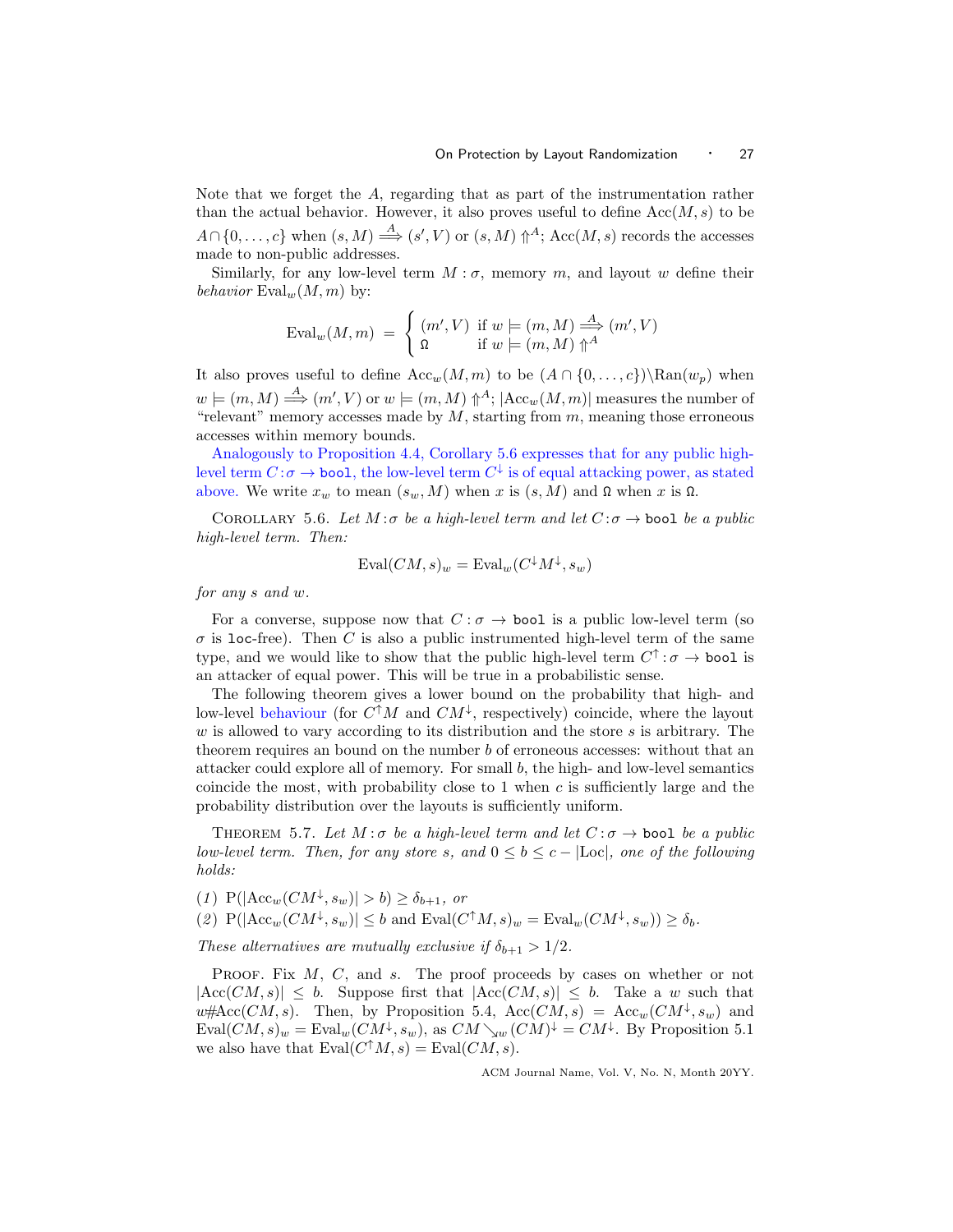We therefore have:

$$
\delta_b \leq \delta_{|\text{Acc}(CM, s)|} \leq \text{P}(\text{w#Acc}(CM, s)) \leq \text{P}(|\text{Acc}_w(CM^{\downarrow}, s_w)| \leq b \text{ and } \text{Eval}(C^{\uparrow}M, s)_w = \text{Eval}_w(CM^{\downarrow}, s_w))
$$

which is the second alternative.

Otherwise we have  $|Acc(CM, s)| > b$ . So, as  $(s, CM) \stackrel{A}{\Longrightarrow} (s', M')$  for some s', M', and A with  $Acc(CM, s) = A \cap \{0, \ldots, c\}$ , we have  $(s, CM) \stackrel{A'}{\Longrightarrow} (s'', M'')$  for some s'', M'', and A', where, setting  $A'' = A' \cap \{0, ..., c\}, |A''| = b + 1.$ 

Now, take a w such that w#A". Then, as  $CM \searrow_w CM^{\downarrow}$ , Lemma 5.3 implies that  $w \models (s_w, CM^{\downarrow}) \stackrel{A'}{\Longrightarrow} (s_w'', N)$ , for some N, and so  $Acc_w(CM^{\downarrow}, s_w) \supseteq A''$  and  $|Acc_w(CM^{\downarrow}, s_w)| > b$ . We therefore have:

$$
\delta_{b+1} \leq P(w \# A'')
$$
  
\n
$$
\leq P(|Acc_w(CM^{\downarrow}, s_w)| > b)
$$

which is the first alternative.  $\square$ 

We remark that, following its proof, the first of the alternatives of Theorem 5.7 holds if  $|Acc(CM, s)| > b$  and the second if  $|Acc(CM, s)| \leq b$ . In the special case  $b = 0$ , the theorem implies that, for all s,

—either 
$$
P(|Acc_w(CM^{\downarrow}, s_w)| > 0) \ge \delta_1
$$
 or,

—for all w,  $|\text{Acc}_w(CM^{\downarrow}, s_w)| = 0$  and  $\text{Eval}(C^{\uparrow}M, s_w) = \text{Eval}_w(CM^{\downarrow}, s_w)$ .

In other words, either an erroneous access to memory is probable, with probability at least  $\delta_1$ , or there is no such access and the high- and low-level semantics coincide. Note too that the theorem follows from the special case of the uniform distribution.

It is natural to wonder if the probability bound  $\delta_{b+1}$  could be improved to  $\delta_b$  in Theorem 5.7. The reason for the  $\delta_{b+1}$  bound is that  $|Acc_w(CM^{\downarrow}, s_w)|$  counts only erroneous accesses; what seems needed for a  $\delta_b$  bound is a way of counting attacker guesses, including successful ones.

# 5.5 Equivalences

We define a relation of *(high-level)* public *(contextual)* operational equivalence, refining the standard relation of operational equivalence. For any two high-level terms, M, N of type  $\sigma$ , set:

$$
M \approx_{h,p} N \iff \forall C \!:\! \sigma \to \texttt{bool}.\,CM \sim_{h,p} CN
$$

where the quantification over  $C$  ranges over public high-level terms, and where, for high-level terms  $M_0, N_0$ : bool, we define:

$$
M_0 \sim_{h,p} N_0 \iff \forall s. \text{Eval}(M_0, s) =_p \text{Eval}(N_0, s)
$$

where the relation  $x =_p y$  holds if, and only if, either x and y have the forms  $(s, V)$ and  $(s', V')$ , and  $s \upharpoonright \text{PubLoc} = s' \upharpoonright \text{PubLoc}$  and  $V = V'$ , or else  $x = y = \Omega$ .

In order to define a corresponding low-level relation, we first define a modified version of the low-level evaluation function that yields nontermination if there are

ACM Journal Name, Vol. V, No. N, Month 20YY.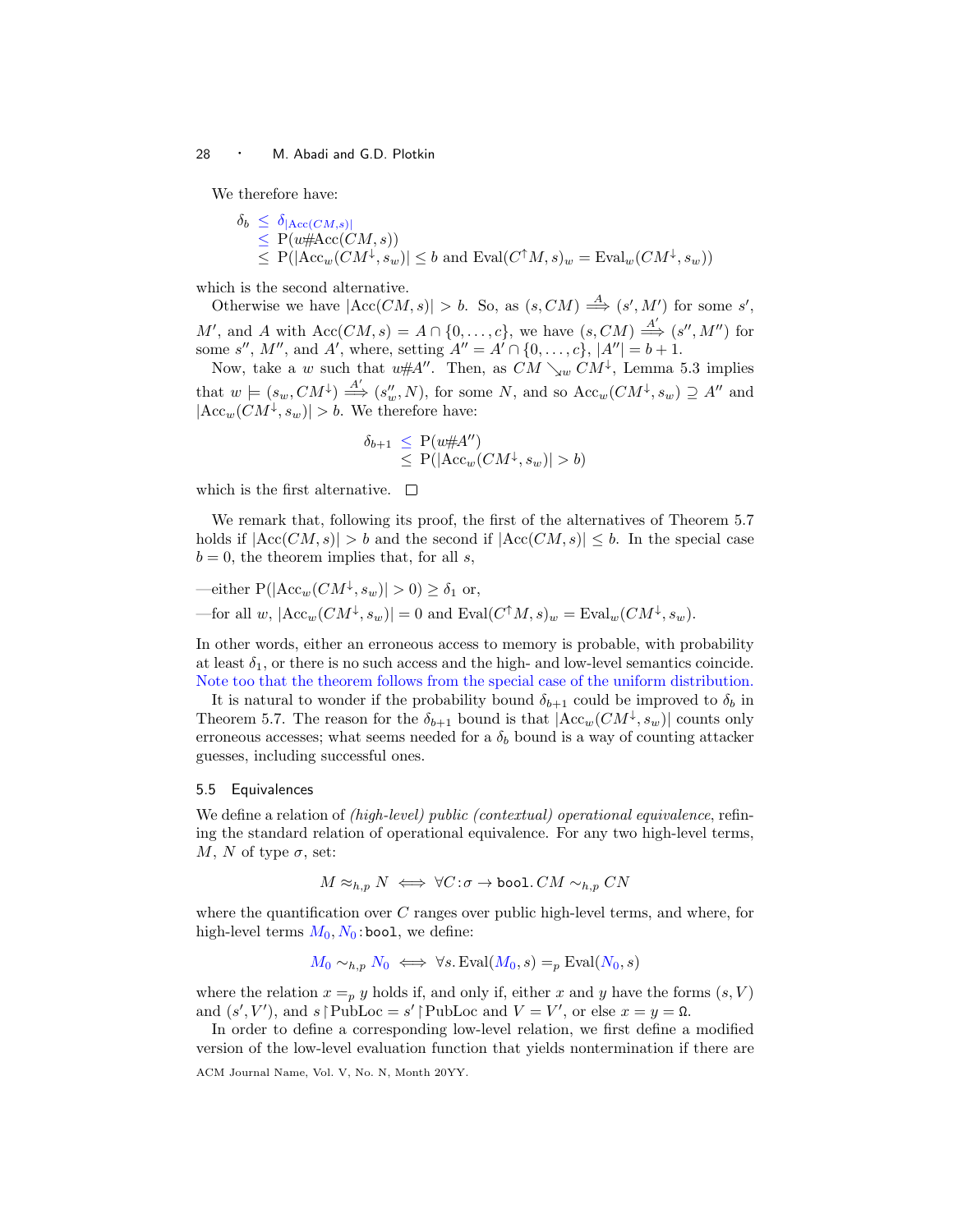more than b erroneous accesses. For any  $b \geq 0$ , set:

$$
\text{Eval}^{b}_{w}(M,m) = \begin{cases} \text{Eval}_{w}(M,m) & \text{if } |\text{Acc}_{w}(M,m)| \leq b \\ \Omega & \text{otherwise} \end{cases}
$$

Next, for any b such that  $0 \le b \le c - |Loc|$  and  $\delta_{b+1} > 1/2$  we define a relation  $\sim_{l,p}^b$  between low-level terms  $M_0, N_0$ : bool, by taking  $M_0 \sim_{l,p}^b N_0$  to hold if, and only if, for every store  $s$  one of the following (mutually exclusive) alternatives holds:

- for some 
$$
s' \upharpoonright \text{PubLoc} = s'' \upharpoonright \text{PubLoc}
$$
 and  $V$ ,

$$
P(\text{Eval}_{w}^{b}(M_0, s_w) = (s'_w, V)) \ge \delta_b \text{ and } P(\text{Eval}_{w}^{b}(N_0, s_w) = (s''_w, V)) \ge \delta_b
$$
  
- 
$$
P(\text{Eval}_{w}^{b}(M_0, s_w) = \Omega) \ge \delta_{b+1} \text{ and } P(\text{Eval}_{w}^{b}(N_0, s_w) = \Omega) \ge \delta_{b+1}
$$

Note that we quantify over memories that are layouts of stores, not all memories. This relation is a partial equivalence: symmetry is evident, and transitivity follows from the assumption that  $\delta_{b+1} > 1/2$ , which ensures that the alternatives are mutually exclusive, and that, if the first alternative holds then  $s'$ ,  $s''$  and V are uniquely determined. (Reflexivity fails, in general, for the same reason as in the fatal-error case.) As may be expected, the relation is most restrictive in the case of the uniform distribution.

Now we define (low-level) public (contextual) operational partial equivalence, by setting, for any two low-level terms  $M$ , N of type  $\sigma$ :

$$
M \approx_{l,p}^b N \iff \forall C \!:\! \sigma \to \texttt{bool}.\mathit{CM} \sim_{l,p}^b \mathit{CN}
$$

where the contexts  $C$  are restricted to be public low-level terms.

The following theorem says, roughly, that two programs are publicly equivalent in the high-level language if, and only if, their translations are publicly equivalent in the low-level language, with the caveat that the low-level equivalence is probabilistic and conditioned on a bound b on the number of erroneous accesses.

THEOREM 5.8. Let  $M, N: \sigma$  be high-level terms. Then, assuming that  $\sigma$  is locfree,  $0 \leq b \leq c - |Loc|$ , and  $\delta_{b+1} > 1/2$ , we have:

$$
M \approx_{h,p} N \quad \text{iff} \quad M^{\downarrow} \approx_{l,p}^{b} N^{\downarrow}
$$

PROOF. In one direction, we assume that  $M \approx_{h,p} N$ , and then consider a public low-level term  $C: \sigma \to \text{bool}$  in order to show that  $CM^{\downarrow} \sim_{l,p}^b CN^{\downarrow}$ . Choose a store s. Applying Theorem 5.7 to  $M$  and  $N$ , four cases arise.

(1) In the first case we have:

 $P(|Acc_w(CM^{\downarrow}, s_w)| > b) \ge \delta_{b+1}$  and  $P(|Acc_w(CN^{\downarrow}, s_w)| > b) \ge \delta_{b+1}$ 

But then

 $P(\text{Eval}_{w}^{b}(CM^{\downarrow}, s_{w}) = \Omega) \ge \delta_{b+1}$  and  $[P(\text{Eval}_{w}^{b}(CM^{\downarrow}, s_{w}) = \Omega)]$  $[{\rm P}({\rmEval}_{w}^{b}(CN^{\downarrow}, s_{w}) = \Omega) > \delta_{b+1}$ 

concluding this case.

(2) In the second case we have:

$$
\mathrm{P}\left(\frac{|\mathrm{Acc}_w(CM^\downarrow,s_w)| \leq b \quad \text{and} }{\mathrm{Eval}(C^\uparrow M,s)_w = \mathrm{Eval}_w(CM^\downarrow,s_w)}\right) \geq \delta_b
$$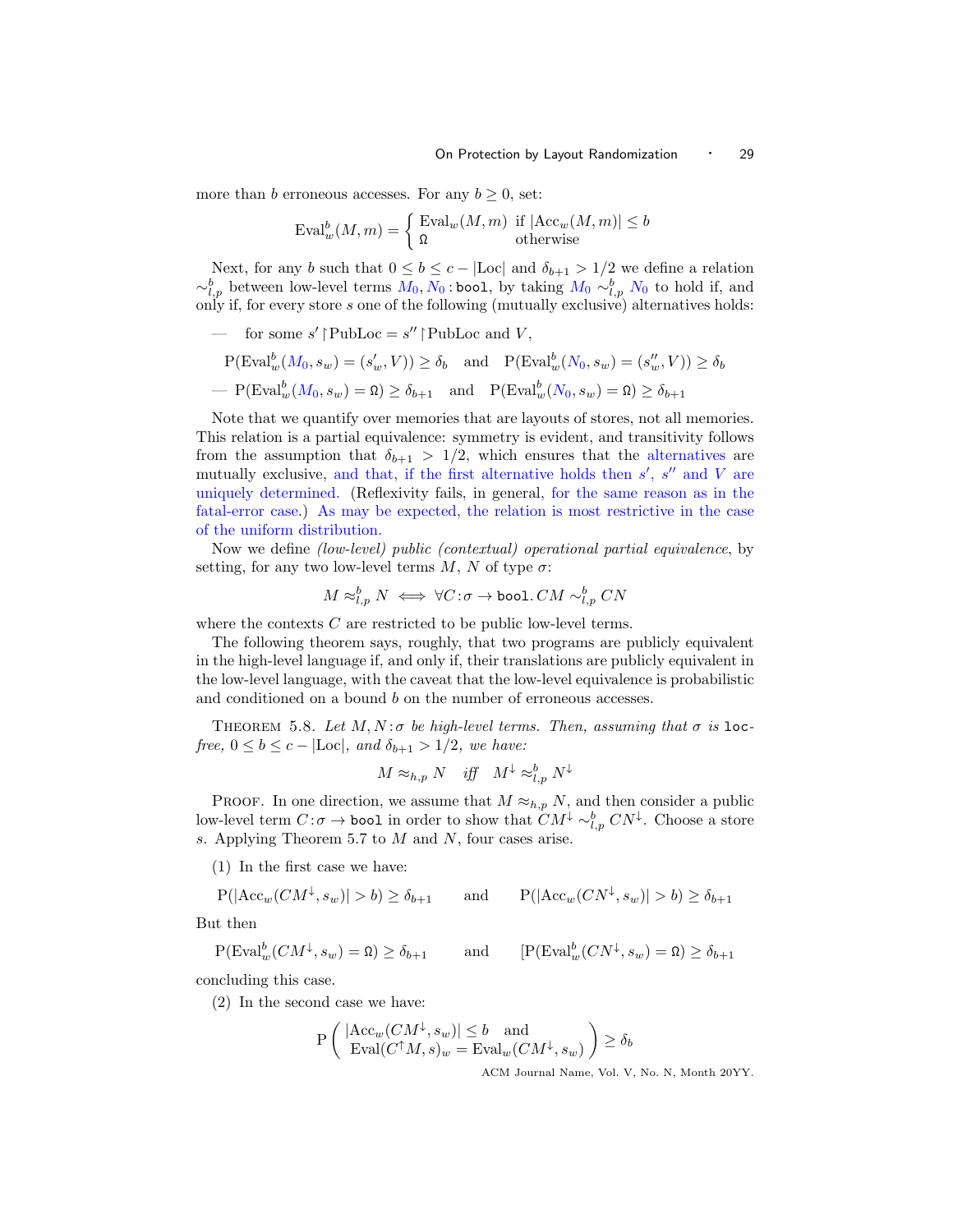and

$$
P\left(\left|\operatorname{Acc}_{w}(CN^{\downarrow}, s_{w})\right| \leq b \quad \text{and} \left(\operatorname{Eval}(C^{\uparrow}N, s)_{w} = \operatorname{Eval}_{w}(CN^{\downarrow}, s_{w})\right) \geq \delta_{b}
$$

By assumption we have  $Eval(C^{\dagger}M, s) =_{p} \text{Eval}(C^{\dagger}N, s)$  so there are two subcases. (a) In the first, there are s', s'', and V such that s' | PubLoc =  $s''$  | PubLoc,  $Eval(C \uparrow M, s) = (s', V)$ , and  $Eval(C \uparrow N, s) = (s'', V)$ . But then we have:

$$
\mathbf{P}(\mathrm{Eval}_{w}^{b}(CM^{\downarrow}, s_{w}) = (s'_{w}, V)) \ge \delta_{b} \quad \text{and} \quad \mathbf{P}(\mathrm{Eval}_{w}^{b}(CN^{\downarrow}, s_{w}) = (s''_{w}, V)) \ge \delta_{b}
$$

concluding this subcase.

(b) In the second, 
$$
Eval(C \uparrow M, s) = \text{Eval}(C \uparrow N, s) = \Omega
$$
, and we obtain:

$$
\mathbf{P}(\mathrm{Eval}_{w}^{b}(CM^{\downarrow}, s_{w}) = \Omega) \ge \delta_{b} \quad \text{and} \quad \mathbf{P}(\mathrm{Eval}_{w}^{b}(CN^{\downarrow}, s_{w}) = \Omega) \ge \delta_{b}
$$

concluding this subcase.

(3) In the third case we have:

$$
P(|Acc_w(CM^{\downarrow}, s_w)| > b) \ge \delta_{b+1}
$$

and

$$
P\left(\frac{|\text{Acc}_{w}(CN^{\downarrow}, s_{w})| \leq b \text{ and}}{\text{Eval}(C^{\uparrow}N, s)_{w} = \text{Eval}_{w}(CN^{\downarrow}, s_{w})}\right) \geq \delta_{b}
$$

There are again two subcases.

(a) In the first,  $Eval(C^{\uparrow}N, s)$  has the form  $(s', V)$  for some s' and V. So we have  $(s, CN) \stackrel{A'}{\Longrightarrow} (s', V)$  for some A' with  $A' \cap \{0, \ldots, c\} = Acc(CN, s)$ , as otherwise (i.e., if  $(s, CN)$   $\uparrow^{A''}$ , for some A''), by Proposition 5.1 we would have a contradiction with the form of  $Eval(C^{\uparrow}N,s)$ .

By the remark after Theorem 5.7, and since the alternatives there are mutually exclusive, we have, using the assumptions of this case, that  $|Acc(CM, s)| > b$ ; we similarly have that  $|Acc(CN, s)| \leq b$ . So  $Acc(CM, s) \text{Acc}(CN, s)$  is non-empty, and we choose an element a of it; note that  $a \notin \text{Ran}(w_p)$ .

We know that  $(s, CN) \stackrel{A'}{\Longrightarrow} (s', V)$ . So, as  $(CN)^{\uparrow}_{a} = C^{\uparrow}_{a} N$ , by Proposition 5.2 we have  $(s, C_a^{\uparrow} N) \Rightarrow (s', V)$ . However, we have  $(s, C_a^{\uparrow} M) \uparrow$  by parts 3 and 4 of Proposition 5.2. This contradicts the assumption that  $M \approx_{h,p} N$ .

(b) In the second,  $Eval(C^{\uparrow}N, s) = \Omega$ . But then we have

$$
P(\text{Eval}_w^b(CM^{\downarrow}, s_w) = \Omega) \ge \delta_{b+1}
$$
 and  $P(\text{Eval}_w^b(CN^{\downarrow}, s_w) = \Omega) \ge \delta_b \ge \delta_{b+1}$ 

concluding this subcase.

(4) The fourth case is similar to the third.

In the other direction, assume that  $M^{\downarrow} \approx_{l,p}^{b} N^{\downarrow}$  and then consider a public high-level term  $C : \sigma \rightarrow \text{bool}$  in order to show, for a given store s, that  $\text{Eval}(CM, s) =_p \text{Eval}(CN, s)$ . We know that  $C^{\downarrow}M^{\downarrow} \sim_{l,p}^{b} C^{\downarrow}N^{\downarrow}$ . For any w we also know by Proposition 5.5 that  $Acc_w(C^{\downarrow}M^{\downarrow}, s_w) = \emptyset$ , so, by Corollary 5.6 and the definition of  $\text{Eval}_{w}^{b}$ , that

$$
\mathrm{Eval}(CM, s)_w = \mathrm{Eval}_w(C^{\downarrow}M^{\downarrow}, s_w) = \mathrm{Eval}_w^b(C^{\downarrow}M^{\downarrow}, s_w)
$$

The same holds for N.

The definition of  $\sim_{l,p}^b$  then yields two cases.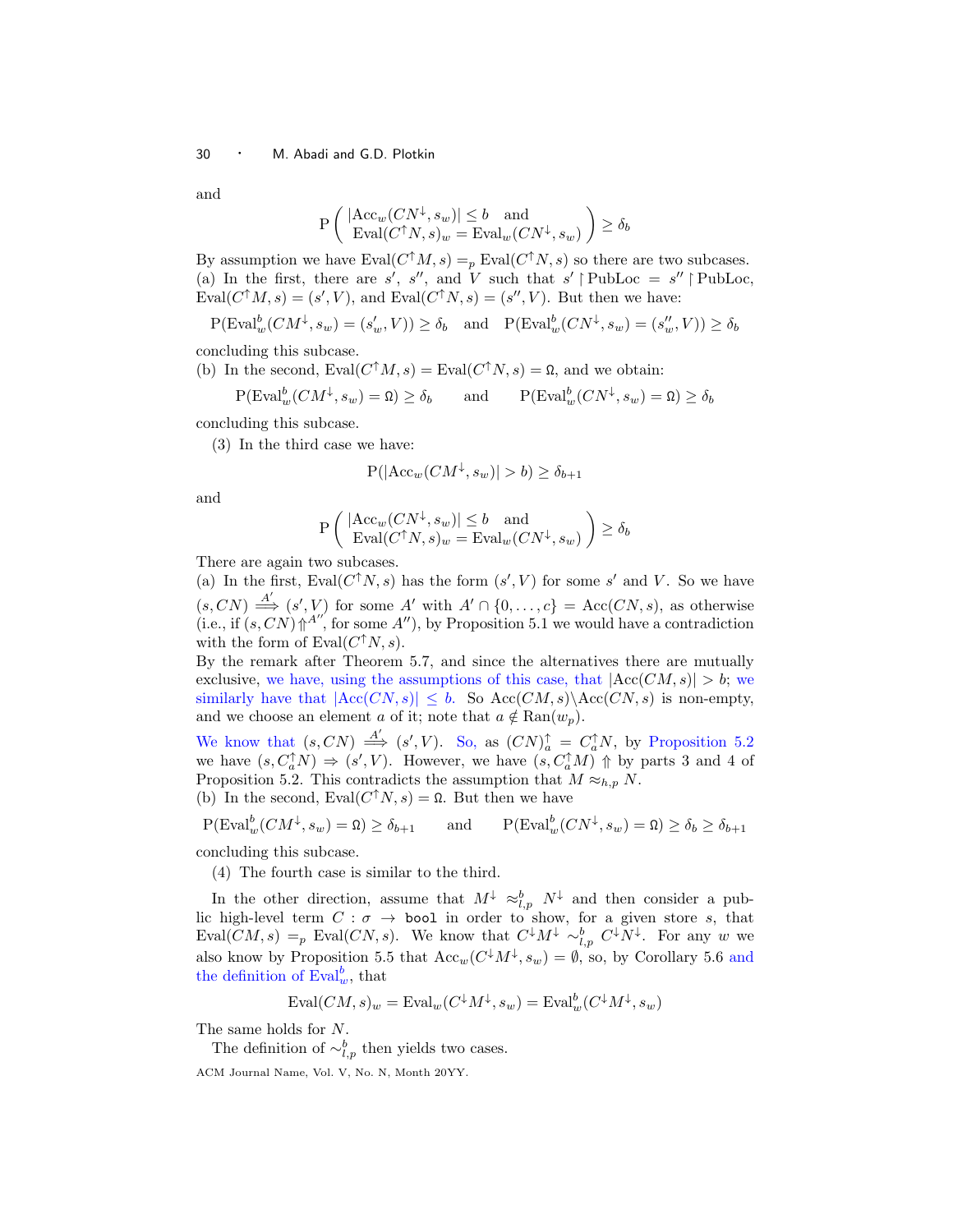(1) In the first case we have:

 $P(\text{Eval}_{w}^{b}(C^{\downarrow}M^{\downarrow}, s_{w}) = (s'_{w}, V)) \ge \delta_{b}$  and  $P(\text{Eval}_{w}^{b}(C^{\downarrow}N^{\downarrow}, s_{w}) = (s''_{w}, V)) \ge \delta_{b}$ for some  $s'$  PubLoc =  $s''$  PubLoc and V. As  $\delta_b > 0$ ,  $Eval_{w'}^b(C^{\downarrow}M^{\downarrow}, s_{w'}) = (s'_{w'}, V)$ and  $\text{Eval}_{w''}^b(C^{\downarrow}N^{\downarrow}, s_{w''}) = (s''_{w''}, V)$ , for some w' and w''. So,

$$
\text{Eval}(CM, s)_{w'} = \text{Eval}_{w'}^{b}(C^{\downarrow}M^{\downarrow}, s_{w'}) = (s'_{w'}, V)
$$

and

$$
\text{Eval}(CN, s)_{w''} = \text{Eval}_{w''}^b(C^{\downarrow}N^{\downarrow}, s_{w''}) = (s''_{w''}, V)
$$

As the map  $s \mapsto s_w$  is injective, Eval $(CM, s) = (s', V)$  and Eval $(CN, s) = (s'', V)$ . Therefore, Eval $(CM, s) = p$  Eval $(CN, s)$ , concluding this case.

(2) In the second case we have:

$$
\mathbf{P}(\mathrm{Eval}_{w}^{b}(C^{\downarrow}M^{\downarrow}, s_{w}) = \Omega) \ge \delta_{b+1} \quad \text{and} \quad \mathbf{P}(\mathrm{Eval}_{w}^{b}(C^{\downarrow}N^{\downarrow}, s_{w}) = \Omega) \ge \delta_{b+1}
$$

As  $\delta_{b+1} > 0$  there are w' and w'' such that

$$
\mathrm{Eval}_{w'}(C^{\downarrow}M^{\downarrow}, s_{w'}) = \mathrm{Eval}_{w''}(C^{\downarrow}N^{\downarrow}, s_{w''}) = \Omega
$$

So  $Eval(CM, s) = eval(CN, s) = \Omega$  concluding the proof.

### $\Box$

It would be interesting to look for stronger computational-soundness results. For example, one might consider changing  $\sim_{l,p}^b$  so as not to conflate nontermination with too many erroneous accesses.

# 6. CONCLUSION

Given the abundance of disparate techniques for protection, it is useful to compare those techniques. Our results relate layout randomization to the static guarantees of the syntax of a high-level language in which the programs that represent attackers can neither mention private locations directly nor access them via natural-number addresses. Our work follows that of Pucella and Schneider [2006], which related obfuscation and type systems. However, their theorems do not explicitly mention resource bounds or probabilities, and focus on integrity properties. These theorems basically pertain to the protection—by obfuscation or typing—of a program from a potentially dangerous input. We consider more general attackers, represented by arbitrary contexts, and also treat program equivalences, capturing not only integrity but also secrecy properties. Despite these substantial differences, we share their goal of understanding randomization in the context of programming languages and their implementations.

Going further, one could study layout randomization for richer languages. Those languages may include richer type systems, concurrency, and dynamic allocation, in particular. For instance, they may allow the passing of locations (see Section 2), much like security protocols pass communication channels and cryptographic keys. Thus, despite the differences mentioned in the introduction, methods currently being developed in the study of security protocols could also be helpful in the study of layout randomization.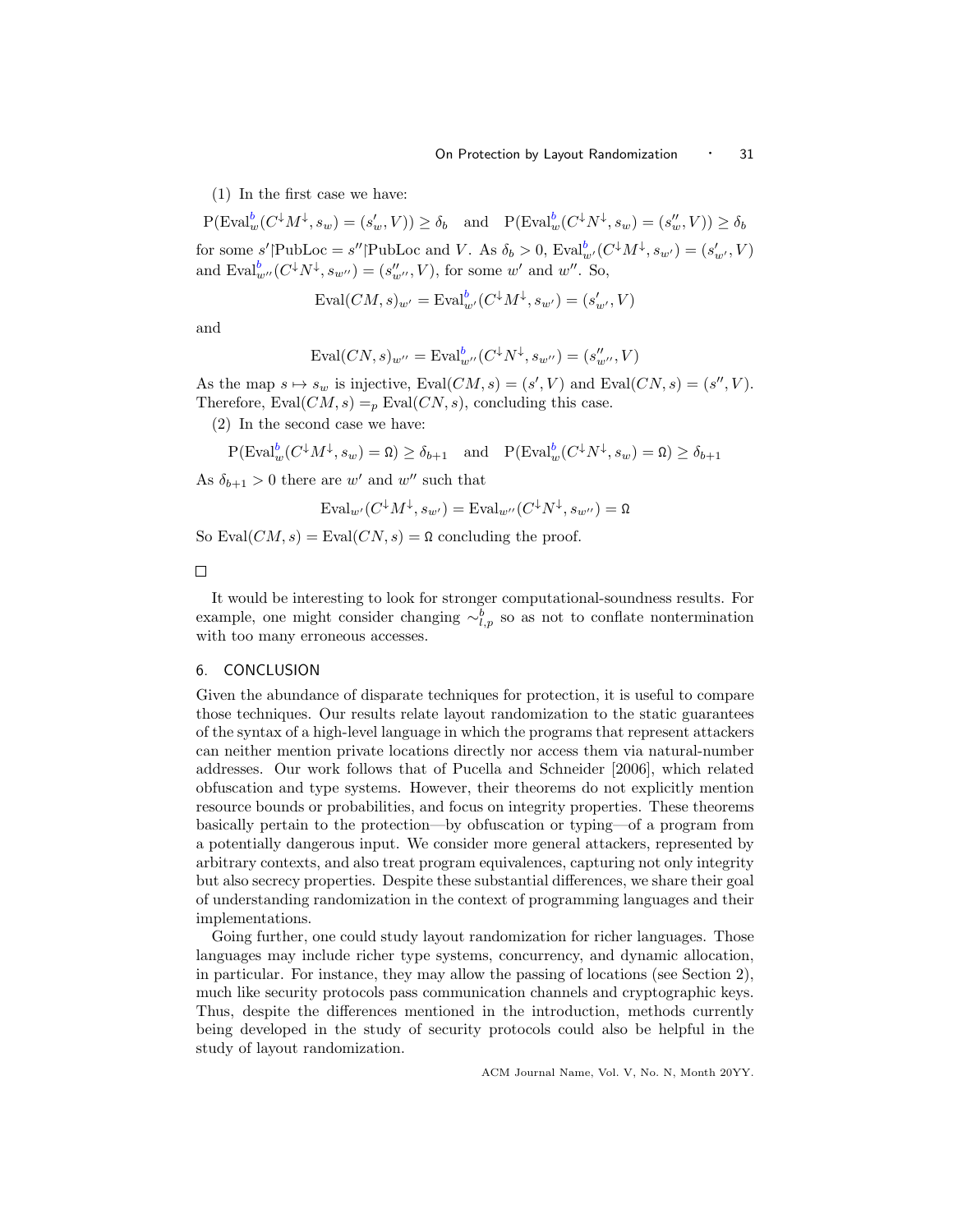In another direction, one could explore variants and extensions—for instance, with replication (e.g., [Berger and Zorn  $2006$ ])— as well as other forms of randomization. For instance, our methods seem to apply to techniques that rename opcodes randomly. It may well also be possible to treat data structures or objects. To treat a fixed collection of arrays of given lengths, for example, one might proceed along the following lines. The memory model would specify the usual contiguous array layouts, and there would then be an analogue of the uniform distribution which assigns equal probabilities to all layouts. One would add a type array for arrays and facilities for handling them to the high-level languages. The low-level languages would remain as they are, except with the addition of constants of type **nat** for the arrays. Finally, the translations from the high-level to the low-level languages would amount to the usual implementation of the array operations, translating array to nat. We conjecture that analogues of all the above results would go through, except that it is not clear whether the uniform array layout distribution is optimal.

In such further advances, it may be tempting to develop and analyze sophisticated implementations that yield the strongest possible guarantees. Again, the analogy with security protocols may prove helpful. Nevertheless, those implementations would be of only limited interest unless they correspond to methods that could plausibly be used in actual systems. For instance, in models where the attacker may corrupt all shared memory (not common in security protocols), it may be futile to consider protection approaches that rely on frequent, extensive memory checks. Such difficulties should however encourage the development of programming models and constructs for which security guarantees can be realistically obtained. A promising step in this direction is the identification of the memory locations that are critical to security and require protection [Pattabiraman et al. 2008].

#### Acknowledgments

We are grateful to Adriana Compagnoni, Peter Druschel, Ulfar Erlingsson, Cédric Fournet, Sergio Maffeis, Vaughan Pratt, Fred Schneider, and Ben Zorn for their questions, comments, and encouragement.

## REFERENCES

- Abadi, M. 1998. Protection in programming-language translations. In *Proceedings of the 25th International Colloquium on Automata, Languages and Programming*, K. G. Larsen, S. Skyum, and G. Winskel, Eds. Lecture Notes in Computer Science, vol. 1443. Springer, 868–883.
- Abadi, M. 1999. Secrecy by typing in security protocols. *Journal of the ACM 46,* 5, 749–786.
- ABADI, M., BUDIU, M., ERLINGSSON, U., AND LIGATTI, J. 2009. Control-flow integrity: principles, implementations, and applications. *ACM Transactions on Information and System Security 13,* 1, 1–40.
- Abadi, M. and Rogaway, P. 2002. Reconciling two views of cryptography (The computational soundness of formal encryption). *Journal of Cryptology 15,* 2, 103–127.

Anonymous. 2002. Bypassing PaX ASLR protection. *Phrack 11,* 59.

- Backes, M., Hofheinz, D., and Unruh, D. 2009. Cosp: a general framework for computational soundness proofs. In *16th ACM Conference on Computer and Communications Security*. 66– 78.
- BARRANTES, E. G., ACKLEY, D. H., FORREST, S., AND STEFANOVIĆ, D. 2005. Randomized instruction set emulation. *ACM Transactions on Information and System Security 8,* 1, 3–40.
- Barthe, G., Rezk, T., and Basu, A. 2007. Security types preserving compilation. *Computer Languages, Systems and Structures 33,* 2, 35–59.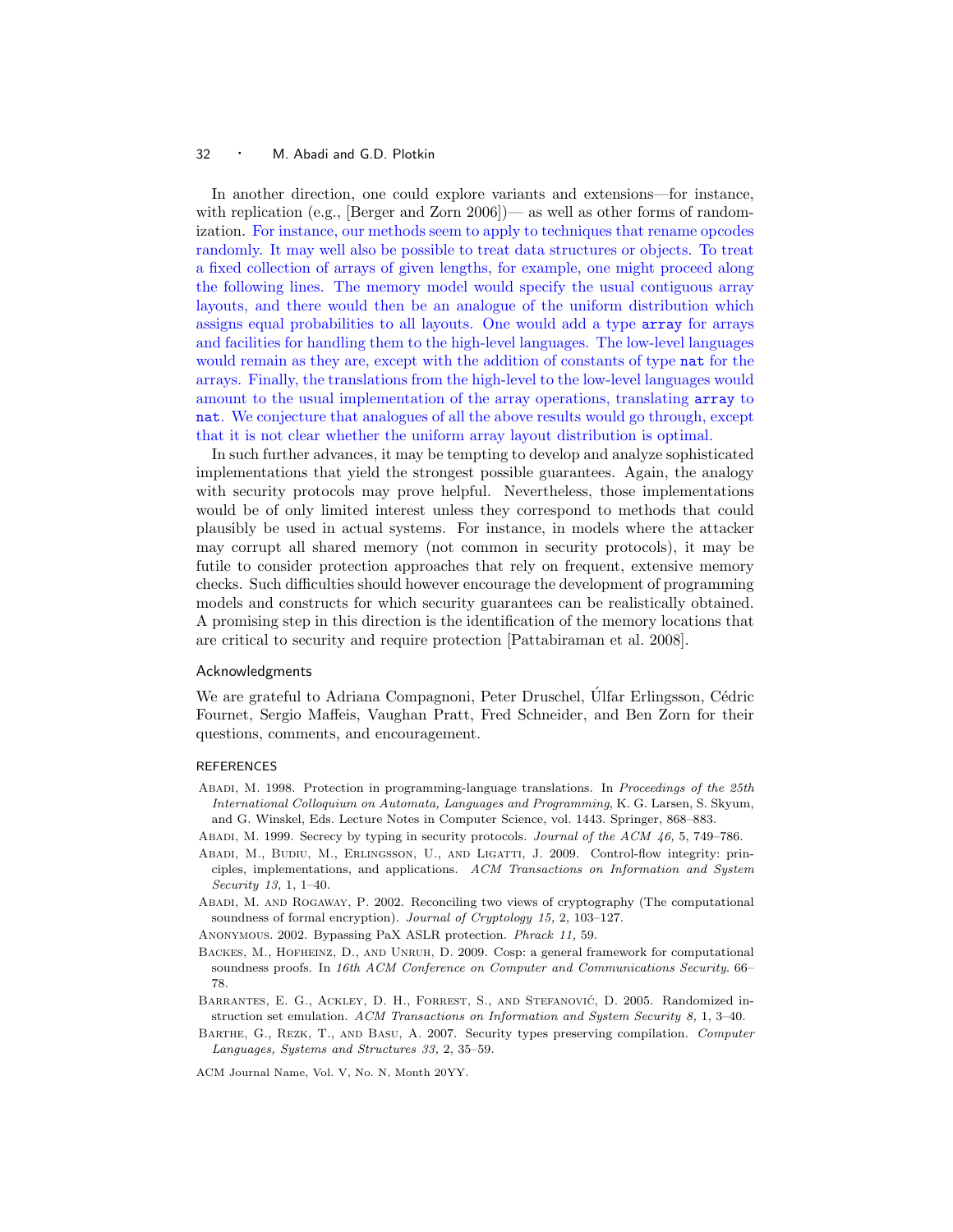- BERGER, E. D. AND ZORN, B. G. 2006. DieHard: probabilistic memory safety for unsafe languages. In *2006 ACM SIGPLAN Conference on Programming Language Design and Implementation*. 158–168.
- Bhatkar, S., DuVarney, D. C., and Sekar, R. 2003. Address obfuscation: an efficient approach to combat a broad range of memory error exploits. In *12th USENIX Security Symposium*.
- Bhatkar, S., Sekar, R., and DuVarney, D. C. 2005. Efficient techniques for comprehensive protection from memory error exploits. In *14th USENIX Security Symposium*.
- Chen, S., Jun Xu, E. C. S., Gauriar, P., and Iyer, R. K. 2005. Non-control-data attacks are realistic threats. In *Proceedings of the Usenix Security Symposium*. 177–192.
- Comon-Lundh, H. and Cortier, V. 2008. Computational soundness of observational equivalence. In *15th ACM Conference on Computer and Communications Security*. 109–118.
- Denning, D. E. 1982. *Cryptography and Data Security*. Addison-Wesley, Reading, Mass.
- Druschel, P. and Peterson, L. L. 1992. High-performance cross-domain data transfer. Tech. Rep. TR 92-11, Department of Computer Science, The University of Arizona. Mar.
- ERLINGSSON, U. 2007. Low-level software security: Attacks and defenses. In *Foundations of Security Analysis and Design IV, FOSAD 2006/2007 Tutorial Lectures*, A. Aldini and R. Gorrieri, Eds. Lecture Notes in Computer Science, vol. 4677. Springer, 92–134.
- Felleisen, M. and Friedman, D. P. 1986. Control operators, the secd-machine, and the lambdacalculus. In *3rd Working Conference on the Formal Description of Programming Concepts*. 193–219.
- Forrest, S., Somayaji, A., and Ackley, D. H. 1997. Building diverse computer systems. In *6th Workshop on Hot Topics in Operating Systems*. 67–72.
- Fournet, C., Guernic, G. L., and Rezk, T. 2009. A security-preserving compiler for distributed programs: from information-flow policies to cryptographic mechanisms. In *16th ACM Conference on Computer and Communications Security*. 432–441.
- Fournet, C. and Rezk, T. 2008. Cryptographically sound implementations for typed information-flow security. In *35th ACM SIGPLAN-SIGACT Symposium on Principles of Programming Languages*. 323–335.
- Hasegawa, M. and Kakutani, Y. 2002. Axioms for recursion in call-by-value. *Higher-Order and Symbolic Computation 15,* 2-3, 235–264.
- Howard, M. and Thomlinson, M. 2007. Windows Vista ISV security. http://msdn2.microsoft. com/en-us/library/bb430720.aspx.
- Kc, G. S., Keromytis, A. D., and Prevelakis, V. 2003. Countering code-injection attacks with instruction-set randomization. In *10th ACM Conference on Computer and Communications security*. 272–280.
- Kiriansky, V., Bruening, D., and Amarasinghe, S. 2002. Secure execution via program shepherding. In *11th USENIX Security Symposium*. 191–206.
- MEDEL, R. H. 2006. Typed assembly languages for software security. Ph.D. thesis, Stevens Institute of Technology.
- Mitchell, J. 1996. *Foundations for Programming Languages*. MIT Press.
- Moggi, E. 1989. Computational lambda-calculus and monads. In *Fourth Annual IEEE Symposium on Logic in Computer Science*. 14–23.
- Moggi, E. 1991. Notions of computation and monads. *Information and Computation 93,* 1, 55–92.
- Morris, Jr., J. H. 1973. Protection in programming languages. *Communications of the ACM 16,* 1, 15–21.
- Morrisett, G., Walker, D., Crary, K., and Glew, N. 1999. From System F to typed assembly language. *ACM Transactions on Programming Languages and Systems 21,* 3, 527–568.
- Novark, G. and Berger, E. D. 2010. DieHarder: securing the heap. In *17th ACM Conference on Computer and Communications security*. 573–584.
- Novark, G., Berger, E. D., and Zorn, B. G. 2008. Exterminator: Automatically correcting memory errors with high probability. *Communications of the ACM 51,* 12, 87–95.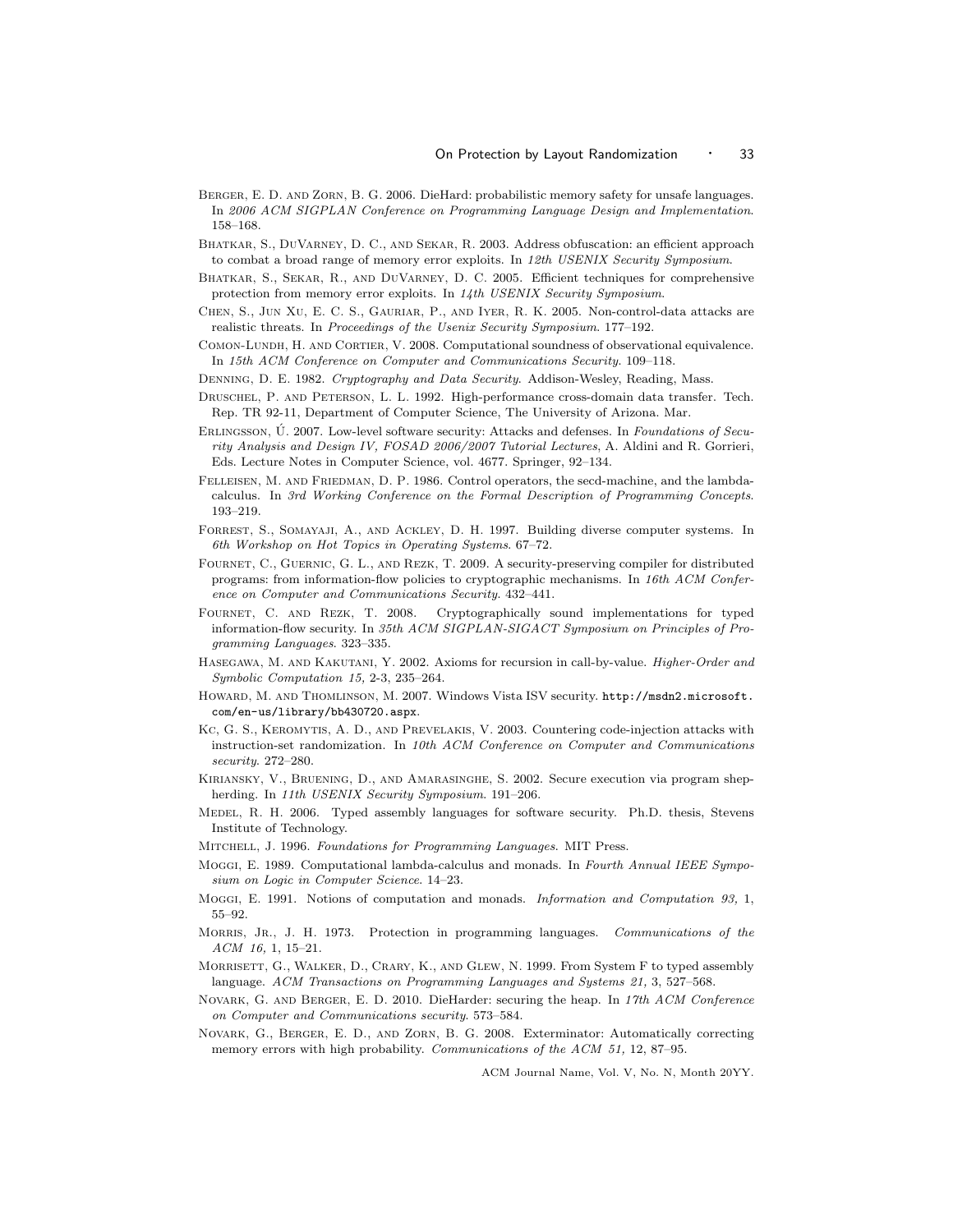- PATTABIRAMAN, K., GROVER, V., AND ZORN, B. G. 2008. Samurai: protecting critical data in unsafe languages. In *EuroSys*. 219–232.
- PAX PROJECT. 2004. The PaX project. http://pax.grsecurity.net/.
- Pierce, B. 2002. *Types and Programming Languages*. MIT Press.
- PUCELLA, R. AND SCHNEIDER, F. B. 2006. Independence from obfuscation: A semantic framework for diversity. In *19th IEEE Computer Security Foundations Workshop*. 230–241.
- SHACHAM, H., PAGE, M., PFAFF, B., GOH, E.-J., MODADUGU, N., AND BONEH, D. 2004. On the effectiveness of address-space randomization. In *11th ACM Conference on Computer and Communications Security*. 298–307.
- Sotirov, A. and Dowd, M. 2008. Bypassing browser memory protections: Setting back browser security by 10 years. http://taossa.com/archive/bh08sotirovdowd.pdf.
- Sovarel, A. N., Evans, D., and Paul, N. 2005. Where's the FEEB? the effectiveness of instruction set randomization. In *14th USENIX Security Symposium*. 145–160.
- Volpano, D., Irvine, C., and Smith, G. 1996. A sound type system for secure flow analysis. *Journal of Computer Security 4*, 167–187.
- Yarvin, C., Bukowski, R., and Anderson, T. 1993. Anonymous RPC: Low-latency protection in a 64-bit address space. In *USENIX Summer Technical Conference*. 175–186.

#### Appendix

We present some technical material, mainly preliminary results needed for the proofs of the main theorems.

# A. THE FATAL-ERROR MODEL

# A.1 The high-level language

There is a small-step subject-reduction theorem for the high-level semantics:

LEMMA A.1. For any configuration  $(s, M)$ , with  $M : \sigma$ , one of the following three mutually exclusive statements holds:

 $-M$  is a value,  $-(s, M) \longrightarrow (s', M')$  for some uniquely determined s' and  $M' : \sigma$ , or  $-(s, M) \downarrow_{\text{error}}$ .

This lemma yields a big-step subject-reduction theorem:

LEMMA A.2. For any configuration  $(s, M)$ , with  $M : \sigma$ , one of the following three mutually exclusive statements holds:

 $-(s, M) \Longrightarrow (s', V)$  for a unique s' and  $V : \sigma$ ,  $-(s, M) \Downarrow_{\text{error}}$ , or  $-(s, M)$   $\Uparrow$ .

# A.2 The low-level language

The small-step subject-reduction theorem for the low-level language is as follows:

LEMMA A.3. For any memory layout w and configuration  $(m, M)$ , with  $M : \sigma$ . one of the following four mutually exclusive statements holds:

 $-$  *M* is a value.

 $- w \models (m, M) \longrightarrow (m', M')$  for some uniquely determined m' and  $M'$ : $\sigma$ , and if m has the form  $s_w$ , so does m',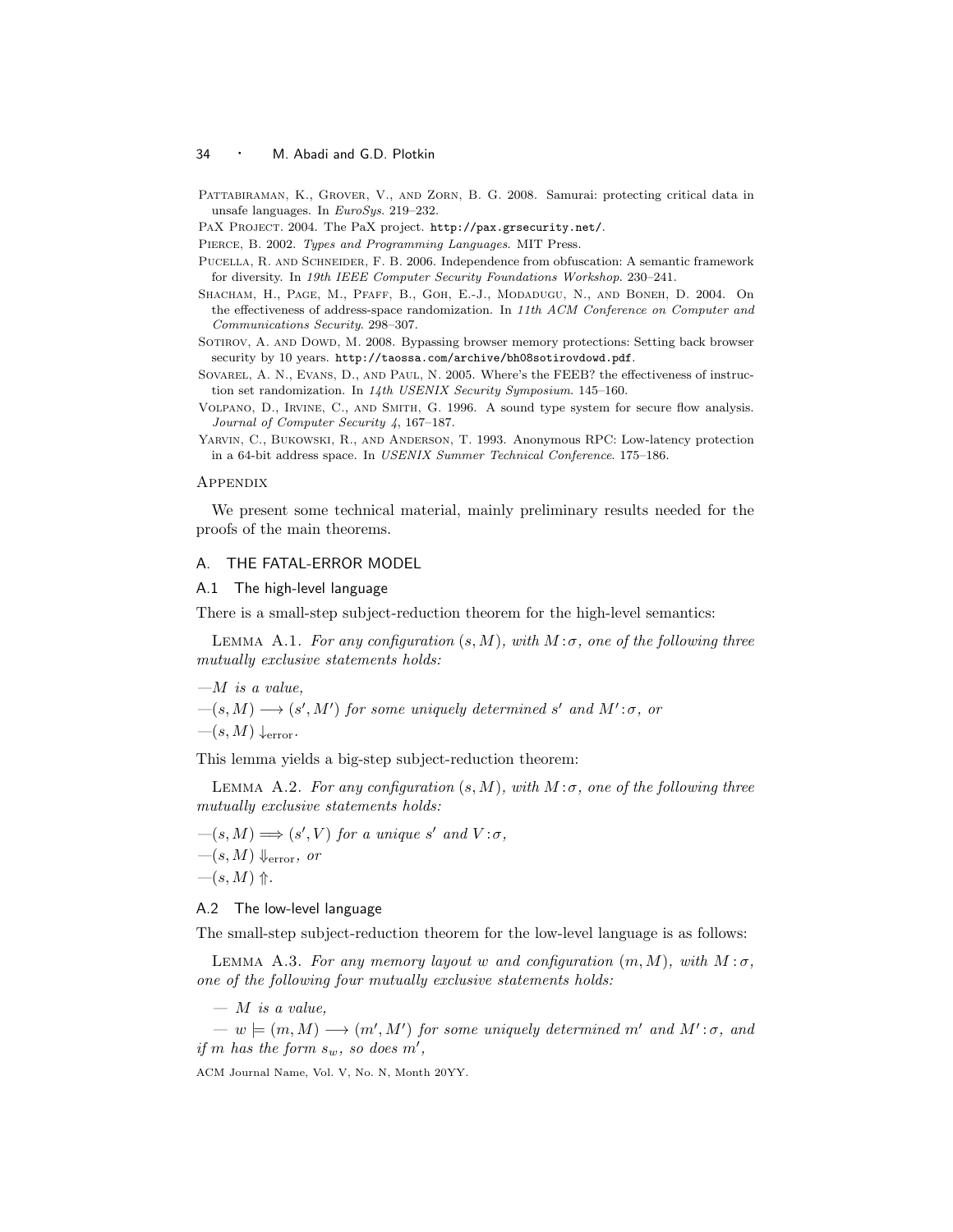$- w \models (m, M) \downarrow_{\text{error}}$ , or  $- w \models (m, M) \downarrow_{\text{error}}^a \text{ for some uniquely determined } a.$ 

The corresponding big-step subject-reduction theorem is:

LEMMA A.4. For any memory layout w and configuration  $(m, M)$ , with  $M : \sigma$ , one of the following four mutually exclusive statements holds:

 $- w \models (m, M) \Longrightarrow (m', V)$  for a unique m' and  $V : \sigma$ , and if m has the form  $s_w$ , so does m',

$$
- w \models (m, M) \Downarrow_{\text{error}},
$$

 $-\omega \models (m, M) \Downarrow_{\text{error}}^a$ , for some uniquely determined a, or

 $- w \models (m, M) \Uparrow$ .

# A.3 The instrumented high-level language

For the analogue to Lemma A.1, one adds one more possibility to the list of mutually exclusive possibilities:

 $-(s,M) \downarrow_{\text{error}}^a$  for some uniquely determined a.

and, for the analogue of Lemma A.2 one adds the following possibility to the list of mutually exclusive possibilities:

 $-(s, M) \Downarrow_{\text{error}}^a$  for some unique a.

A.3.1 Translating instrumented high-level to high-level. The translation is correct for the small-step semantics, in the following sense (where  $(s, M) \downarrow_{\text{error}}^u$  holds if, and only if, either  $(s, M) \downarrow_{\text{error}}$  or  $(s, M) \downarrow_{\text{error}}^a$ , for some a):

Lemma A.5. Let M be a well-typed term of the instrumented high-level language. Then:

- (1) If M is a value then so is  $M^{\uparrow}$ .
- (2) If  $(s, M) \longrightarrow (s', M')$  then  $(s, M^{\uparrow}) \longrightarrow^* (s', (M')^{\uparrow}).$
- (3) If  $(s, M) \downarrow_{\text{error}}^u then (s, M^{\uparrow}) \longrightarrow^* (s, M') \downarrow_{\text{error}}$ , for some M'.

PROOF. Part 1 follows by inspection. For part 2, one shows first that, for any redex R, if  $(s, R) \longrightarrow (s', M')$  then  $(s, R^{\uparrow}) \longrightarrow^* (s', (M')^{\uparrow})$ . One shows next that, if E is an evaluation context, then  $E^{\uparrow}$  is too (taking  $[-]^{\uparrow} = [-]$ , etc.) and  $E[M]$ <sup> $\uparrow$ </sup> =  $E^{\uparrow}[M^{\uparrow}]$ . Part 2 then follows. For part 3, one shows first that, for any redex R, if  $(s, R) \downarrow_{\text{error}}^u$  then  $(s, R^{\uparrow}) \longrightarrow^* (s, M') \downarrow_{\text{error}}$ , for some M', and then applies the previous remark on evaluation contexts.  $\Box$ 

Proposition 4.1, the corresponding translation-correctness result for the big-step semantics, is an immediate consequence of this lemma.

A.3.2 Translating instrumented high-level to low-level. A series of lemmas leads to the main simulation results. The first lemma concerns values.

LEMMA A.6. Suppose that  $V \searrow_{w} N$  for a well-typed value V. Then for some V' with  $V \searrow_w V'$  we have, for any  $m, w \models (m, N) \longrightarrow^* (m, V').$ 

The second lemma concerns redexes.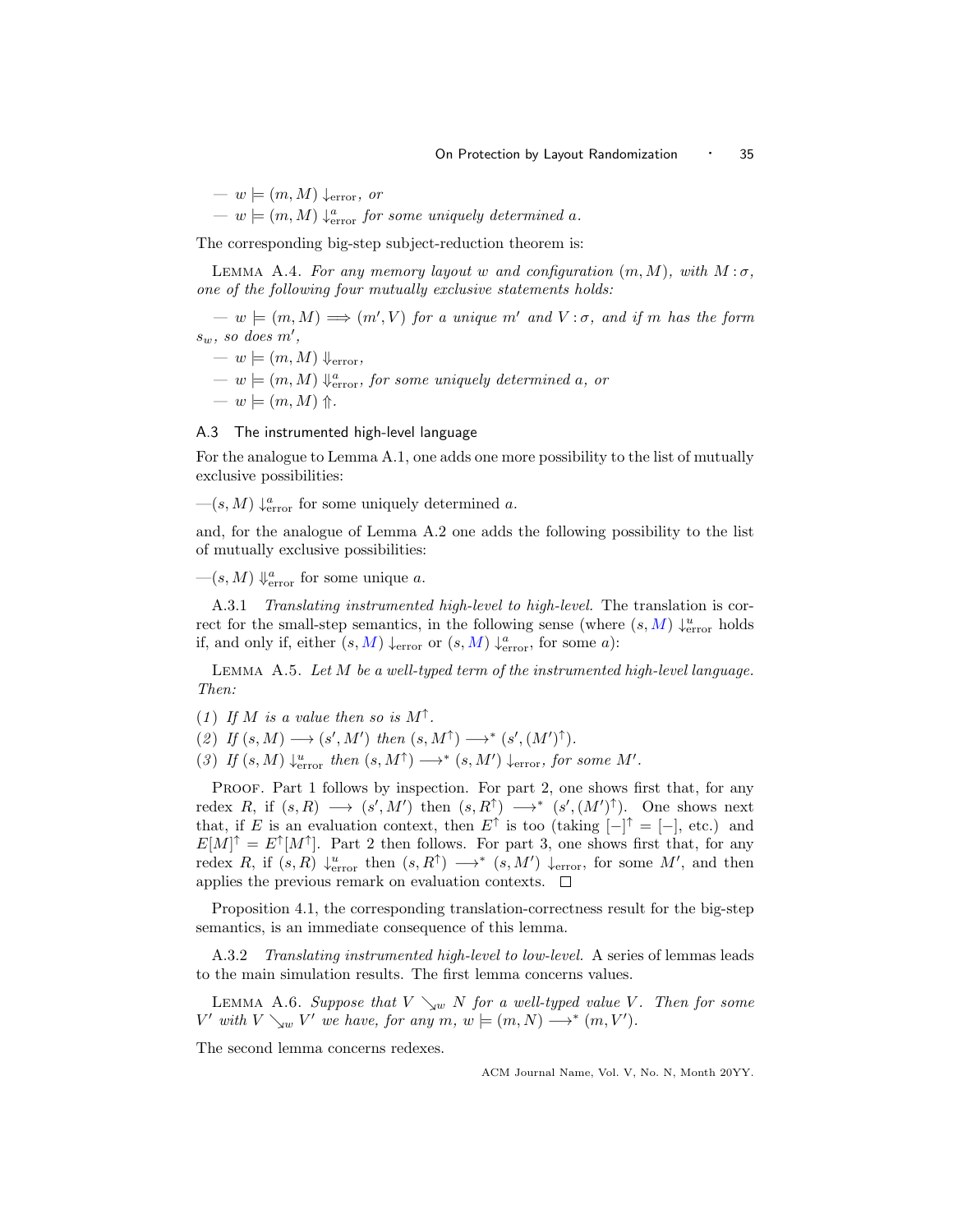LEMMA A.7. Suppose that  $R \searrow_w N$  and that  $(s, R) \longrightarrow (s', M')$ . Then for some  $N'$  with  $M' \searrow_w N'$  we have  $w \models (s_w, N) \longrightarrow^* (s'_w, N').$ 

PROOF. The proof is straightforward. The case where  $R \longrightarrow M'$  makes use of Lemma A.6. For example, suppose that R is  $f$  is  $f$  st  $(V, V')$ . Then N has the form **fst**  $(N_1, N'_1)$  where  $V \searrow_w N_1$  and  $V' \searrow_w N'_1$ . Applying Lemma A.6 twice, we then have that:

$$
(s_w, \texttt{fst}\,(N_1,N'_1)) \longrightarrow (s_w, \texttt{fst}\,(V_1,V'_1)) \longrightarrow (s_w,V_1)
$$

for some values  $V_1$ ,  $V'_1$  with  $V \searrow_w V_1$  and  $V' \searrow_w V'_1$ .

The third lemma concerns evaluation contexts. The simulation relation is extended in an evident way to evaluation contexts, taking,  $[-] \searrow_w [-]$ , etc. One easily sees that if  $E \searrow_w E'$  and  $M \searrow_w N$  then  $E[M] \searrow_w E'[N]$ .

LEMMA A.8. Suppose that  $E[R] \searrow_w N$ . Then N has the form  $E'[N_1]$  where  $E \searrow_w E'$  and  $R \searrow_w N_1$ .

We now have a small-step simulation lemma:

LEMMA A.9. Suppose that  $M \searrow_{w} N$  for a well-typed terms M of the instrumented high-level language and N of the low-level language. Then:

(1) If M is a value, then there is a V', with  $M \searrow_w V'$ , such that for any m,  $w \models (m, N) \longrightarrow^* (m, V').$ 

(2) If  $(s, M) \longrightarrow (s', M')$ , then there is an N', with  $M' \searrow_w N'$ , such that  $w \models (s_w, N) \longrightarrow^* (s'_w, N').$ 

(3) If  $(s, M)$   $\downarrow$  error then  $w \models (s_w, N)$   $\downarrow$  error.

(4) If  $(s, M) \downarrow_{\text{error}}^a$  then, if  $a \notin \text{Ran}(w)$ ,  $w \models (s_w, N) \downarrow_{\text{error}}^a$ .

PROOF. The first part is an immediate consequence of Lemma A.6, as is the second part of Lemmas A.7 and A.8. For the third and fourth parts, one verifies the assertions when M is a redex, and then applies Lemma A.8.  $\Box$ 

Proposition 4.2, the corresponding big-step simulation result, is an immediate consequence of this lemma.

# B. THE RECOVERABLE-ERROR MODEL

#### B.1 The high-level language

The small-step subject-reduction theorem is:

LEMMA B.1. For any configuration  $(s, M)$ , with  $M : \sigma$ , one of the following two mutually exclusive statements holds:

 $-M$  is a value, or

 $-(s, M) \longrightarrow (s', M')$  for some uniquely determined s' and  $M' : \sigma$ .

and the big-step subject-reduction theorem is:

LEMMA B.2. For any configuration  $(s, M)$ , with  $M : \sigma$ , one of the following two mutually exclusive statements holds:

$$
-(s, M) \Longrightarrow (s', V) \text{ for a unique } s' \text{ and } V : \sigma, \text{ or } (s, M) \uparrow.
$$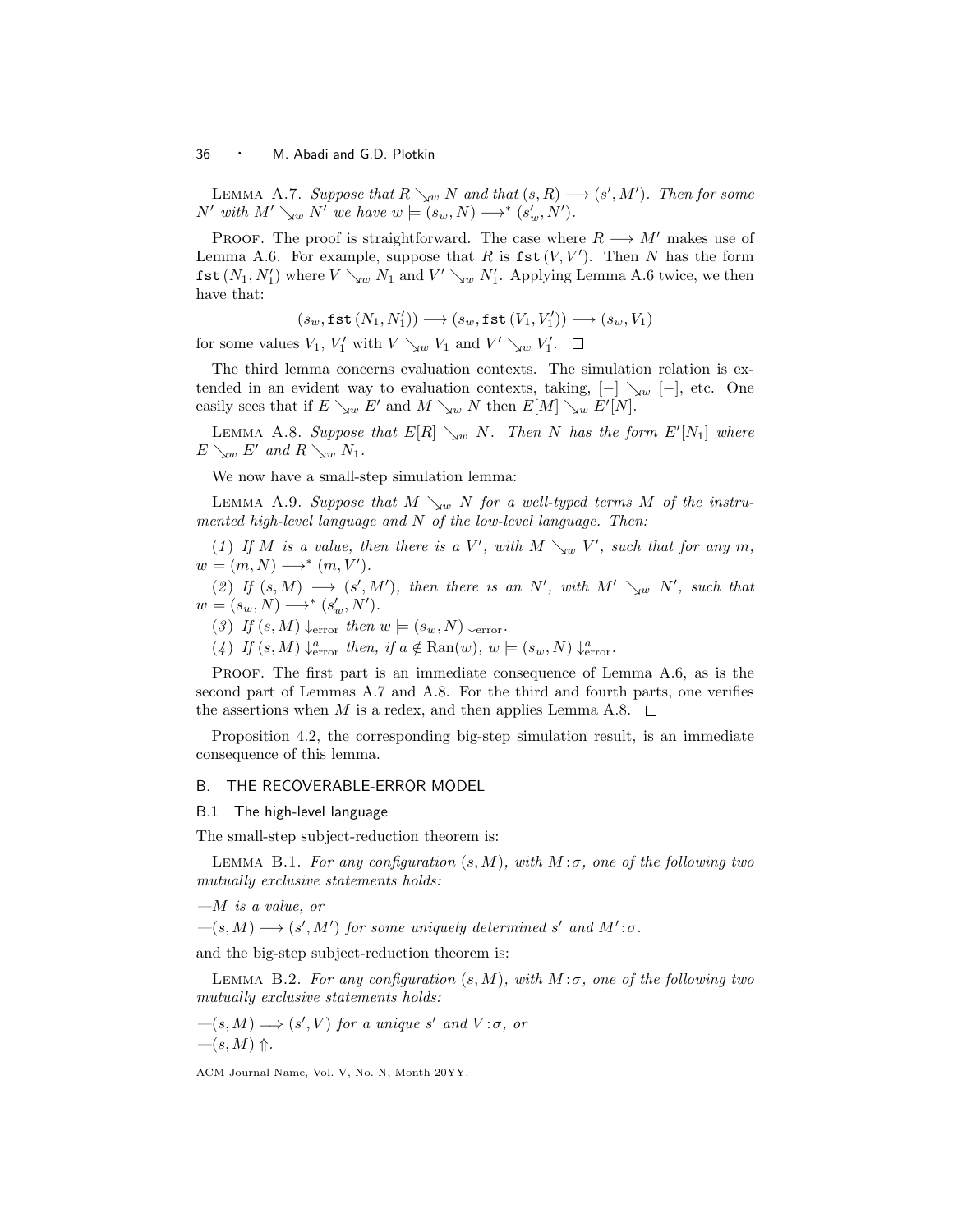#### B.2 The low-level language

Here the small-step subject-reduction theorem is:

LEMMA B.3. For any memory layout w and configuration  $(m, M)$ , with  $M : \sigma$ , one of the following three mutually exclusive statements holds:

 $-$  M is a value,

 $- w \models (m, M) \longrightarrow (m', M')$  for some uniquely determined m' and  $M'$ : $\sigma$ , and if  $m$  has the form  $s_w$ , so does  $m'$ , or

 $-\omega \models (m, M) \stackrel{a}{\longrightarrow} (m', M')$  for some uniquely determined a, m', and  $M' : \sigma$ , and if m has the form  $s_w$ , so does m'.

and the big-step subject-reduction theorem is:

LEMMA B.4. For any configuration  $(m, M)$ , with  $M : \sigma$ , one of the following two mutually exclusive statements holds:

 $- w \models (m, M) \stackrel{A}{\Longrightarrow} (m', V)$  for a unique  $m', V : \sigma$ , and  $A \subseteq \mathbb{N}$ , and if m has the form  $s_w$ , so does  $m^\prime,$  or

 $- w \models (m, M) \uparrow^{A}$  for a unique  $A \subseteq \mathbb{N}$ .

# B.3 The instrumented high-level language

For the analogue to Lemma B.1, one adds one more possibility to the list of mutually exclusive possibilities:

 $-(s, M) \stackrel{a}{\longrightarrow} (s', M')$  for some unique a, s', and M'.

The big-step subject-reduction theorem is then:

LEMMA B.5. For any configuration  $(s, M)$ , with  $M : \sigma$ , one of the following two mutually exclusive statements holds:

$$
-(s, M) \stackrel{A}{\Longrightarrow} (s', V) \text{ for a unique } s', V : \sigma, \text{ and } A \subseteq \mathbb{N}, \text{ or } -(s, M) \uparrow A \text{ for a unique } A \subseteq \mathbb{N}.
$$

B.3.1 Translating instrumented high-level to high-level. Proposition 5.1 follows from the following small-step translation correctness result:

LEMMA B.6. Let  $M$  be a well-typed term of the instrumented high-level language. Then:

- (1) If M is a value then so is  $M^{\uparrow}$ .
- (2) If  $(s, M) \stackrel{A}{\longrightarrow} (s', M')$  then  $(s, M^{\uparrow}) \longrightarrow^* (s', (M')^{\uparrow}).$

PROOF. Part 1 follows by inspection. For part 2, one shows first that, for any redex R, if  $(s, R) \stackrel{A}{\longrightarrow} (s', M')$  then  $(s, R^{\uparrow}) \longrightarrow^* (s', (M')^{\uparrow})$ . One shows next that if E is an evaluation context, then  $E^{\uparrow}$  is too (taking  $[-]^{\uparrow} = [-]$ , etc.) and that  $E[M]$ <sup> $\uparrow$ </sup> =  $E \uparrow [M \uparrow]$ . Part 2 then follows.